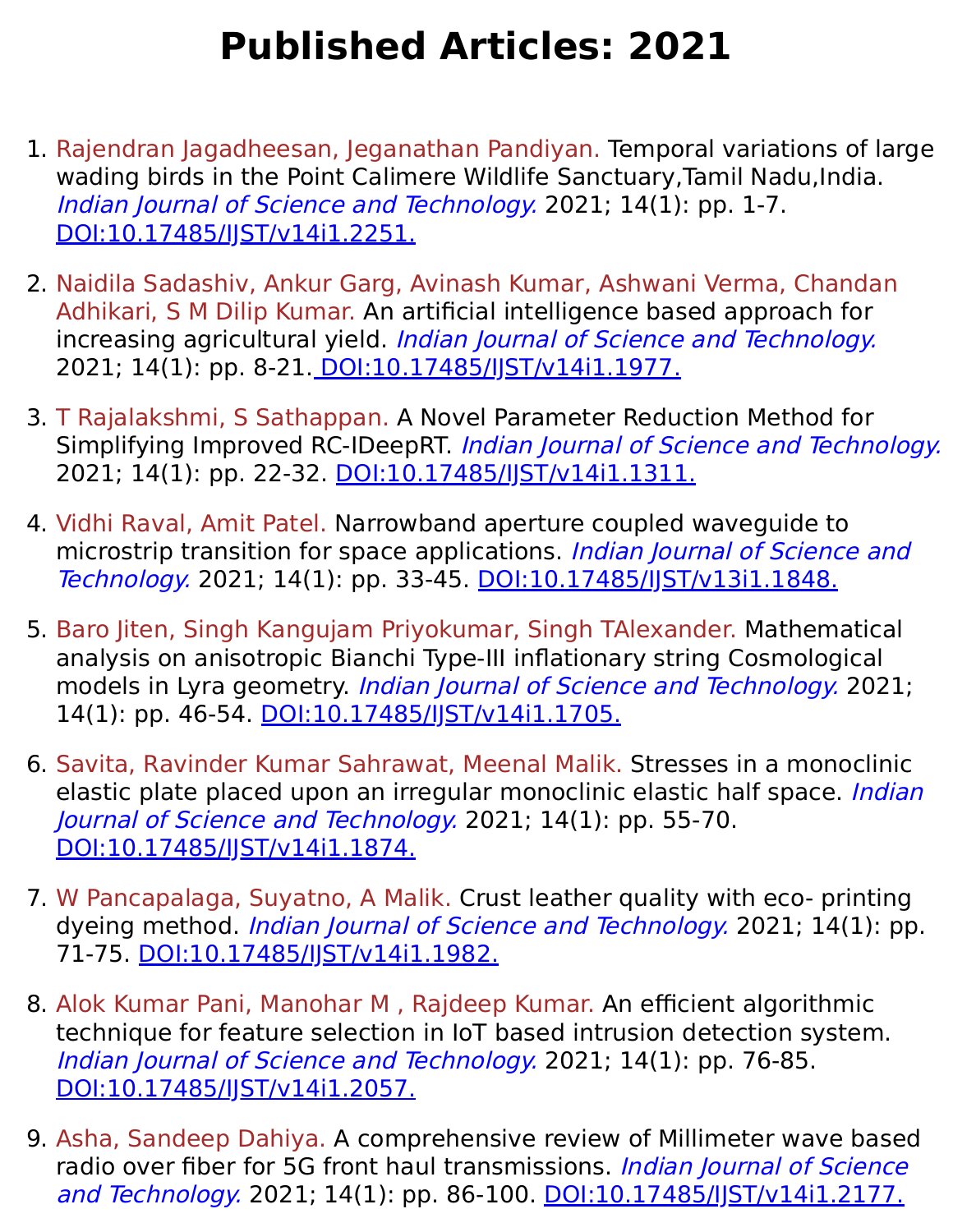- 10. FDaisy Selasteen and Alfred Cecil Raj. A study on non-linear optical properties of Copper Sodium Tartrate single crystal for non-linear optical applications. *Indian Journal of Science and Technology*. 2021; 14(2): pp. 101-112. [DOI:10.17485/IJST/v14i2.1561.](https://indjst.org/articles/a-study-on-non-linear-optical-properties-of-copper-sodium-tartrate-single-crystal-for-non-linear-optical-applications)
- 11. Manoj R Gaware. Studies of molar refraction and polarizability constant of 6-(4-chlorophenyl)-1,2,3,4-tetrahydro-2, 4-dioxopyrimidine-5- carbonitrile in 60% DMSO in the temperature range 298 to 313 K. Indian Journal of Science and Technology. 2021; 14(2): pp. 113-118. [DOI:10.17485/IJST/v14i2.2118.](https://indjst.org/articles/studies-of-molar-refraction-and-polarizability-constant-of-6-4-chlorophenyl-1234-tetrahydro-2-4-dioxopyrimidine-5-carbonitrile-in-60-dmso-in-the-temperature-range-298-to-313-k)
- 12. Sawsan Salem, Obadah Al-Habashneh, Omar Lasassmeh. Data mining techniques for classifying and predicting Teachers' performance based on their evaluation reports. *Indian Journal of Science and Technology*. 2021; 14(2): pp. 119-130. DOI:10.17485/IST/v14i2.2149.
- 13. E Kalaiarasi, A Anbarasi. Crop yield prediction using multi-parametric deep neural networks. *Indian Journal of Science and Technology*. 2021; 14(2): pp. 131-140. [DOI:10.17485/IJST/v14i2.2115.](https://indjst.org/articles/crop-yield-prediction-using-multi-parametric-deep-neural-networks)
- 14. T Mythili, A Anbarasi. Enhanced segmentation network with deep learning for Biomedical waste classification. Indian Journal of Science and Technology. 2021; 14(2): pp. 141-153. [DOI:10.17485/IJST/v14i2.2137.](https://indjst.org/articles/enhanced-segmentation-network-with-deep-learning-for-biomedical-waste-classification)
- 15. Seema Agrawal, Chavi Sharma, Dinesh Birla. Enhanced PLL (EPLL) Synchronization and HBCC Controlling of Grid-Interactive (PV-SOFC) Hybrid Generating System. *Indian Journal of Science and Technology*. 2021; 14(2): pp. 154-169. DOI:10.17485/JST/v14i2.2079.
- 16. Praveen Bhatt, Sushil Kumar. Electron impact ionization cross-sections of Chromium. Indian Journal of Science and Technology. 2021; 14(2): pp. 170- 180. [DOI:10.17485/IJST/v14i2.1829.](https://indjst.org/articles/electron-impact-ionization-cross-sections-of-chromium)
- 17. Sushil Kumar, Praveen Bhatt. Partial ionization cross sections of Silicon by Electronimpact Ionization process. Indian Journal of Science and Technology. 2021; 14(2): pp. 181-189. DOI:10.17485/JJST/v14i2.1893.
- 18. KAnandan, RShankar, SDuraisamy. Convolutional Neural Network approach for the prediction of Soil texture properties. Indian Journal of Science and Technology. 2021; 14(3): pp. 190-196. [DOI:10.17485/IJST/v14i3.2047.](https://indjst.org/articles/convolutional-neural-network-approach-for-the-prediction-of-soil-texture-properties)
- 19. Fernan Peniero Tupas, Louiege B Banas. Traditional Science learning in local recipes: A cross-disciplinary exposition. Indian Journal of Science and Technology. 2021; 14(3): pp. 197-207. [DOI:10.17485/IJST/v14i3.1332.](https://indjst.org/articles/traditional-science-learning-in-local-recipes-a-cross-disciplinary-exposition)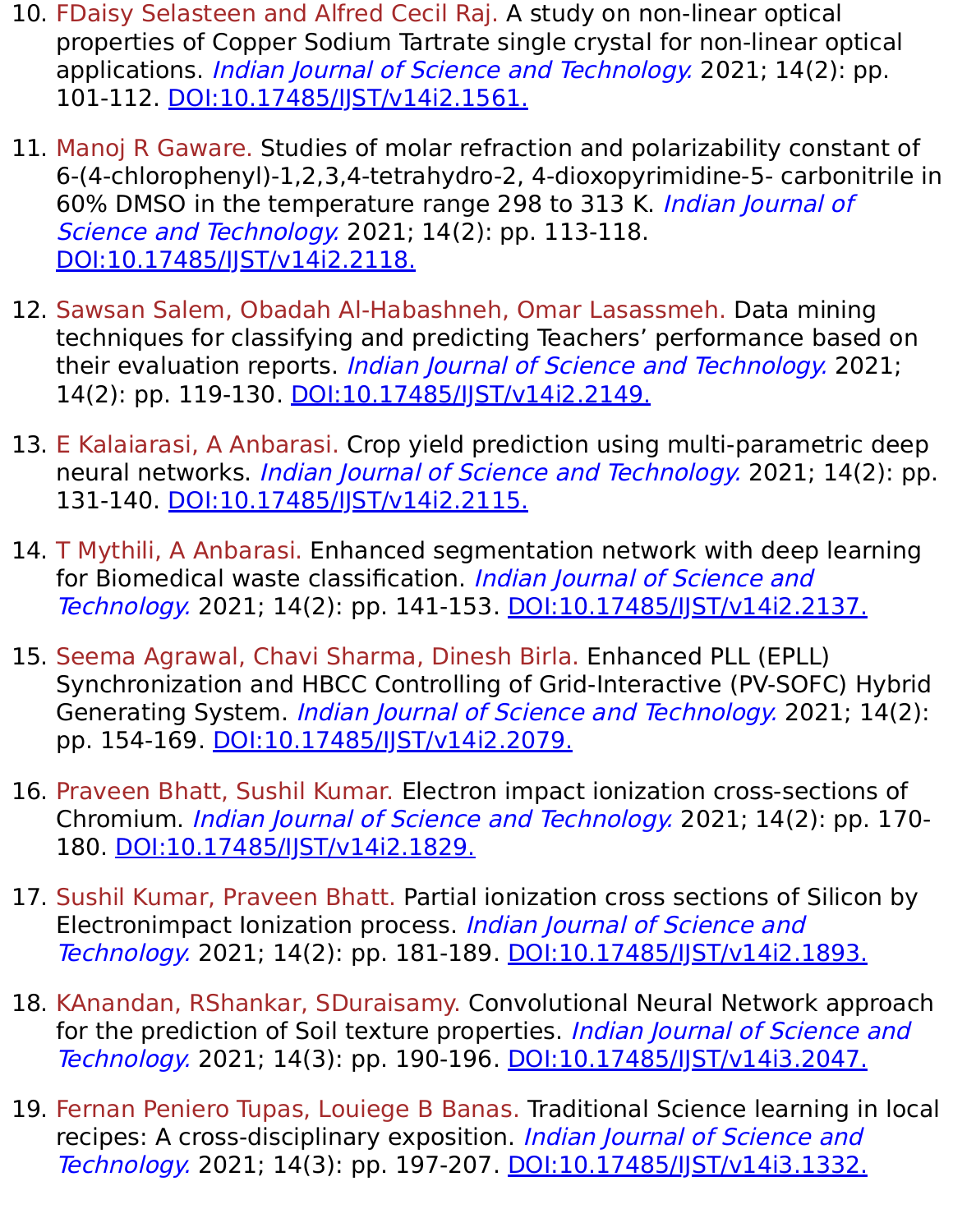- 20. Razel Zerrudo Padronia. Rapid assessment of economically important species in the municipality of Concepcion. *Indian Journal of Science and* Technology. 2021; 14(3): pp. 208-219. [DOI:10.17485/IJST/v14i3.1808.](https://indjst.org/articles/rapid-assessment-of-economically-important-species-in-the-municipality-of-concepcion)
- 21. P Deebika, A Merline Sheela, RIlamathi. Biochar and compost-based phytoremediation of crude oil contaminated soil. Indian Journal of Science and Technology. 2021; 14(3): pp. 220-228. [DOI:10.17485/IJST/v14i3.1178.](https://indjst.org/articles/biochar-and-compost-based-phytoremediation-of-crude-oil-contaminated-soil)
- 22. Nasim Tahsildar, Rahmatullah Hasani. Faculty-perceived research skills and research productivity: A case study at a public University in Afghanistan. Indian Journal of Science and Technology. 2021; 14(3): pp. 229-238. [DOI:10.17485/IJST/v14i3.2065.](https://indjst.org/articles/faculty-perceived-research-skills-and-research-productivity-a-case-study-at-a-public-university-in-afghanistan)
- 23. Henrilyn E. Loñez, Tules P Banwa. Butterfly Pea (Clitoria ternatea): A natural colorant for soft candy (Gummy Candy). Indian Journal of Science and Technology. 2021; 14(3): pp. 239-244. [DOI:10.17485/IJST/v14i3.582.](https://indjst.org/articles/butterfly-pea-clitoria-ternatea-a-natural-colorant-for-soft-candy-gummy-candy)
- 24. Devendra Pareek, Pallavi Sengar. Decrement of secondary gamma radiation flux during lunar eclipse June 16, 2011. Indian Journal of Science and Technology. 2021; 14(3): pp. 245-250. [DOI:10.17485/IJST/v14i3.2232.](https://indjst.org/articles/decrement-of-secondary-gamma-radiation-flux-during-lunar-eclipse-june-16-2011)
- 25. A A Ghoto, G H Mir Talpur, SA Kamboh. Estimation and forecasting of the inflation, interest,literacy and unemployment rate of Pakistan using nonlinear regression models. Indian Journal of Science and Technology. 2021; 14(3): pp. 251-258. DOI:10.17485/IST/v14i3.1812.
- 26. Lourdes V Alvarez, Arcibel B Bautista. Growth and yield performance of Pleurotus on selected Lignocellulosic wastes in the vicinity of PUP main campus, Philippines. *Indian Journal of Science and Technology*. 2021; 14(3): pp. 259-269. DOI:10.17485/JJST/v14i3.389.
- 27. M L Umashankar, T N Anitha, S Mallikarjunaswamy. An efficient hybrid model for cluster head selection to optimize wireless sensor network using simulated annealing algorithm. *Indian Journal of Science and Technology*. 2021; 14(3): pp. 270-288. [DOI:10.17485/IJST/v14i3.2318.](https://indjst.org/articles/an-efficient-hybrid-model-for-cluster-head-selection-to-optimize-wireless-sensor-network-using-simulated-annealing-algorithm)
- 28. Indiwar Singh Chauhan, TSChauhan, Mohammad Gauhar. Generalised neopseudo projective recurrent Finsler space. *Indian Journal of Science and* Technology. 2021; 14(4): pp. 289-296. [DOI:10.17485/IJST/v14i4.1410.](https://indjst.org/articles/generalised-neo-pseudo-projective-recurrent-finsler-space)
- 29. Owusu Nyarko-Boateng, Adebayo FAdekoya, Benjamin AWeyori. Tracing the exact location of failures in underground optical networks using LSTM deep learning model. *Indian Journal of Science and Technology*. 2021; 14(4): pp. 297-309. [DOI:10.17485/IJST/v14i4.2008.](https://indjst.org/articles/tracing-the-exact-location-of-failures-in-underground-optical-networks-using-lstm-deep-learning-model)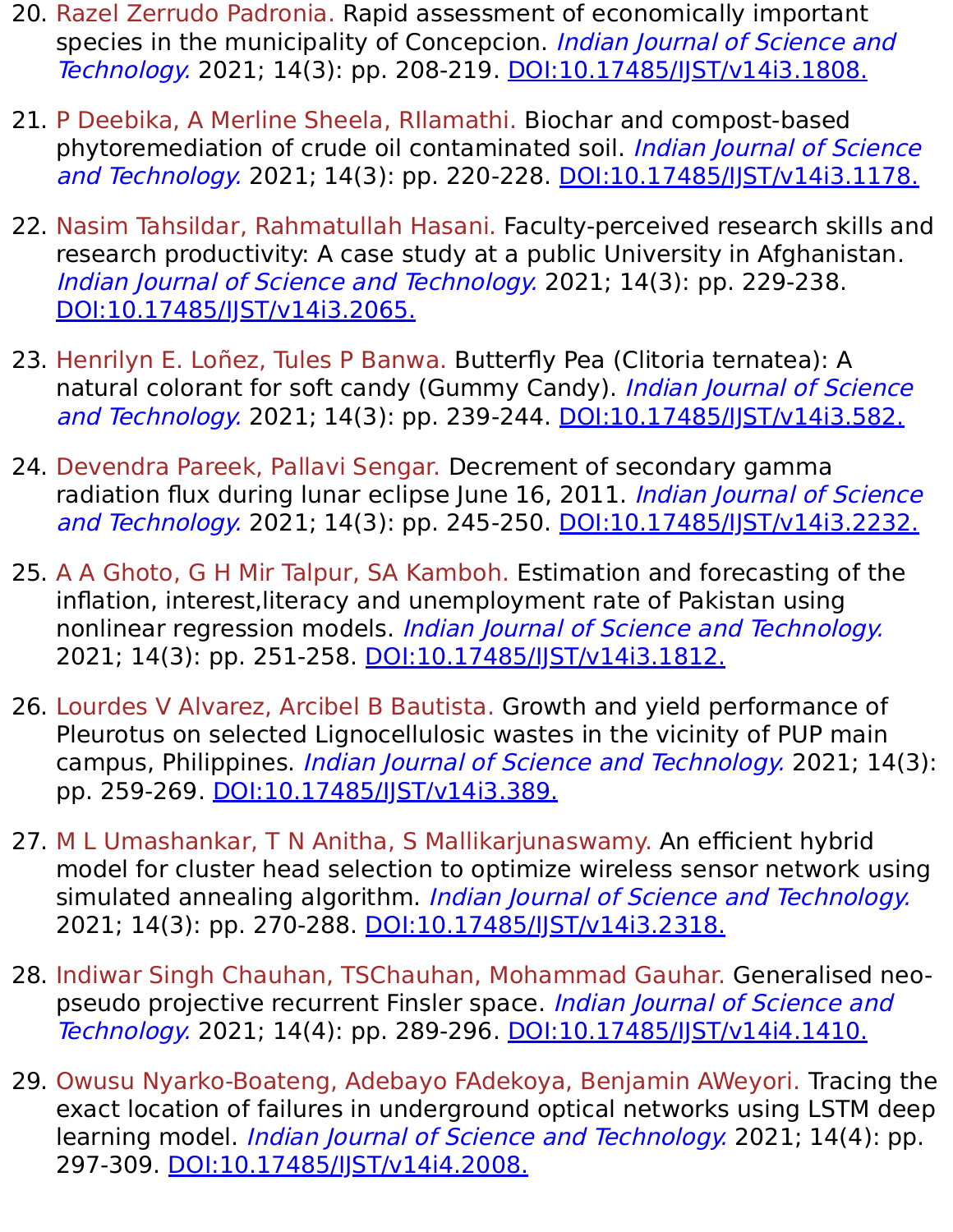- 30. Siddesh Matti, B P Shivakumar, S Shashidhar, Madeva Nagaral. Dry sliding wear behavior of Mica, Fly Ash and Red Mud particles reinforced Al7075 alloy hybrid metal matrix composites. *Indian Journal of Science and* Technology. 2021; 14(4): pp. 310-318. [DOI:10.17485/IJST/v14i4.2081.](https://indjst.org/articles/dry-sliding-wear-behavior-of-mica-fly-ash-and-red-mud-particles-reinforced-al7075-alloy-hybrid-metal-matrix-composites)
- 31. Ashu Goyal, SKShukla, RKSarin. A comparative study of audio latency feature of Motorola and Samsung mobile phones in forensic identification. Indian Journal of Science and Technology. 2021; 14(4): pp. 319-324. [DOI:10.17485/IJST/v14i4.2108.](https://indjst.org/articles/a-comparative-study-of-audio-latency-feature-of-motorola-and-samsung-mobile-phones-in-forensic-identification)
- 32. Badeea Tabaza, Obadah Al-Habashneh, Omar Lasassmeh. An adaptive intelligent framework for assessment & selection process in staffing task. Indian Journal of Science and Technology. 2021; 14(4): pp. 325-334. [DOI:10.17485/IJST/v14i4.2154.](https://indjst.org/articles/an-adaptive-intelligent-framework-for-assessment-selection-process-in-staffing-task)
- 33. Panich Intra, Paisarn Wanusbodeepaisarn, Thanesvorn Siri- achawawath. Performance evaluation of corona discharger for unipolar chargingof submicron aerosol particles in the size range of 20–300 nm. *Indian Journal* of Science and Technology. 2021; 14(4): pp. 335-350. [DOI:10.17485/IJST/v14i4.1878.](https://indjst.org/articles/performance-evaluation-of-corona-discharger-for-unipolar-chargingof-submicron-aerosol-particles-in-the-size-range-of-20300-nm)
- 34. B Madhu, Ganga Holi. CNN approach for medical image authentication. Indian Journal of Science and Technology. 2021; 14(4): pp. 351-360. [DOI:10.17485/IJST/v14i4.1963.](https://indjst.org/articles/cnn-approach-for-medical-image-authentication)
- 35. KNKusuma, HLakshmi Ram Prasath. Application of Feature Based Principal Component Analysis (FPCA) technique on Landsat8 OLI multispectraldatato map Kimberlite pipes. Indian Journal of Science and Technology. 2021; 14(4): pp. 361-372. [DOI:10.17485/IJST/v14i4.1741.](https://indjst.org/articles/application-of-feature-based-principal-component-analysis-fpca-technique-on-landsat8-oli-multispectral-data-to-map-kimberlite-pipes)
- 36. Lokesh Kumar Agrawal, Bhavesh Kumar Chauhan, Nitin Kumar Saxena, Puneet Joshi. Speed control of BLDC motor with neural controller. *Indian* Journal of Science and Technology. 2021; 14(4): pp. 373-381. [DOI:10.17485/IJST/v14i4.2164.](https://indjst.org/articles/speed-control-of-bldc-motor-with-neural-controller)
- 37. Panjakumar Karunamoorthy , Embiranahalli Mani Rajesh , Beerappa Ravichandran, Dhananjayan Venugopal, Karthik Gunasekaran , Hariharan Naina , Mala Ambikapathy. Pulmonary function impairment and lung infections among tannery workers in Southern India. *Indian Journal of* Science and Technology. 2021; 14(4): pp. 382-392. DOI:10.17485/IST/v14i4.1869.
- 38. P Meenapriya, K Uma Maheswari, Nirmala P Ratchagar. Concentration of air pollutants in an inclined channel withtheeffect of electric and magnetic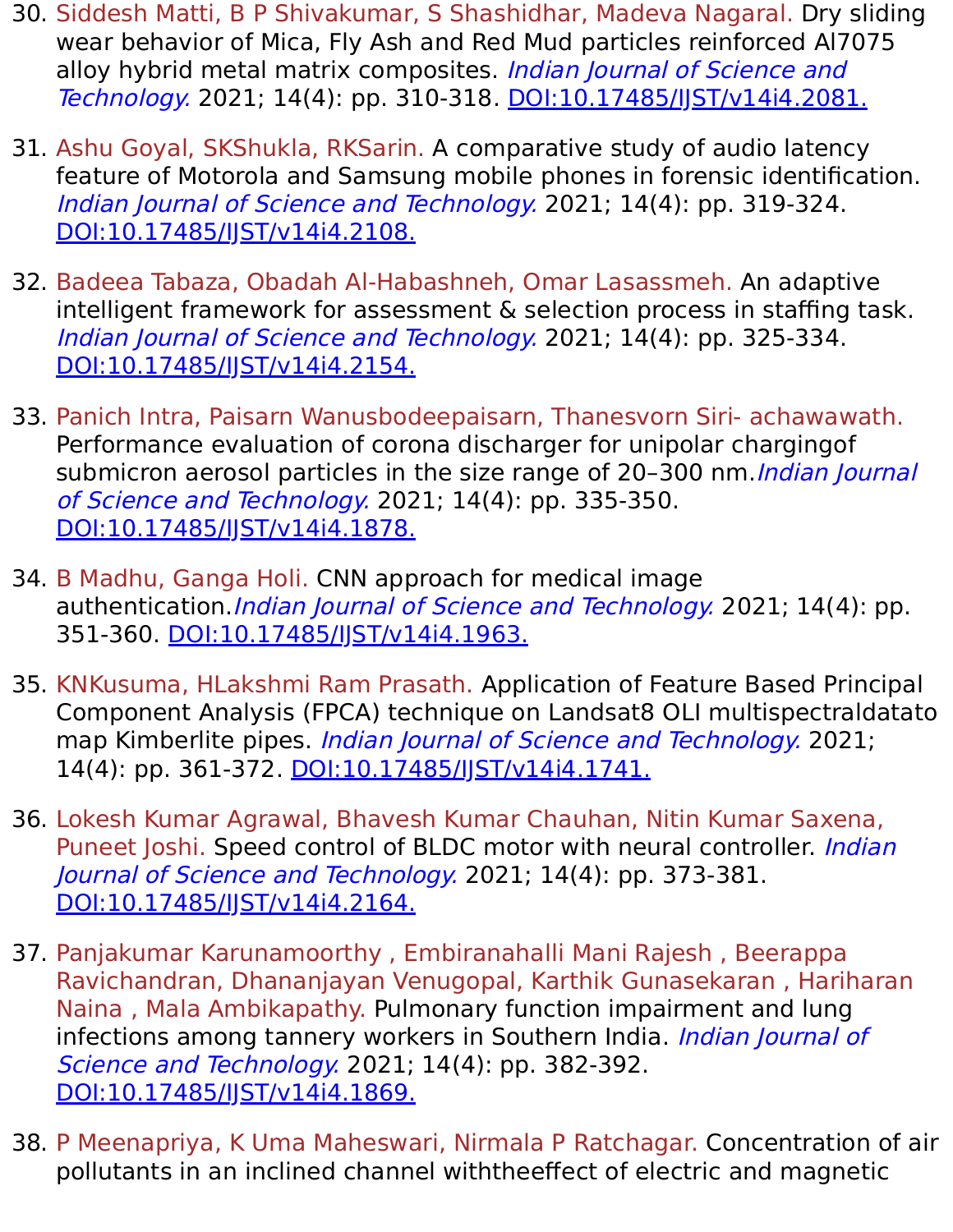field. Indian Journal of Science and Technology. 2021; 14(5): pp. 393-405. [DOI:10.17485/IJST/v14i5.1661.](https://indjst.org/articles/concentration-of-air-pollutants-in-an-inclined-channel-with-the-effect-of-electric-and-magnetic-field)

- 39. Bindu Achary, Sivabalan Rohini. Electron micrograph studies on the effects of fluoxetine in depression-induced adult female rat ovaries. *Indian Journal* of Science and Technology. 2021; 14(5): pp. 406-114. [DOI:10.17485/IJST/v14i5.2080.](https://indjst.org/articles/electron-micrograph-studies-on-the-effects-of-fluoxetine-in-depression-induced-adult-female-rat-ovaries)
- 40. Kola Veerabrahmam, D S V Prasad. A review on the effect of eggshell powder on engineering properties of expansive soil. Indian Journal of Science and Technology. 2021; 14(5): pp. 415-426. [DOI:10.17485/IJST/v14i5.56.](https://indjst.org/articles/a-review-on-the-effect-of-eggshell-powder-on-engineering-properties-of-expansive-soil)
- 41. G Upender Reddy, T Siva Nageswara Rao, N Srinivasa Rao, V Venkateswara Rao. Bipolar single valued neutrosophic detour distance. Indian Journal of Science and Technology. 2021; 14(5): pp. 427-431. [DOI:10.17485/IJST/v14i5.2102.](https://indjst.org/articles/bipolar-single-valued-neutrosophic-detour-distance)
- 42. S Chaitra, V Rekha, A MHarisha, T A Madhu, S Mallikarjunaswamy, N Sharmila, H N Mahendra. A comprehensive review of parallel concatenation of LDPC code techniques. Indian Journal of Science and Technology. 2021; 14(5): pp. 432-444. DOI:10.17485/JJST/v14i5.2171.
- 43. Bhavik Arvindbhai Brambhatt, Hina Chandwani. Experimental assessmentof Single Phase Grid assisted system using Second Order Generalized Integrator–Frequency Locked Loop. Indian Journal of Science and Technology. 2021; 14(5): pp. 445-456. [DOI:10.17485/IJST/v14i5.1568.](https://indjst.org/articles/experimental-assessment-of-single-phase-grid-assisted-system-using-second-order-generalized-integratorfrequency-locked-loop)
- 44. Sakshi Gupta, Ravi S Shukla, Rajesh K Shukla. Weighted Mel frequency cepstral coefficient based feature extraction for automatic assessment of stuttered speech using Bi-directional LSTM. Indian Journal of Science and Technology. 2021; 14(5): pp. 457-472. [DOI:10.17485/IJST/v14i5.2276.](https://indjst.org/articles/weighted-mel-frequency-cepstral-coefficient-based-feature-extraction-for-automatic-assessment-of-stuttered-speech-using-bi-directional-lstm)
- 45. Yan Huang, Chen Zhang, Abdul Razaque Chhachhar. Deepening media convergence with 5G: The logic of sustainable development of China's broadcasting network. Indian Journal of Science and Technology. 2021; 14(5): pp. 473-480. DOI:10.17485/JJST/v14i5.2088.
- 46. Biswajit Das. Radon induced health effects: A survey report. *Indian Journal* of Science and Technology. 2021; 14(5): pp. 481-507. [DOI:10.17485/IJST/v14i5.1049.](https://indjst.org/articles/radon-induced-health-effects-a-survey-report)
- 47. Irfan Abbas, Munib Ahmad, Muhammad Imran, Muhammad Nadeem Khan, ZohaibZafar KhanNiazi, SyedMuhammadUsmanRaza, Aamir Naveed, Zulfigar Ali. Role of data mining techniques in business. Indian Journal of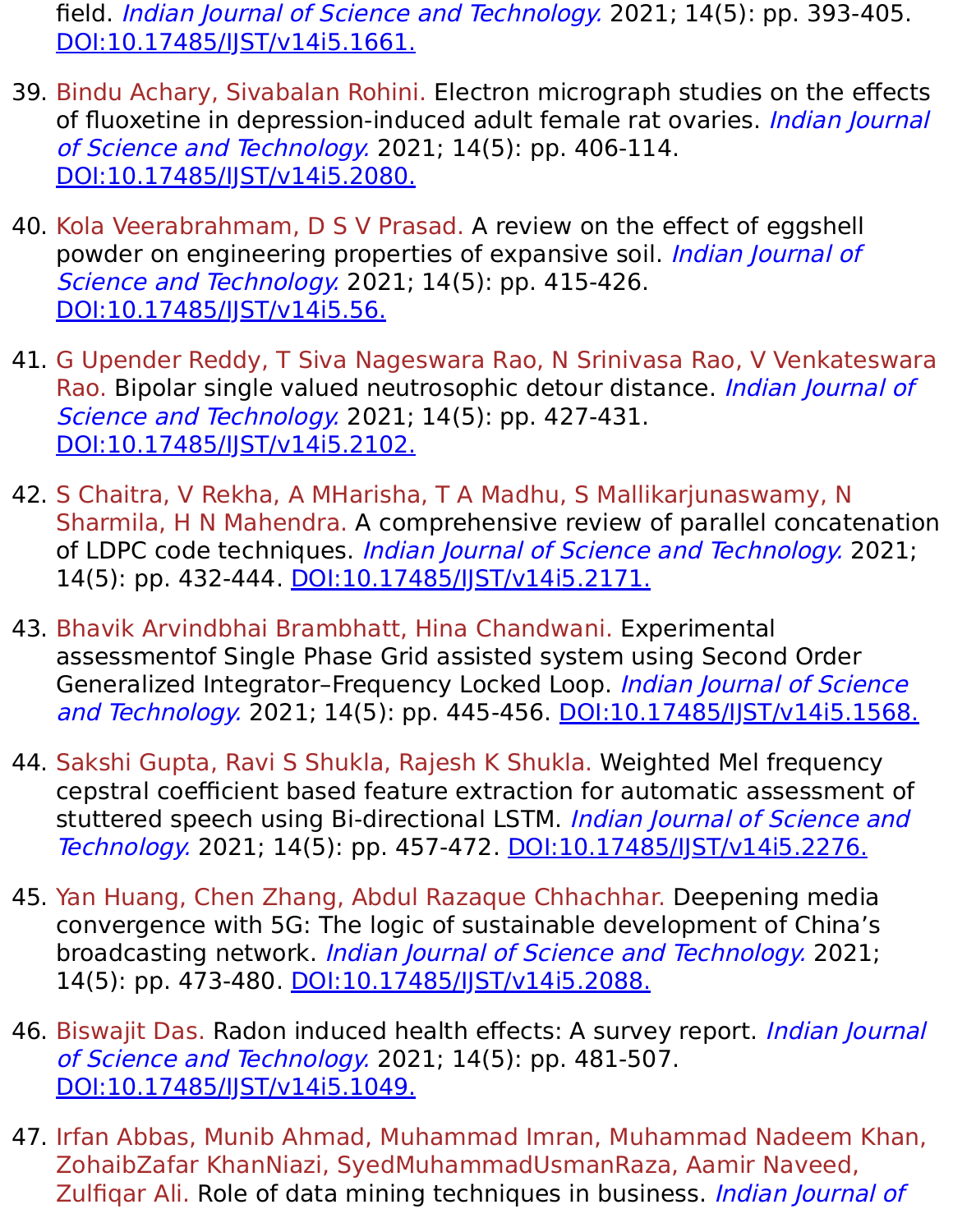Science and Technology. 2021; 14(5): pp. 508-518. [DOI:10.17485/IJST/v14i5.315.](https://indjst.org/articles/role-of-data-mining-techniques-in-business)

- 48. P Ram Mohan Rao, S Murali Krishna, APSiva Kumar. Novel algorithm for efficient privacy preservation in data analytics. Indian Journal of Science and Technology. 2021; 14(6): pp. 519-526. [DOI:10.17485/IJST/v14i6.1773.](https://indjst.org/articles/novel-algorithm-for-efficient-privacy-preservation-in-data-analytics)
- 49. CThinkal Dayana, KSMithra, SSanjith. An unconventional SVM classification using Chaos Pso optimization for lung cancer discovery. Indian Journal of Science and Technology. 2021; 14(6): pp. 527-533. [DOI:10.17485/IJST/v14i6.1810.](https://indjst.org/articles/an-unconventional-svm-classification-using-chaos-pso-optimization-for-lung-cancer-discovery)
- 50. M B S Sugunakar, K N Maruthy, C H Srinivas, Priscilla Johnson. A comparative study between single lead AD8232 heart rate monitor and standard electrocardiograh to acquire electrocardiographic data for cardiac autonomic function testing. Indian Journal of Science and Technology. 2021; 14(6): pp. 534-540. [DOI:10.17485/IJST/v14i6.1822.](https://indjst.org/articles/a-comparative-study-between-single-lead-ad8232-heart-rate-monitor-and-standard-electrocardiograh-to-acquire-electrocardiographic-data-for-cardiac-autonomic-function-testing)
- 51. S G Susanth. Observations of long period HF Doppler oscillations over the dip equatorial ionosphere in the Indian longitudinal sector. *Indian Journal of* Science and Technology. 2021; 14(6): pp. 541-546. [DOI:10.17485/IJST/v14i6.2023.](https://indjst.org/articles/observations-of-long-period-hf-doppler-oscillations-over-the-dip-equatorial-ionosphere-in-the-indian-longitudinal-sector)
- 52. NCSachithanantham, V Jaiganesh. Unified energy efficient distributed network management protocol to forward the datapackets and to improve QoS in Wireless Sensor Networks. Indian Journal of Science and Technology. 2021; 14(6): pp. 547-557. DOI:10.17485/JJST/v14i6.128.
- 53. Muhammad Mustahsan, Hafiz Muhammad Younas, Nadeem Salamat, Muhammad Touqeer, Muntazim Abbas. Modeling the thermo physical behavior of metallic porous fin on varying convective loads. Indian Journal of Science and Technology. 2021; 14(6): pp. 558-572. [DOI:10.17485/IJST/v14i6.1761.](https://indjst.org/articles/modeling-the-thermo-physical-behavior-of-metallic-porous-fin-on-varying-convective-loads)
- 54. T DFernando, Yohan L N Mathota Arachchige, W NCP Nawarathne. Adsorption of diazinon residues from water by Strychnos potatorum seed flakes: Equilibrium isotherm and thermodynamic analysis. Indian Journal of Science and Technology. 2021; 14(6): pp. 573-581. [DOI:10.17485/IJST/v14i6.2160.](https://indjst.org/articles/adsorption-of-diazinon-residues-from-water-by-strychnos-potatorum-seed-flakes-equilibrium-isotherm-and-thermodynamic-analysis)
- 55. Nausheen Ayub, Aslam Malik. q-Rung Orthopair Dual Hesitant Fuzzy Bonferron Mean Operators. Indian Journal of Science and Technology. 2021; 14(6): pp. 582-603. DOI:10.17485/JJST/v14i6.1838.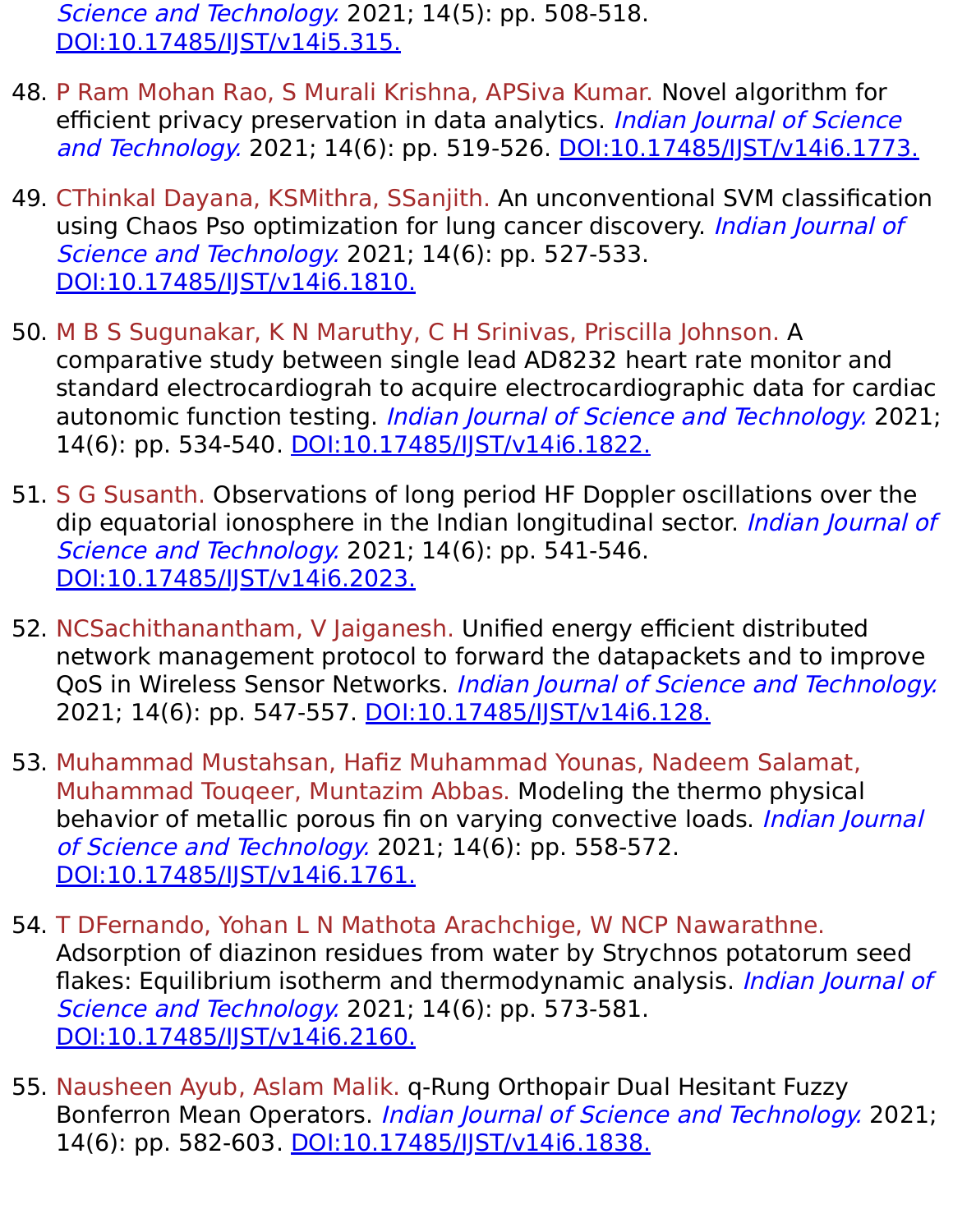- 56. Santanu Purohit, Arvind Kumar Jain. Leveraging IOT and AI for delivering tailor made customer experiences in Indian petro retailing. *Indian Journal of* Science and Technology. 2021; 14(7): pp. 604-609. [DOI:10.17485/IJST/v14i7.3.](https://indjst.org/articles/leveraging-iot-and-ai-for-delivering-tailor-made-customer-experiences-in-indian-petro-retailing)
- 57. Wen Xu, Itagi R Kumar, Thaiyar M Srinivasan. Effects of Yama and Niyama on body energy systems: Evidence from Electro Photonic Imaging – A randomised controlled trial. Indian Journal of Science and Technology. 2021; 14(7): pp. 610-617. DOI:10.17485/IST/v14i7.66.
- 58. Bhargav Rajyagor, Rajnish Rakholia. Tri-level handwritten text segmentation techniques for Gujarati language. Indian Journal of Science and Technology. 2021; 14(7): pp. 618-627. [DOI:10.17485/IJST/v14i7.2146.](https://indjst.org/articles/tri-level-handwritten-text-segmentation-techniques-for-gujarati-language)
- 59. S M Anushree, P Nagesh, Sridevi Kulenur. The identification and evaluation of factors influencing quality management in selected higher education institutions. Indian Journal of Science and Technology. 2021; 14(7),pp. 628-635. [DOI:10.17485/IJST/v14i7.223.](https://indjst.org/articles/the-identification-and-evaluation-of-factors-influencing-quality-management-in-selected-higher-education-institutions)
- 60. RGowriPrakash, RShankar, SDuraisamy. Resource utilization prediction with multipath traffic routing for congestion-aware VM migration in cloud computing. Indian Journal of Science and Technology. 2021; 14(7): pp. 636- 651. [DOI:10.17485/IJST/v14i7.1901.](https://indjst.org/articles/resource-utilization-prediction-with-multipath-traffic-routing-for-congestion-aware-vm-migration-in-cloud-computing)
- 61. Yasin Mumtaz, Ahmadullah Nasiri, Shimozato Tetsuhiro. A comparative study on retrofitting concrete column by FRP-Wrapping and RC-Jacketing methods: A feasibility study for Afghanistan. Indian Journal of Science and Technology. 2021; 14(7): pp. 652-664. [DOI:10.17485/IJST/v14i7.141.](https://indjst.org/articles/a-comparative-study-on-retrofitting-concrete-column-by-frp-wrapping-and-rc-jacketing-methods-a-feasibility-study-for-afghanistan)
- 62. Virginia Roa-Angulo, Andrés Forero-Jiménez. Study of thebehavior of Cellulolytic microorganisms and Phosphate solubilizers associated with Rhizospheric soil of Espeletia grandiflora in two zones with different degree of intervention in Páramo Ocetá, Colombia. Indian Journal of Science and Technology. 2021; 14(7): pp. 665-675. [DOI:10.17485/IJST/v14i7.1279.](https://indjst.org/articles/study-of-the-behavior-of-cellulolytic-microorganisms-and-phosphate-solubilizers-associated-with-rhizospheric-soil-of-espeletia-grandiflora-in-two-zones-with-different-degree-of-intervention-in-pramo-ocet-colombia)
- 63. Kumcham Prasad, Gutturu Rajasekhara Reddy, Borelli Deva Prasad Raju. Surfactant assisted morphological transformation of rod-like ZnCo2O4 into hexagonal-like structures for high-performance supercapacitors. Indian Journal of Science and Technology. 2021; 14(7): pp. 676-689. [DOI:10.17485/IJST/v14i7.2002.](https://indjst.org/articles/surfactant-assisted-morphological-transformation-of-rod-like-znco2o4-into-hexagonal-like-structures-for-high-performance-supercapacitors)
- 64. Kusum Yadav, Sawsan A Saad. Gametheory based adaptive transmit power control algorithm for IoT wireless sensor networks. Indian Journal of Science and Technology. 2021; 14(7): pp. 690-697. [DOI:10.17485/IJST/v14i7.1258.](https://indjst.org/articles/game-theory-based-adaptive-transmit-power-control-algorithm-for-iot-wireless-sensor-networks)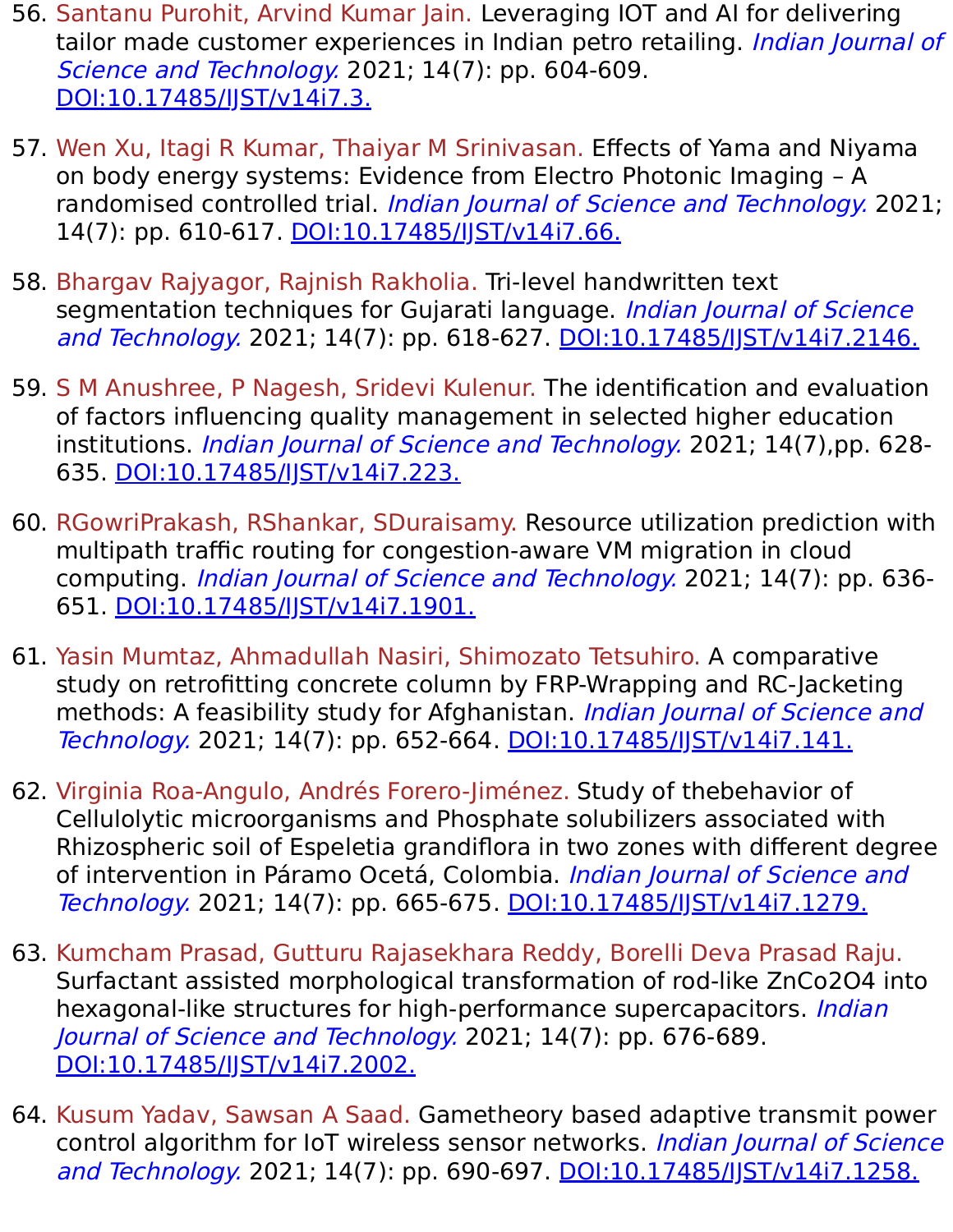- 65. Jay Shree, AAShinde. A low-cost absorbance measurement device using microcontroller. *Indian Journal of Science and Technology*. 2021; 14(8): pp. 698-706. [DOI:10.17485/IJST/v14i8.2203.](https://indjst.org/articles/a-low-cost-absorbance-measurement-device-using-microcontroller)
- 66. Sweta Matta, BalaSidduluMalga, Lakshmi Appidi, PPramod Kumar. Radiation and chemical reaction effects on unsteady MHD free convention mass transfer fluid flow in a porous plate. Indian Journal of Science and Technology. 2021; 14(8): pp. 707-717. [DOI:10.17485/IJST/v14i8.20.](https://indjst.org/articles/radiation-and-chemical-reaction-effects-on-unsteady-mhd-free-convention-mass-transfer-fluid-flow-in-a-porous-plate)
- 67. DevendraPareek, Prajesh Purohit. Transit of theSunacross constellation Libra and variation of secondary gamma radiation flux in the month of October and November, 2020 at Udaipur, India. *Indian Journal of Science* and Technology. 2021; 14(8): pp. 718-724. [DOI:10.17485/IJST/v14i8.263.](https://indjst.org/articles/transit-of-the-sun-across-constellation-libra-and-variation-of-secondary-gamma-radiation-flux-in-the-month-of-october-and-november-2020-at-udaipur-india)
- 68. Kukatlapalli Pradeep Kumar, Vinay Jha Pillai, K Sarath Chandra, Cherukuri Ravindranath Chowdary. Disaster recovery and risk management over private networks using data provenance: Cyber security perspective. Indian Journal of Science and Technology. 2021; 14(8): pp. 725-737. [DOI:10.17485/IJST/v14i8.1833.](https://indjst.org/articles/disaster-recovery-and-risk-management-over-private-networks-using-data-provenance-cyber-security-perspective)
- 69. Sandeep Dalal. Futuristic investigative study of IoT/Green IoT as a driving force for sustainable development. Indian Journal of Science and Technology. 2021; 14(8): pp. 738-751. [DOI:10.17485/IJST/v14i8.165.](https://indjst.org/articles/futuristic-investigative-study-of-iotgreen-iot-as-a-driving-force-for-sustainable-development)
- 70. Faruq Hosen, A K M Ayatullah Hosne Asif, Md. Zayedul Hasan , Sharif Tasnim Mahmud , Md. Rafiul Islam. Evaluation of comfort and thermal properties of stretch denim fabric by applying different softeners. *Indian* Journal of Science and Technology. 2021; 14(8): pp. 752-764. [DOI:10.17485/IJST/v14i8.190.](https://indjst.org/articles/evaluation-of-comfort-and-thermal-properties-of-stretch-denim-fabric-by-applying-different-softeners)
- 71. Md. Tanvir Hossen, Tarikul Islam, Emdadul Islam Mahee, Zarin Tasnim Reza, Mahbubur Rahman, Md. Sultan Mahmud. A comprehensive study on Physico- Mechanical characteristics of Okra fibre (Abelmoschus esculentus) for textile applications. Indian Journal of Science and Technology. 2021; 14(9): pp. 765-775. [DOI:10.17485/IJST/v14i9.2268.](https://indjst.org/articles/a-comprehensive-study-on-physico-mechanical-characteristics-of-okra-fibre-abelmoschus-esculentus-for-textile-applications)
- 72. B S Premananda, Archit Bajpai, G Shakthivel, A R Anurag. Low power addone circuit IPGL based high speed square root carry select adder. *Indian* Journal of Science and Technology. 2021; 14(9): pp. 776-786. [DOI:10.17485/IJST/v14i9.343.](https://indjst.org/articles/low-power-add-one-circuit-ipgl-based-high-speed-square-root-carry-select-adder)
- 73. M S Al-Ashhab, Omnia M Nabil, Nahid H Afia. Perishable products supply chain network design with sustainability. Indian Journal of Science and Technology. 2021; 14(9): pp. 787-800. [DOI:10.17485/IJST/v14i9.24.](https://indjst.org/articles/perishable-products-supply-chain-network-design-with-sustainability)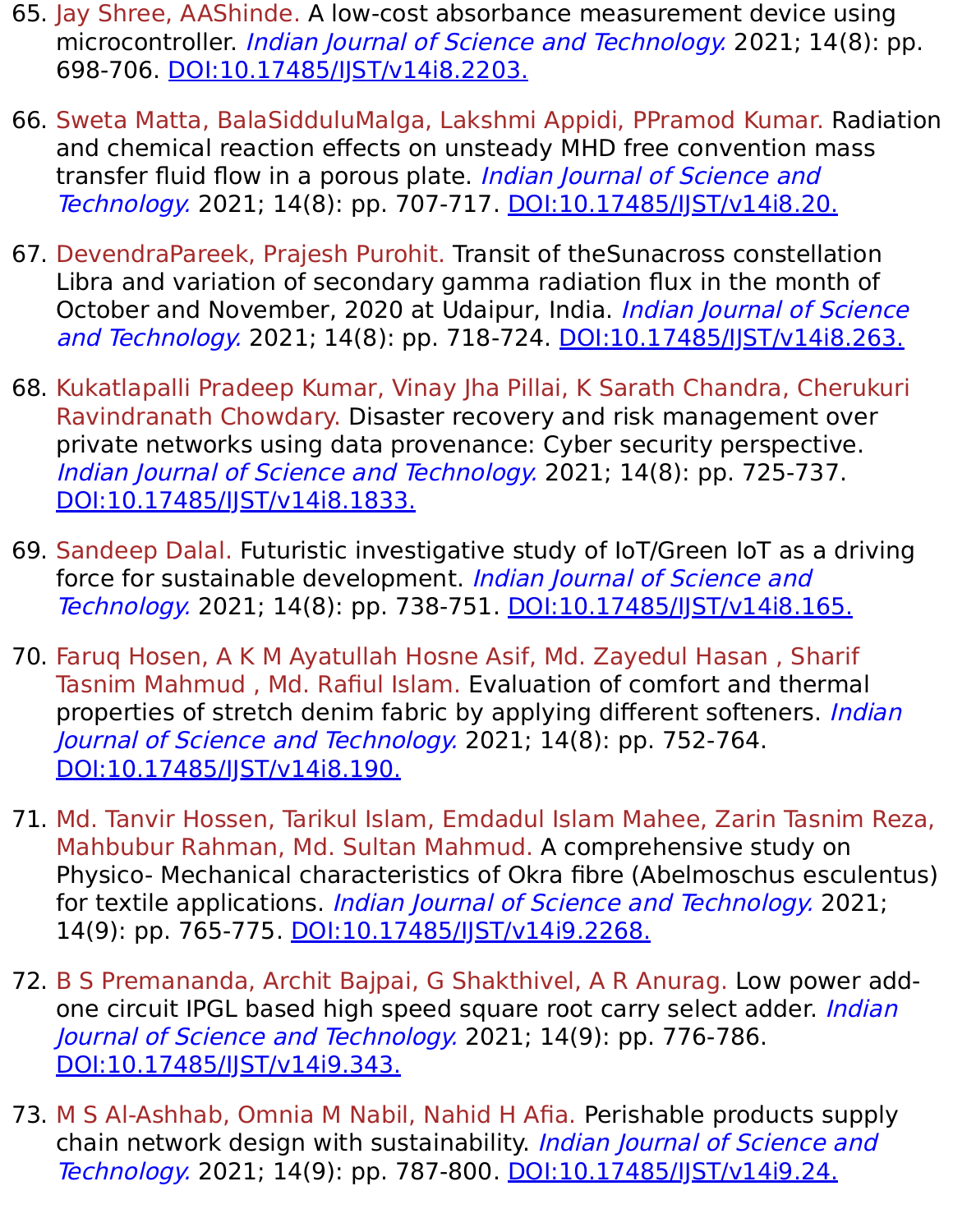- 74. Pallabi Medhi. Some aspects of customers impatience with varying rates of Reneging. *Indian Journal of Science and Technology*. 2021; 14(9): pp. 801-809. [DOI:10.17485/IJST/v14i9.2292.](https://indjst.org/articles/some-aspects-of-customers-impatience-with-varying-rates-of-reneging)
- 75. Sammy O Ombiro, Akinade S Olatunji, Eliud M Mathu, Taiwo R Ajayi. Application of remote sensing in mapping hydrothermally altered zones in a highly vegetative area - A case study of Lolgorien, Narok County, Kenya. Indian Journal of Science and Technology. 2021; 14(9): pp. 810-825. DOI:10.17485/IST/v14i9.68.
- 76. S S Dorzhiev, V A Majorov, E G Bazarova, Paramvir Singh Ahluwalia , M I Rosenblum. System for maintaining optimal temperature modes of solar power plants. *Indian Journal of Science and Technology*. 2021; 14(9),pp. 826-842. [DOI:10.17485/IJST/v14i9.2184.](https://indjst.org/articles/system-for-maintaining-optimal-temperature-modes-of-solar-power-plants)
- 77. Rajlaxumi Rajkumar Patil, A A Shinde. Wireless tyre pressure measurement. Indian Journal of Science and Technology. 2021; 14(9): pp. 842-849. [DOI:10.17485/IJST/v14i9.2296.](https://indjst.org/articles/wireless-tyre-pressure-measurement)
- 78. T Sheeba, M Ramani Bai. Feeding preference and reproductive fitness of Rhyzoperthadominica (Fabricius, 1792) inachoice-based feedparadigm. Indian Journal of Science and Technology. 2021; 14(10): pp. 850-857. [DOI:10.17485/IJST/v14i10.2281.](https://indjst.org/articles/feeding-preference-and-reproductive-fitness-of-rhyzopertha-dominica-fabricius-1792-in-a-choice-based-feed-paradigm)
- 79. Anjan Das. Removal of defects in CdO nanoparticle and rapid synthesis of CdO nanoflake using novel microwave technique to improve semiconductor device performance. *Indian Journal of Science and Technology*. 2021; 14(10): pp. 858-868. DOI:10.17485/JJST/v14i10.1965.
- 80. Vandana C Bavkar, Arundhati A Shinde. Machine learning algorithms for Diabetes prediction and neural network method for blood glucose measurement*Indian Journal of Science and Technology*. 2021; 14(10): pp. 869-880. [DOI:10.17485/IJST/v14i10.2187.](https://indjst.org/articles/machine-learning-algorithms-for-diabetes-prediction-and-neural-network-method-for-blood-glucose-measurement)
- 81. Sharmad Bhat, Saish Naik, Mandar Gaonkar, Pradnya Sawant, Shailendra Aswale, Pratiksha Shetgaonkar. Road crack detection using convolutional neural network. Indian Journal of Science and Technology. 2021; 14(10): pp. 881-8891. DOI:10.17485/JJST/v14i10.1245.
- 82. Jaime A Teixeira da Silva. COVID-19 research and publishing: Advance ambitiously, but cautiously, in 2021. *Indian Journal of Science and* Technology. 2021; 14(10): pp. 892-896. [DOI:10.17485/IJST/v14i10.92.](https://indjst.org/articles/covid-19-research-and-publishing-advance-ambitiously-but-cautiously-in-2021)
- 83. Muhammad Saddam Khan, Faizullah Khan Kakar, Muhammad Saeed, Akbar Khan, Babar Ali, Muhammad Ashraf, Surat Khan, Abdul Wahid Tareen.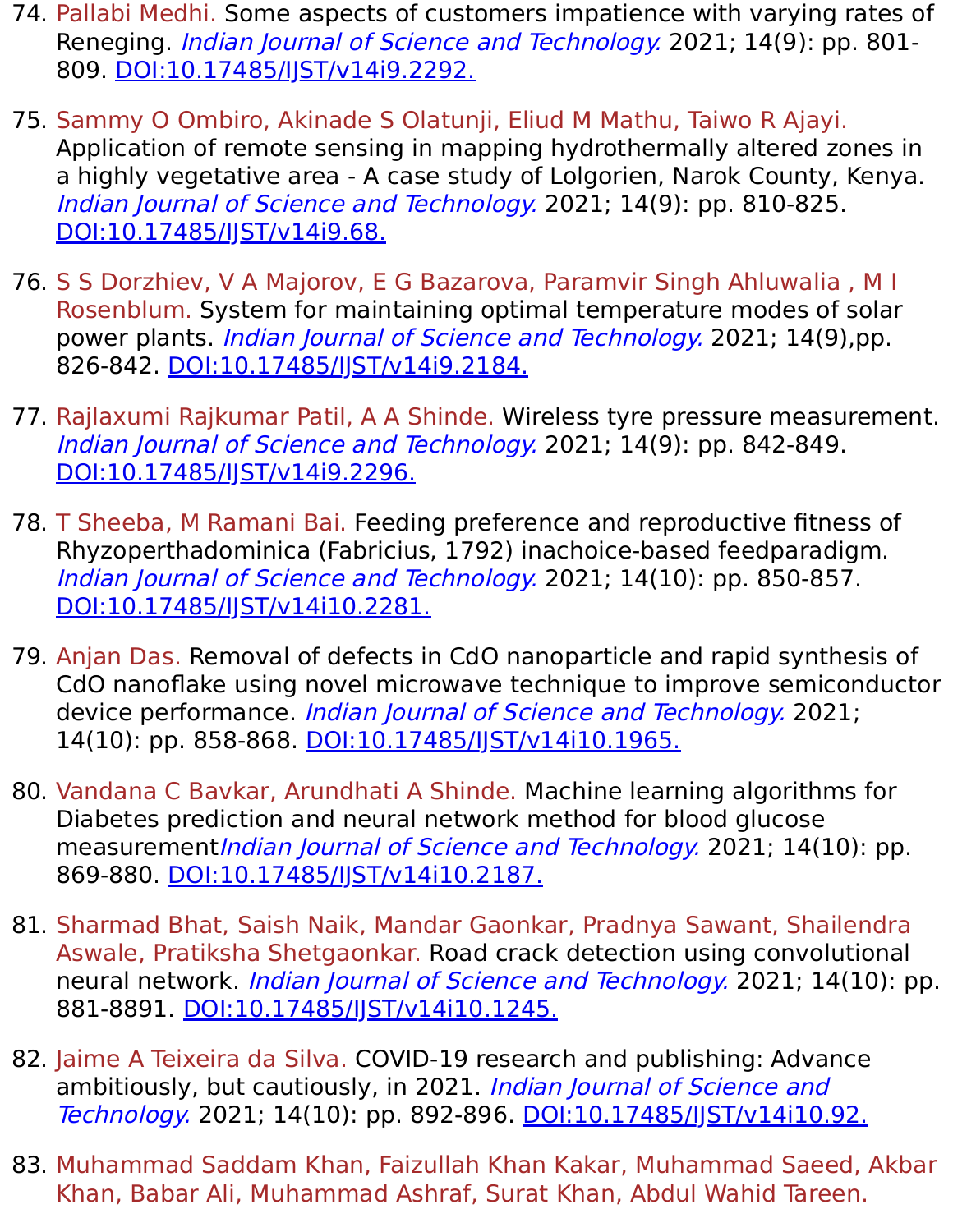Economic analysis of DC power sources used in impressed current cathodic protection of underground pipelines. Indian Journal of Science and Technology. 2021; 14(10): pp. 897-904. [DOI:10.17485/IJST/v14i10.1870.](https://indjst.org/articles/economic-analysis-of-dc-power-sources-used-in-impressed-current-cathodic-protection-of-underground-pipelines)

- 84. Ali Hasan. Study of Gyroscopic effects on a disc. Indian Journal of Science and Technology. 2021; 14(11): pp. 905-914. [DOI:10.17485/IJST/v14i11.134.](https://indjst.org/articles/study-of-gyroscopic-effects-on-a-disc)
- 85. Neelam Singla, Harwinder Kaur. A Two-State Retrial Queueing Model with Feedback having Two Identical Parallel Servers. Indian Journal of Science and Technology. 2021; 14(11): pp. 915-930. [DOI:10.17485/IJST/v14i11.1167.](https://indjst.org/articles/a-two-state-retrial-queueing-model-with-feedback-having-two-identical-parallel-servers)
- 86. Ayaz Virk, Kazi Suleman Memon, Mehrunisa Memon, Sadia Hussain. Formulation of optimum banana residue based compost product and its efficacy on maize and soil properties. Indian Journal of Science and Technology. 2021; 14(11): pp. 932-941. DOI:10.17485/JJST/v14i11.1992.
- 87. ASangeetha Devi, AKalaivani. Knowledge graph embedding via the properties of mapping and dynamic matrix. Indian Journal of Science and Technology. 2021; 14(11): pp. 942-955. [DOI:10.17485/IJST/v14i11.2172.](https://indjst.org/articles/knowledge-graph-embedding-via-the-properties-of-mapping-and-dynamic-matrix)
- 88. S G Susanth. A brief review on the Atmosphere-Ionosphere coupling during Stratospheric sudden warming over thetropical region. *Indian Journal of* Science and Technology. 2021; 14(11): pp. 956-963. [DOI:10.17485/IJST/v14i11.251.](https://indjst.org/articles/a-brief-review-on-the-atmosphere-ionosphere-coupling-during-stratospheric-sudden-warming-over-the-tropical-region)
- 89. Y P Soni, EFernandez. DC Motor Load performance in DC system with reconfiguration of PV Array. Indian Journal of Science and Technology. 2021; 14(11): pp. 964-970. DOI:10.17485/JST/v14i11.2197.
- 90. Pavan Nageswar Reddy Bodavarapu, P V V S Srinivas. Facial expression recognition for low resolution images using convolutional neural networks anddenoising techniquesIndian Journal of Science and Technology. 2021;14(12): pp. 971-983. [DOI:10.17485/IJST/v14i12.14.](https://indjst.org/articles/facial-expression-recognition-for-low-resolution-images-using-convolutional-neural-networks-and-denoising-techniques)
- 91. Sunil Kumar Pandey, Harish Kumar Tyagi. A journey towards the commitments of national education policy 2020 through concept mapping. Indian Journal of Science and Technology. 2021; 14(12): pp. 984-989. DOI:10.17485/JJST/v14i12.5.
- 92. GRajaprabhu, RKirubagaran, JSanthanakumar, RSendhil Kumar, G Dharani. Short term culture of wild caught juvenile rabbit fishes (Siganus javus) in open sea cages at Palk Bay. Indian Journal of Science and Technology. 2021;14(12): pp. 990-998. [DOI:10.17485/IJST/v14i12.415.](https://indjst.org/articles/short-term-culture-of-wild-caught-juvenile-rabbit-fishes-siganus-javus-in-open-sea-cages-at-palk-bay)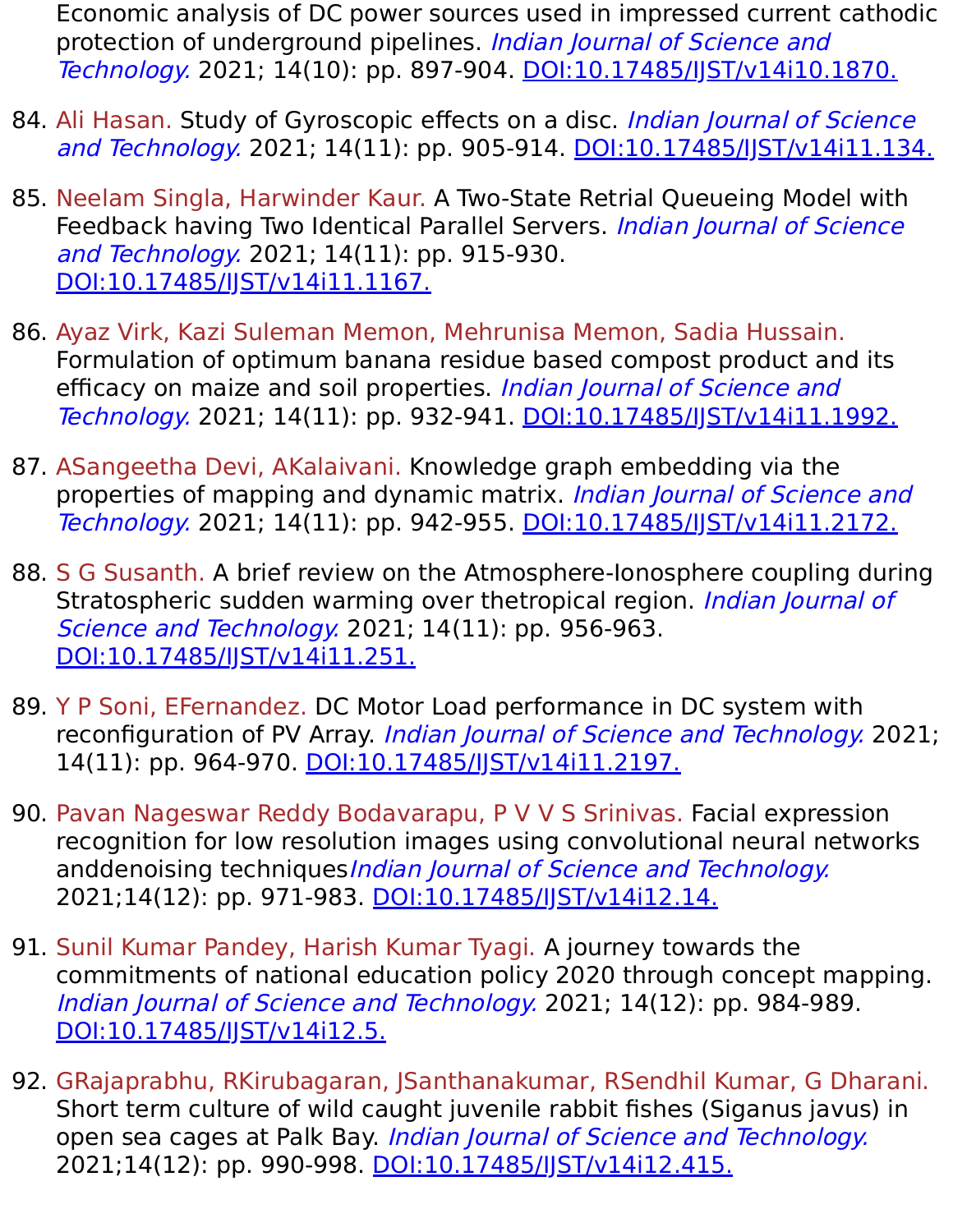- 93. Wen Xu, Itagi R Kumar, Thaiyar M Srinivasa. Evaluation of Impact of Ethics of Yoga in the Psychological Health of College Students: A Randomized Control Trial. *Indian Journal of Science and Technology*. 2021; 14(12): pp. 995- 1005. DOI:10.17485/JJST/v14i12.2001.
- 94. Martina Chinagorom Onu, Emmanuel Ikechukwu Eze. Evaluation of phytochemical constituents and hepatoprotective effects of Physcia grisea in albino rats. *Indian Journal of Science and Technology*. 2021; 14(12): pp. 1006-1012. [DOI:10.17485/IJST/v14i12.1990.](https://indjst.org/articles/evaluation-of-phytochemical-constituents-and-hepatoprotective-effects-of-physcia-grisea-in-albino-rats)
- 95. M T Khan, K A Nafees, A K Singh. Interaction of Pc4 ULF waves with solar wind velocity and its dependence on Kp values. *Indian Journal of Science* and Technology. 2021; 14(12): pp. 1013-1020. [DOI:10.17485/IJST/v14i12.2317.](https://indjst.org/articles/interaction-of-pc4-ulf-waves-with-solar-wind-velocity-and-its-dependence-on-kp-values)
- 96. Arumugam Balasuadhakar. Natural Convection Solar Dryersfor Agricultural Products – A Comprehensive Exploration. *Indian Journal of Science and* Technology. 2021; 14(13): pp. 1021-1027. DOI:10.17485/JJST/v14i13.126.
- 97. Dhiraj Kumar Borkotoky, Gitika Borah. The Impact of Online Education on the University Students of Assam in COVID times. Indian Journal of Science and Technology. 2021; 14(13): pp. 1028-1035. [DOI:10.17485/IJST/v14i13.1809.](https://indjst.org/articles/the-impact-of-online-education-on-the-university-students-of-assam-in-covid-times)
- 98. Monica Andrea Castillo-Aguilar, Virginia Roa-Angulo. Birdwatching Tourism and Environmental Education as Strategies for the Conservation of Wetlands in the City of Bogotá, Colombia. *Indian Journal of Science and* Technology. 2021; 14(13): pp. 1036-1043. [DOI:10.17485/IJST/v14i13.1163.](https://indjst.org/articles/birdwatching-tourism-and-environmental-education-as-strategies-for-the-conservation-of-wetlands-in-the-city-of-bogot-colombia)
- 99. Swetha Matta, Bala Siddulu Malga, Lakshmi Appidi, PPramod Kumar. Chemical Reaction and Heat Source Effects on MHD Free Convective Flow over A Linearly Accelerated Moving Vertical Porous Plate. *Indian Journal of* Science and Technology. 2021; 14(13): pp. 1044-1055. [DOI:10.17485/IJST/v14i13.229.](https://indjst.org/articles/chemical-reaction-and-heat-source-effects-on-mhd-free-convective-flow-over-a-linearly-accelerated-moving-vertical-porous-plate)
- 100. P Meenapriya, K Uma Maheswari, Nirmala P Ratchagar. A Two-phase mixture model of Atmospheric Aerosols in the channel with an applied electric and magnetic field. *Indian Journal of Science and Technology*. 2021; 14(13): pp. 1056-1070. DOI:10.17485/JST/v14i13.1796.
- 101. T Arputha Jose, A Daniel Raj, P Venugopal, M Giridaran. Radio antipodal mean number of quadrilateral Snake families. Indian Journal of Science and Technology. 2021; 14(13): pp. 1071-1080. [DOI:10.17485/IJST/v14i13.295.](https://indjst.org/articles/radio-antipodal-mean-number-of-quadrilateral-snake-families)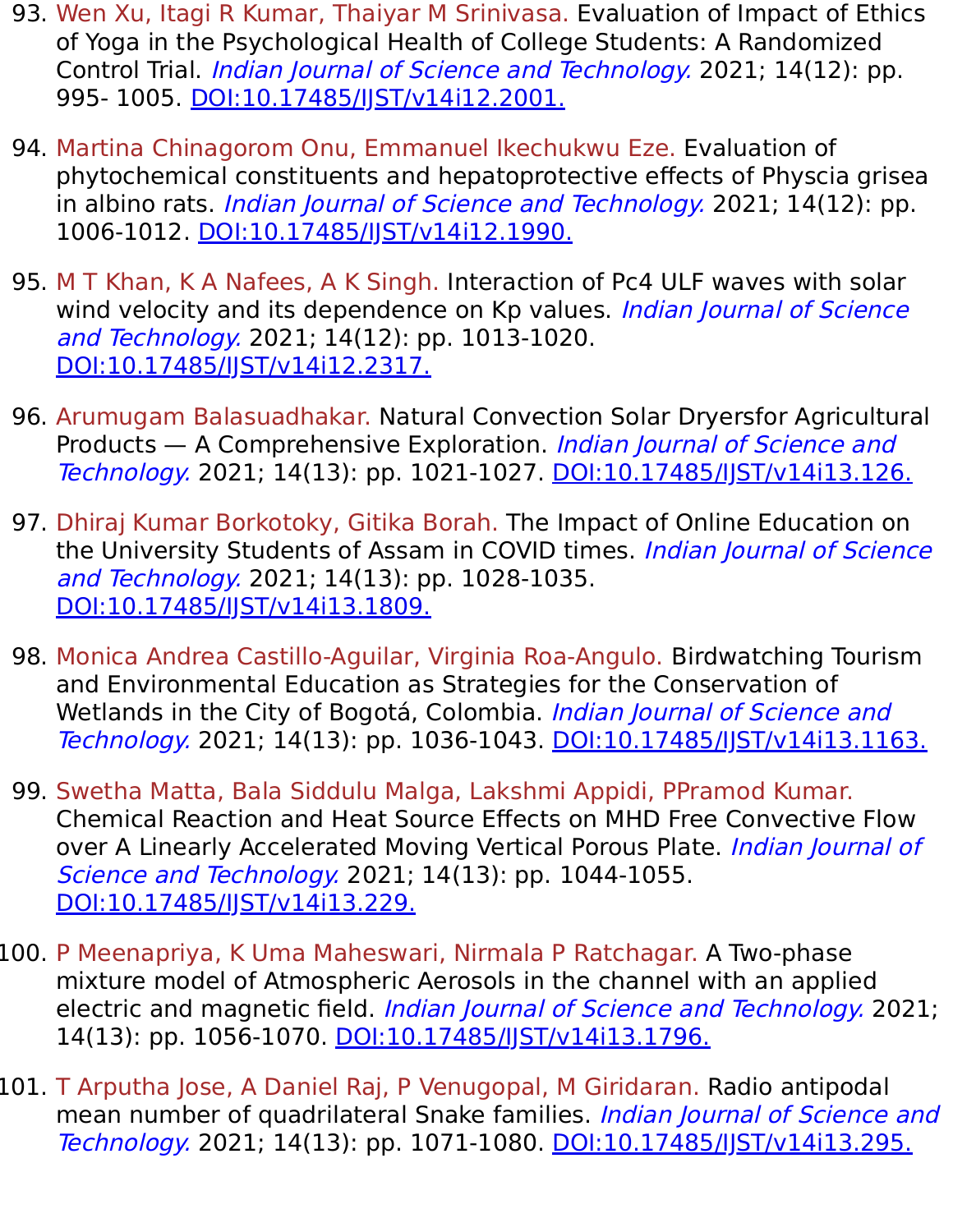- 102. Abdessadek AITHAJSAID, Mahfoud ELFAGRICH, Omar ABOUNACHIT. Numerical investigation of free convection through a horizontal openended axisymmetric cavity. *Indian Journal of Science and Technology*. 2021; 14(13): pp. 1081-1096. [DOI:10.17485/IJST/v14i13.2259.](https://indjst.org/articles/numerical-investigation-of-free-convection-through-a-horizontal-open-ended-axisymmetric-cavity)
- 103. Ma. Danica Ines Ramil, Angelica May DC. Mendoza, Rhian Jaymar D. Ramil. Assessment on the Physicochemical and Phytochemical Properties, Nutritional and Heavy Metal Contents, and Antioxidant Activities of Hylocereus polyrhizus Peelfrom Northern Philippines. *Indian Journal of* Science and Technology. 2021; 14(14): pp. 1097-1104. [DOI:10.17485/IJST/v14i14.2286.](https://indjst.org/articles/assessment-on-the-physicochemical-and-phytochemical-properties-nutritional-and-heavy-metal-contents-and-antioxidant-activities-of-hylocereus-polyrhizus-peel-from-northern-philippines)
- 104. Arshad Ahmad Najar, Mohd Ashaq, Nisar Ahmad Bhat, Swati Khare, Arif Ahmad Rather, Ajaz Ahmad Wani, Rabia Jahangir. A Diagnostic approach for same looking plants for their Pharmacognosy value. *Indian Journal of* Science and Technology. 2021; 14(14): pp. 1105-1115. [DOI:10.17485/IJST/v14i14.2346.](https://indjst.org/articles/a-diagnostic-approach-for-same-looking-plants-for-their-pharmacognosy-value)
- 105. Ali Hasan. Study of Watt Governor Mechanism. *Indian Journal of Science* and Technology. 2021; 14(14): pp. 1116-1121. [DOI:10.17485/IJST/v14i14.528.](https://indjst.org/articles/study-of-watt-governor-mechanism)
- 106. N C Sachithanantham, V Jaiganesh. Enhanced Energy Efficient Routing Protocol (EEE-RP) to forward the Data Packets and to improve QoS in Wireless Sensor Networks by Means of Machine Learning Methods. Indian Journal of Science and Technology. 2021; 14(14): pp. 1122-1132. [DOI:10.17485/IJST/v14i14.477.](https://indjst.org/articles/enhanced-energy-efficient-routing-protocol-eee-rp-to-forward-the-data-packets-and-to-improve-qos-in-wireless-sensor-networks-by-means-of-machine-learning-methods)
- 107. Kiranjit Kaur, Dinesh Kumar. Hybrid Watermarking Scheme with Dual Encryption and Channel Coding in YCbCr Color Space, Indian Journal of Science and Technology. 2021; 14(14): pp. 1139-1159. [DOI:10.17485/IJST/v14i14.85.](https://indjst.org/articles/hybrid-watermarking-scheme-with-dual-encryption-and-channel-coding-in-ycbcr-color-space)
- 108. Pushpamala Ramaiah, Nahla A Tayyib, Fatmah J Alsolami , Grace M Lindsay, Hayam I Asfour , Mohammad S Alshmemri , Sanaa A Alsulami. Generated Themes of E-learning: Exploration of Students' Challenges During Covid-19. Indian Journal of Science and Technology. 2021; 14(14): pp. 1133-1138. [DOI:10.17485/IJST/v14i14.425.](https://indjst.org/articles/generated-themes-of-e-learning-exploration-of-students-challenges-during-covid-19)
- 109. Mathew Jun P Mariani, Ronald U Wacas, Rafael J Padre, Gerlie T Soriano, Venus B Elveña, Jayhan C Sarne. Design modification of a cost-efficient microcontroller-based egg incubator. *Indian Journal of Science and* Technology. 2021; 14(14): pp. 1160-1167. DOI:10.17485/IST/v14i14.2289.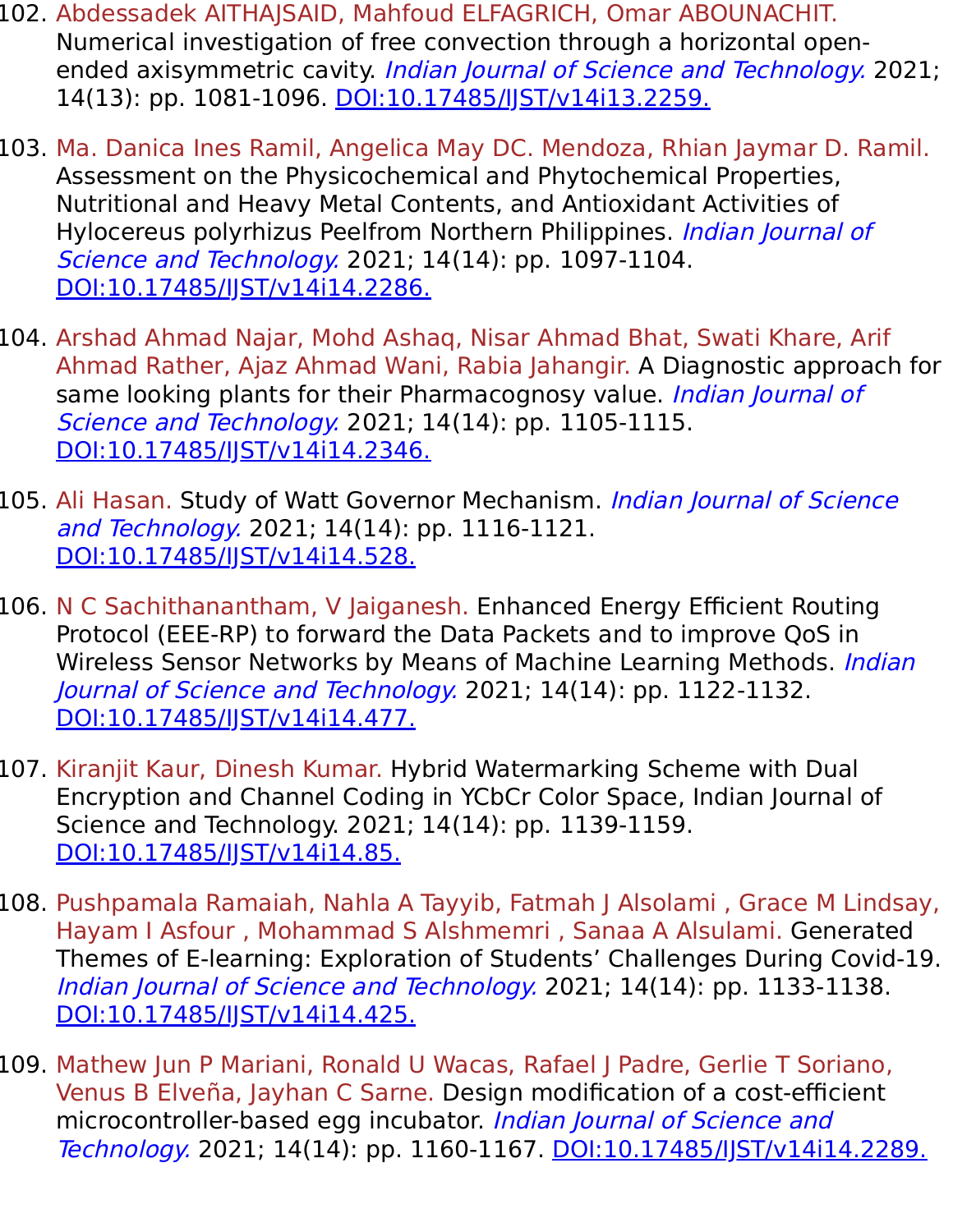- 110. RSambasiva Nayak, SK Bajidvali, Amit Gupta, VVenkatarao. High Isolation Eight-Element Mimo Antenna Array Tightly Arranged Based on Embedded Meta-Material Cells. *Indian Journal of Science and Technology*. 2021;14(15): pp. 1168-1176. [DOI:10.17485/IJST/v14i15.2319.](https://indjst.org/articles/high-isolation-eight-element-mimo-antenna-array-tightly-arranged-based-on-embedded-meta-material-cells)
- 111. R M Guido, J Kalaw. Presence of Light Pollution as a Latent Anthropogenic Influence of Bat Dispersal in Mindanao, Philippines. Indian Journal of Science and Technology. 2021; 14(15): pp. 1177-1183. [DOI:10.17485/IJST/v14i15.123.](https://indjst.org/articles/presence-of-light-pollution-as-a-latent-anthropogenic-influence-of-bat-dispersal-in-mindanao-philippines)
- 112. Prasenjit Debnath, Ngangbam Ishwarchandra. The Rotating Metrics with the Mass Function Mˆ(u,r) in reference to the Theory of General Relativity. Indian Journal of Science and Technology. 2021; 14(15): pp. 1184- 1188. [DOI:10.17485/IJST/v14i15.307.](https://indjst.org/articles/the-rotating-metrics-with-the-mass-function-mu-r-in-reference-to-the-theory-of-general-relativity)
- 113. Biswajit Das. Scenario of radon alpha activity level in natural drinking waters of different regions of eastern part of India: A review report. *Indian* Journal of Science and Technology. 2021; 14(15): pp. 1189-1204. [DOI:10.17485/IJST/v14i15.46.](https://indjst.org/articles/scenario-of-radon-alpha-activity-level-in-natural-drinking-waters-of-different-regions-of-eastern-part-of-india-a-review-report)
- 114. Pankaj Tyagi. Writing Mathematical Theorems: Towards an Innovative Pedagogy Indian Journal of Science and Technology. 2021; 14(15): pp. 1205-1211. [DOI:10.17485/IJST/v14i15.452.](https://indjst.org/articles/writing-mathematical-theorems-towards-an-innovative-pedagogy)
- 115. Mathew Jun P Mariani, Ronald UWacas. A Study on the Social Networking Sites Security Awareness Among Usersin Tabuk City. *Indian Journal of* Science and Technology. 2021; 14(15): pp. 1212-1218. [DOI:10.17485/IJST/v14i15.2019.](https://indjst.org/articles/a-study-on-the-social-networking-sites-security-awareness-among-users-in-tabuk-city)
- 116. S Dina, V T Thankamani, T Emilia Abraham. A novel cellulolytic system from Aspergillus flavipes forlignocellulosic bio-conversion. Indian Journal of Science and Technology. 2021; 14(15): pp. 1219- 1232. DOI:10.17485/IST/v14i15.209.
- 117. Md. Zahidul Islam, Khairil Azmin Bin Mokhtar, Nor Hafizah Bt Mohd Badrol Afandi, Rabeya Anzum. Regulating Online Broadcast Media against Offensive Materials in Malaysia. Indian Journal of Science and Technology. 2021;14(15): pp. 1233-1238. DOI:10.17485/IST/v14i15.595.
- 118. Singh K Priyokumar, Baro Jiten. Higher Dimensional LRS Bianchi Type-I String Cosmological Model with Bulk Viscosity in General Relativity. *Indian* Journal of Science and Technology. 2021; 14(16): pp. 1239-1249. [DOI:10.17485/IJST/v14i16.240.](https://indjst.org/articles/higher-dimensional-lrs-bianchi-type-i-string-cosmological-model-with-bulk-viscosity-in-general-relativity)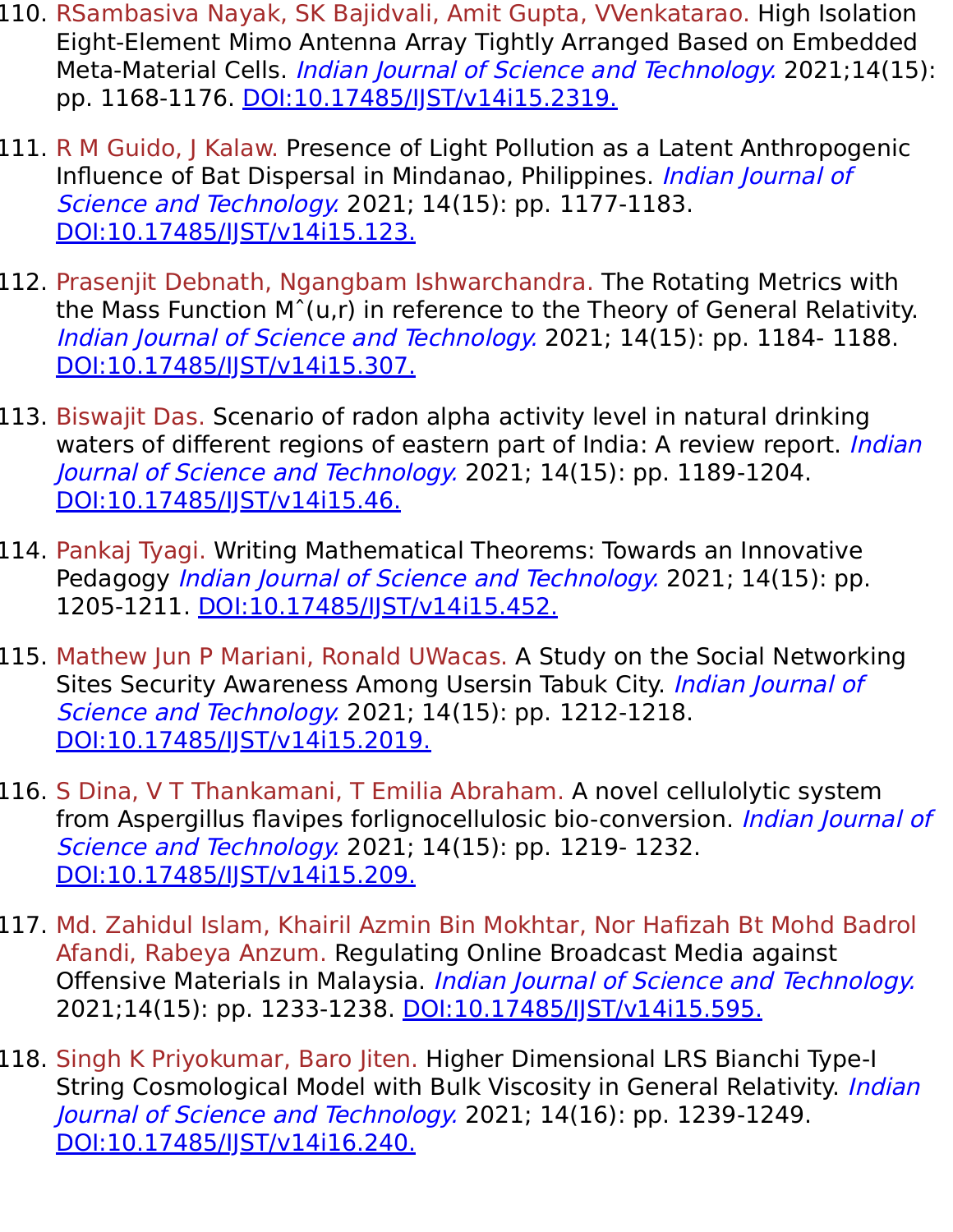- 119. Banupriya C V, Devi Aruna D. Robust Optimization of electroencephalograph (EEG) Signals for Epilepsy Seizure Prediction by utilizing VSPO Genetic Algorithms with SVM and Machine Learning Methods. *Indian Journal of Science and Technology*. 2021; 14(16): pp. 1250-1260. [DOI:10.17485/IJST/v14i16.625.](https://indjst.org/articles/robust-optimization-of-electroencephalograph-eeg-signals-for-epilepsy-seizure-prediction-by-utilizing-vspo-genetic-algorithms-with-svm-and-machine-learning-methods)
- 120. Yahia Mazzi, Ahmed Gaga, Fatima Errahimi. Benchmarking and Comparison of Two Open-source RTOSs for Embedded Systems Basedon ARM Cortex-M4 MCU. Indian Journal of Science and Technology. 2021; 14(16): pp. 1261- 1273. [DOI:10.17485/IJST/v14i16.387.](https://indjst.org/articles/benchmarking-and-comparison-of-two-open-source-rtoss-for-embedded-systems-based-on-arm-cortex-m4-mcu)
- 121. ARajini, C Jayalakshmi. Modeling Temperature and Precipitation in Hyderabad and Medak Using Copula. *Indian Journal of Science and* Technology. 2021; 14(16): pp. 1274-1282. [DOI:10.17485/IJST/v14i16.417.](https://indjst.org/articles/modeling-temperature-and-precipitation-in-hyderabad-and-medak-using-copula)
- 122. Abdul Khaliq Karimi, Ryota Uchida, Bashir Ahmad Aasim, Jun Tomiyama, Yuya Suda. Numerical study on the temporal changes of the principal stresses at theends of the hollow PC-girders to control horizontal end cracks. Indian Journal of Science and Technology. 2021; 14(16): pp. 1283- 1295. [DOI:10.17485/IJST/v14i16.2280.](https://indjst.org/articles/numerical-study-on-the-temporal-changes-of-the-principal-stresses-at-the-ends-of-the-hollow-pc-girders-to-control-horizontal-end-cracks)
- 123. TAshok Kumar. PDBcle– An online tool for extracting chain structure and sequence of macromolecule and small molecule structure from the Protein Data Bank. *Indian Journal of Science and Technology*. 2021; 14(16): pp. 1296-1301. [DOI:10.17485/IJST/v14i16.282.](https://indjst.org/articles/pdbcle-an-online-tool-for-extracting-chain-structure-and-sequence-of-macromolecule-and-small-molecule-structure-from-the-protein-data-bank)
- 124. G Naveen Kumar, K Hariharanath. Designing a Lead Score Model for Digital Marketing Firms in Education Vertical in India. Indian Journal of Science and Technology. 2021; 14(16): pp. 1302-1309. [DOI:10.17485/IJST/v14i16.290.](https://indjst.org/articles/designing-a-lead-score-model-for-digital-marketing-firms-in-education-vertical-in-india)
- 125. MTVasumathi, MKamarasan. An Effective Pomegranate Fruit Classification Based On CNN-LSTM Deep Learning Models*Indian Journal of Science and* Technology. 2021;14(16): pp. 1310-1319. [DOI:10.17485/IJST/v14i16.432.](https://indjst.org/articles/an-effective-pomegranate-fruit-classification-based-on-cnn-lstm-deep-learning-models)
- 126. K Soujanya, A Harish. Synthesizing Easily Erasable Whiteboard Ink Using Locally Available Azadiracta Indica (Neem) Gum. Indian Journal of Science and Technology. 2021; 14(17): pp. 1320-1324. [DOI:10.17485/IJST/v14i17.557.](https://indjst.org/articles/synthesizing-easily-erasable-whiteboard-ink-using-locally-available-azadiracta-indica-neem-gum)
- 127. K Mythili, RRangaraj. Deep Learning with Particle Swarm Based Hyper Parameter Tuning Based Crop Recommendation for Better Crop Yield for Precision Agriculture. *Indian Journal of Science and Technology*. 2021; 14(17): pp. 1325-1337. DOI:10.17485/JJST/v14i17.450.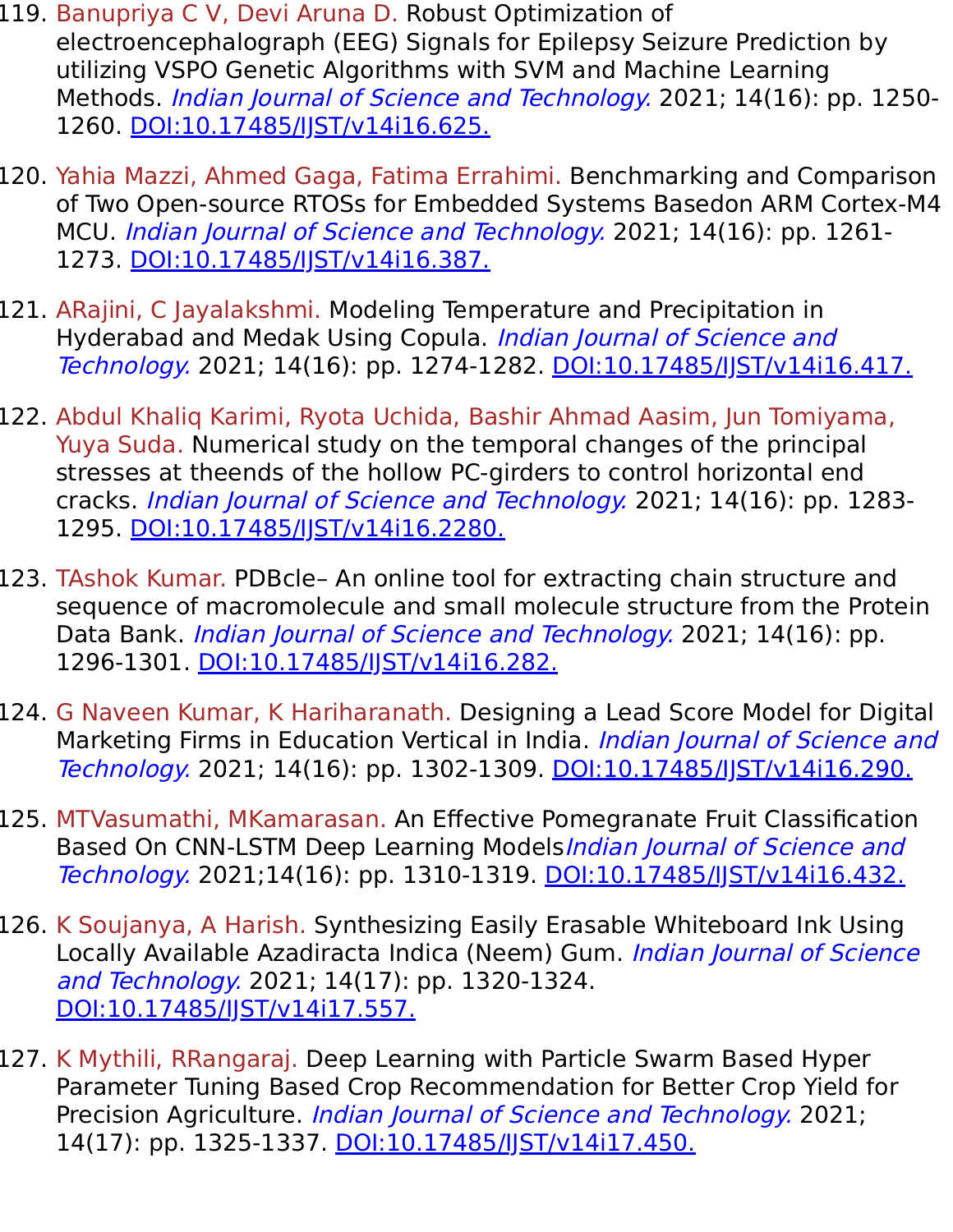- 128. Danila SParagas, Kathlia DCCruz ,Elaida RFiegalan. Fermented Neem (Azadirachta indica) leaves-metal nanoparticles and their insecticidal properties against Bactrocera dorsalis (Hendel). *Indian Journal of Science* and Technology. 2021; 14(17): pp. 1338-1346. [DOI:10.17485/IJST/v14i17.631.](https://indjst.org/articles/fermented-neem-azadirachta-indica-leaves-metal-nanoparticles-and-their-insecticidal-properties-against-bactrocera-dorsalis-hendel)
- 129. Mohammad SAlshmemri, Nahla ATayyib, Fatmah JAlsolami, Sanaa A Alsulami, Pushpamala Ramaiah, Hayam IAsfour, Grace MLindsay. Exploring the cultural competency of Expatriate Nurses working in Saudi Arabia. Indian Journal of Science and Technology. 2021; 14(17): pp. 1347-1353. DOI:10.17485/IST/v14i17.437.
- 130. Lakshmi Appidi, Bala Siddulu Malga, Sweta Matta, P Pramod Kumar. Effects of Thermal Radiation on Temperature and Concentration on MHD Free Convection Flow Past a Vertical Porous Plate in the Presence of Chemical Reaction and Heat Source Parameter. *Indian Journal of Science and* Technology. 2021; 14(17): pp. 1354-1363. [DOI:10.17485/IJST/v14i17.235.](https://indjst.org/articles/effects-of-thermal-radiation-on-temperature-and-concentration-on-mhd-free-convection-flow-past-a-vertical-porous-plate-in-the-presence-of-chemical-reaction-and-heat-source-parameter)
- 131. Kawther AAl-Dhlan, Hamad AAl-reshidi. Using Scratch Programto Design Educational E-Games to raise Technological Awareness and Visual Programming Skills to Face Fatal E-Games. *Indian Journal of Science and* Technology. 2021; 14(17): pp. 1364-1378. [DOI:10.17485/IJST/v14i17.431.](https://indjst.org/articles/using-scratch-program-to-design-educational-e-games-to-raise-technological-awareness-and-visual-programming-skills-to-face-fatal-e-games)
- 132. Neelam Singla, Sonia Kalra. A two-dimensional Multiserver Queuing system with repeated attempts and impatience. Indian Journal of Science and Technology. 2021; 14(17): pp. 1379-1391. DOI:10.17485/IST/v14i17.820.
- 133. Sheila Mae Carol A Buslig. The Employability of the Graduates of Bachelor of Public Administration of Kalinga-Apayao State College from 2011-2013: A Tracer Study. *Indian Journal of Science and Technology*. 2021; 14(17): pp. 1392-1397. [DOI:10.17485/IJST/v14i17.633.](https://indjst.org/articles/the-employability-of-the-graduates-of-bachelor-of-public-administration-of-kalinga-apayao-state-college-from-2011-2013-a-tracer-study)
- 134. K Jagathy, S Malathi. Investigation for the Ciprofloxacin Resistance Genes Gyr A and Par C in E. Coli Isolates from Urinary Tract Infected Patients Indian Journal of Science and Technology. 2021; 14(17): pp. 1398-1405. [DOI:10.17485/IJST/v14i17.170](https://indjst.org/articles/investigation-for-the-ciprofloxacin-resistance-genes-gyr-a-and-par-c-in-e-coli-isolates-from-urinary-tract-infected-patients)
- 135. K Jeyalakshmi, R Rangaraj. Accurate liver disease prediction system using convolutional neural network. Indian Journal of Science and Technology. 2021; 14(17): pp. 1406-1421. DOI:10.17485/JJST/v14i17.451
- 136. Ramanamoorthy Kandula, Rupali S. Jain, Sandhya Kandula, B Surendranath Reddy. Compartmental model to estimate bile acid concentration in different clinical manifestation Indian Journal of Science and Technology. 2021; 14(18): pp. 1422- 1433. DOI:10.17485/IST/v14i18.434.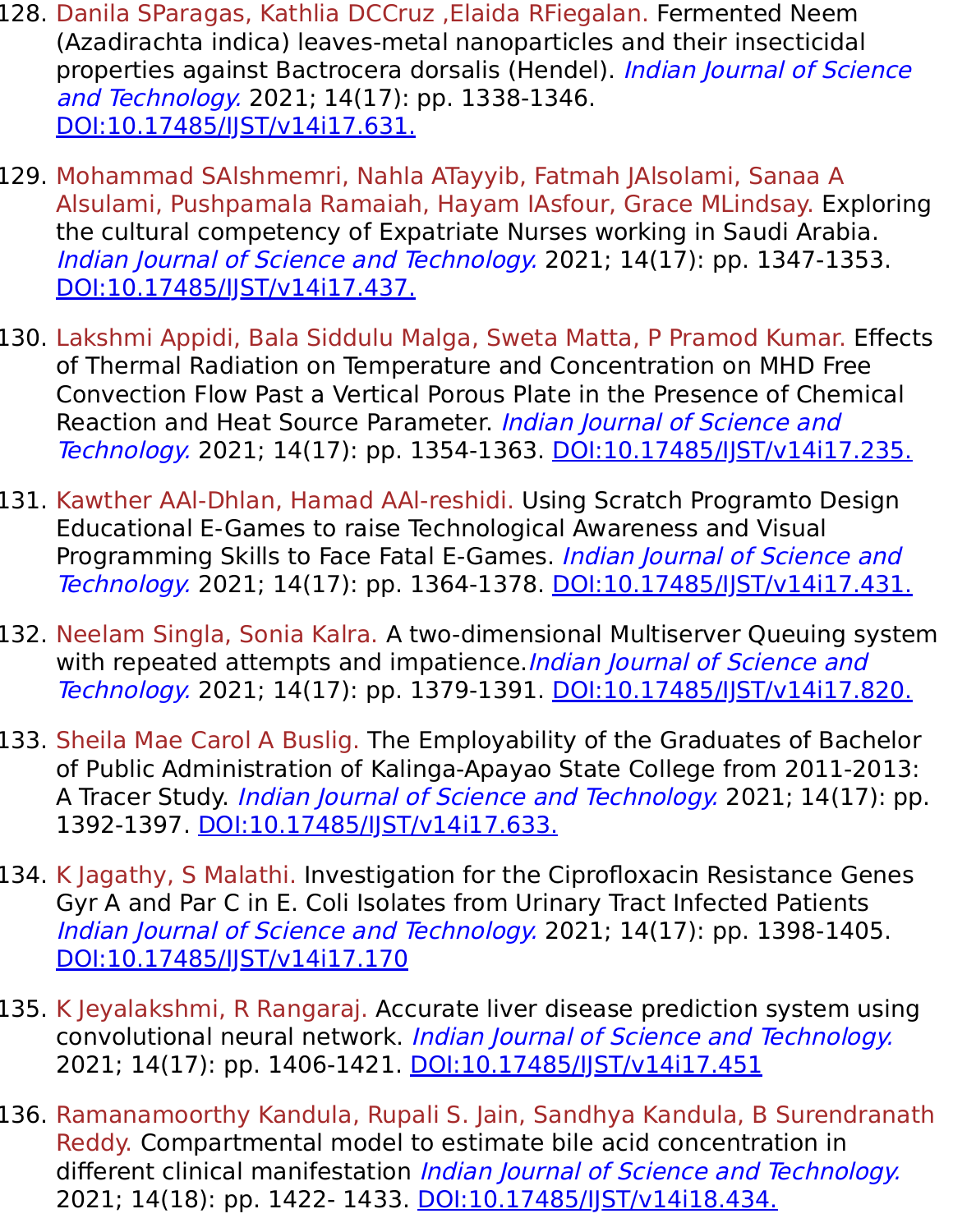- 137. Esayas Teshome Taddese, Déborah Gessel, Xue Han. Chinese Language Learning Anxiety: The Case of International Students in Northeast Normal University. Indian Journalof Science and Technology. 2021; 14(18): pp. 1434-1441. [DOI:10.17485/IJST/v14i18.26.](https://indjst.org/articles/chinese-language-learning-anxiety-the-case-of-international-students-in-northeast-normal-university)
- 138. S Saiganesh, B Muni Sudhakar, K Thyagarajan, G Narasimha. Structural, Optical and Antibacterial Properties of neodymium (Nd3+) doped nickel oxide (NiO) Nanoparticles using Sesbania grandiflora Leaf Extract. Indian Journal of Science and Technology. 2021; 14(18): pp. 1442-1451. DOI:10.17485/IST/v14i18.554.
- 139. Khalid Zhani, Michel Darrieulat, Ahmed Chenaoui. Prediction of Anisotropic Elastoplastic Instability with Rice's Criterion in Plane Compression. Indian Journal of Science and Technology. 2021; 14(18): pp. 1452-1467. DOI:10.17485/IST/v14i18.117.
- 140. Nitin Sarma. Bianchi type-I cosmological model with Tsallis holographic dark energy in f(R,T) theory of gravity. Indian Journal of Science and Technology 2021; 14(18): pp. 1468-1476. [DOI:10.17485/IJST/v14i18.581.](https://indjst.org/articles/bianchi-type-i-cosmological-model-with-tsallis-holographic-dark-energy-in-frt-theory-of-gravity)
- 141. David Vatamanu, Cora Iftode, Simona Miclaus. Microstrip patch and Sierpinski fractal antennas: simulations and experimental characterization for vital signs detection with Doppler radar technique. Indian Journal of Science and Technology. 2021; 14(18): pp. 1477- 1487. [DOI:10.17485/IJST/v14i18.614.](https://indjst.org/articles/microstrip-patch-and-sierpinski-fractal-antennas-simulations-and-experimental-characterization-for-vital-signs-detection-with-doppler-radar-technique)
- 142. P Thirupathi, B R Venkatraman. Corrosion inhibition behaviour on carbon steel in well-water by Ethanolic extract of Portulaca quadrifida (Chicken weed) leaves. *Indian Journal of Science and Technology*. 2021; 14(18): pp. 1488-1504. [DOI:10.17485/IJST/v14i18.630.](https://indjst.org/articles/corrosion-inhibition-behaviour-on-carbon-steel-in-well-water-by-ethanolic-extract-of-portulaca-quadrifida-chicken-weed-leaves)
- 143. Dharmendra Kumar Dubey, Parag Rishipathak. Deciphering Prevalence of Anemia in Reproductive age of Women in Maharashtra, a State of India: A Regional Cross-Sectional Study. Indian Journal of Science and Technology 2021; 14(18): pp. 1505-1515. DOI:10.17485/JJST/v14i18.1867.
- 144. Ashwini Wankhede, S PGaikwad. 4-Channel Concrete Temperature Data Acquisition System Using GPRS data Network. Indian Journal of Science and Technology. 2021; 14(18): pp. 1516-1524. [DOI:10.17485/IJST/v14i18.296.](https://indjst.org/articles/4-channel-concrete-temperature-data-acquisition-system-using-gprs-data-network)
- 145. JSSrikantamurthy, Anandkumar RAnnigeri. Free Vibration Analysis of Multiphase Magneto-Electro-Elastic Composite Conical Shells. *Indian* Journal of Science and Technology. 2021; 14(19): pp. 1525-1533. DOI:10.17485/IST/v14i18.304.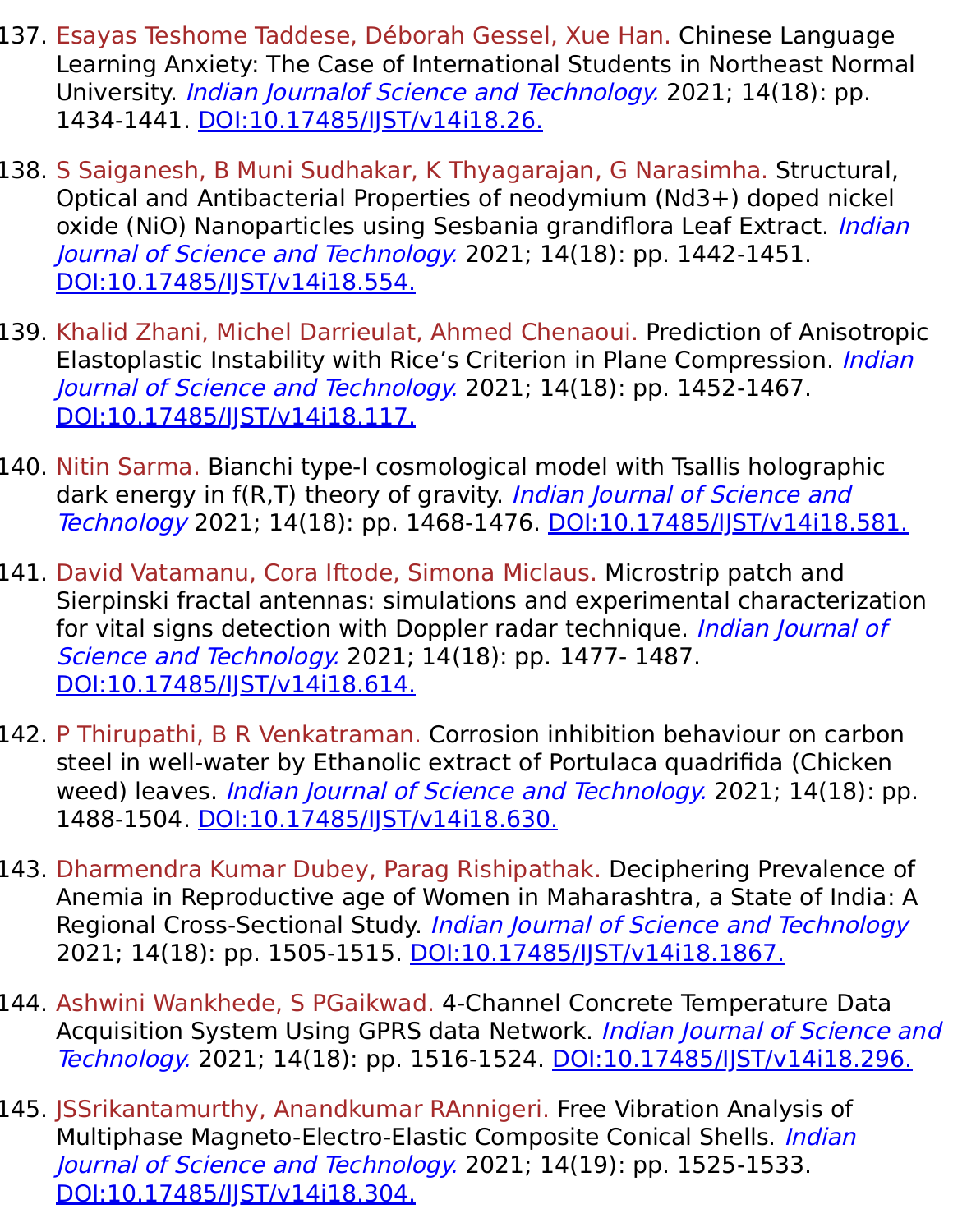- 146. Yerosan Abera. Challenges on Successful Completion and Delivery of Public BuildingConstructionProjects: TheCaseofWestShoaZone, Oromia, Ethiopia. Indian Journal of Science and Technology. 2021; 14(19): pp. 1534-1544. [DOI:10.17485/IJST/v14i19.332.](https://indjst.org/articles/challenges-on-successful-completion-and-delivery-of-public-building-construction-projects-the-case-of-west-shoa-zone-oromia-ethiopia)
- 147. Ishfaq Nazir Wani, Mustahson Farooq Fazili, Bilal Ahmad Bhat, Jahangir Ahmad Dar,Mohmad Muzafar Sheikh. Waterbird Density and Habitat Utilisation Patternin Wular Lake, Kashmir, India, Indian Journal of Science and Technology, Vol.14(19): pp. 1545-1553. DOI:10.17485/IST/v14i19.1781.
- 148. Santosh Kumar Singh, Liangjing Yang, Ma Hao, Petros G Voulgaris. Centralized and Decentralized Schemes for Optimal Scheduling of Electric Vehicles. Indian Journal of Science and Technology. 2021; 14(19): pp. 1554-1564. [DOI:10.17485/IJST/v14i19.502.](https://indjst.org/articles/centralized-and-decentralized-schemes-for-optimal-scheduling-of-electric-vehicles)
- 149. K V Murali, Thekkumthala Leelavathy Remadevi. Rapid Synthesis of SnO2 Thin Films using Monoethanolamine through Wet Chemical Route. *Indian* Journal of Science and Technology. 2021; 14(19): pp. 1565-1573. DOI:10.17485/IST/v14i19.462.
- 150. M. Chandrasena Rajeswaran, D B Jabaraj. Project based Engineering Graphics Instruction in a Content and Language Integrated Flipped Classroom Indian Journal of Science and Technology. 2021; 14(19).pp. 1574-1579. [DOI:10.17485/IJST/v14i19.187.](https://indjst.org/articles/project-based-engineering-graphics-instruction-in-a-content-and-language-integrated-flipped-classroom)
- 151. KThirugnana Sambanthan. A new approach to Web Crawling DHEKTS Crawler incomparison with various Crawlers. Indian Journal of Science and Technology.2021, Vol.14(19): pp. 1580-1586. DOI:10.17485/JJST/v14i19.599.
- 152. J Madhuri, M Indiramma. Artificial Neural Networks Based Integrated Crop RecommendationSystemUsingSoiland ClimaticParameters. Indian Journal of Science and Technology. 2021; 14(19): pp. 1587-1597. [DOI:10.17485/IJST/v14i19.64.](https://indjst.org/articles/artificial-neural-networks-based-integrated-crop-recommendation-system-using-soil-and-climatic-parameters)
- 153. Syed Mohd Faisal, Taskeen Zaidi. Implementation of ACO in Vanet with Detection of Faulty Node Indian Journal of Science and Technology. 2021; 14(19): pp. 1598-1614. DOI:10.17485/IST/v14i19.76.
- 154. Kamran Satta, Tauseef Ahmad, Durdana Siddiqui, Zafrul Hasan, Ashfaq Akram, Muhamad Saiful Bahri Yusoff. Exploring Awareness About COVID-19 Using YouTubeVideos: based on the user engagement. Indian Journal of Science and Technology 2021; 14(20): pp. 1615-1621. [DOI:10.17485/IJST/v14i20.384.](https://indjst.org/articles/exploring-awareness-about-covid-19-using-youtube-videos-based-on-the-user-engagement)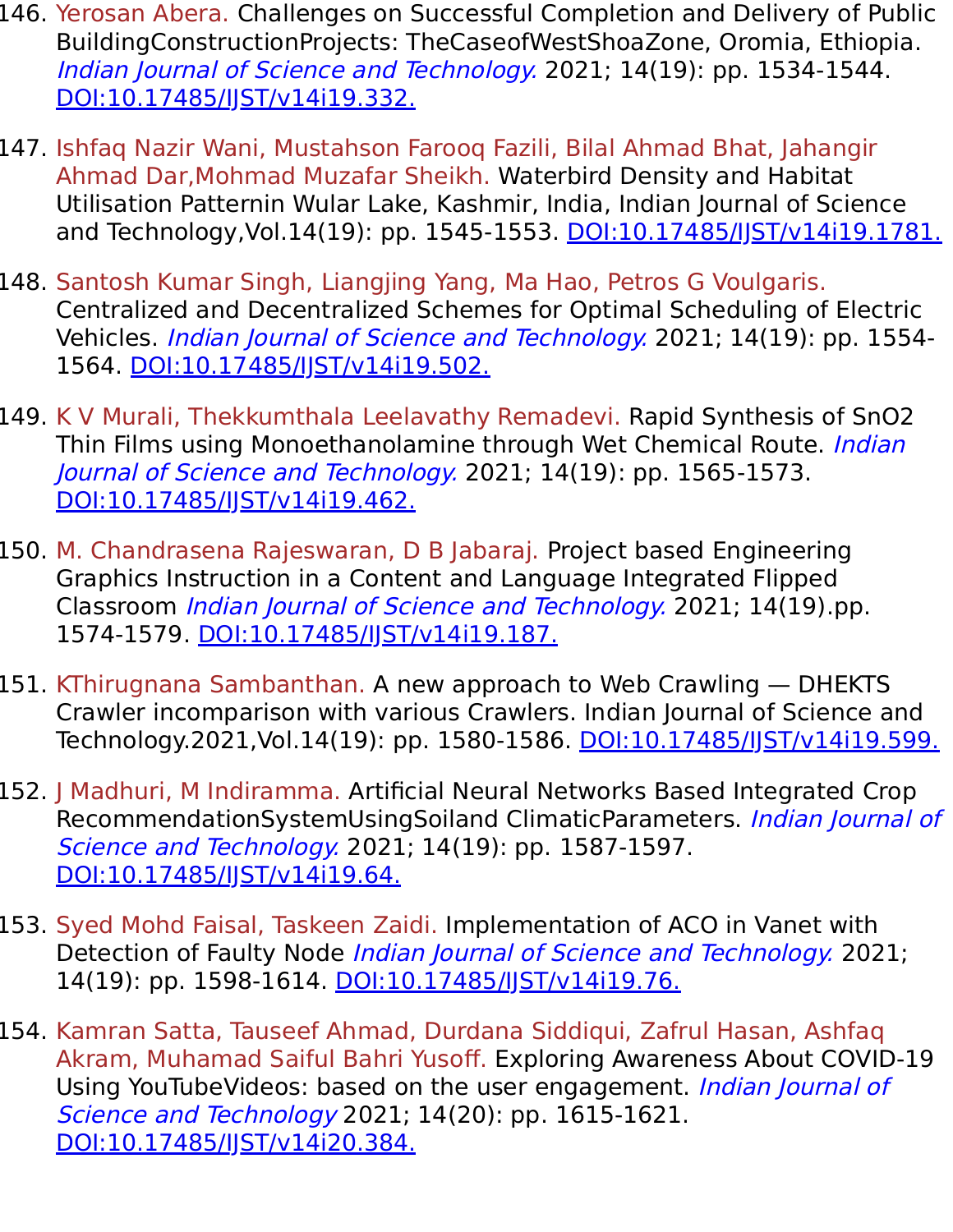- 155. Jaspreet Kaur, Rajneesh Talwar, Ashok Kumar Goel. MOpt Shield: An Intrusion Detection System based on Meld Optimization Algorithm to mitigate Amalgam Attacks. Indian Journal of Science and Technology 2021; 14(20): pp. 1622-1634. DOI:10.17485/JJST/v14i20.601.
- 156. VKRaj Anishaa, PSathvika, Sandeep Rawat. Identifying Similar Question Pairs Using Machine Learning Techniques. Indian Journal of Science and Technology 2021; 14(20): pp. 1635-1641. [DOI:10.17485/IJST/v14i20.312.](https://indjst.org/articles/identifying-similar-question-pairs-using-machine-learning-techniques)
- 157. RSrinivasan, NKarthikeyan, AJayaraja. A Proposed Technique to Resolve Transportation Problem by Trapezoidal Fuzzy Numbers. Indian Journal of Science and Technology. 2021; 14(20): pp. 1642-1646. [DOI:10.17485/IJST/v14i20.645.](https://indjst.org/articles/a-proposed-technique-to-resolve-transportation-problem-by-trapezoidal-fuzzy-numbers)
- 158. KAshwini, PSrinivasa Rao. The influence of adding alccofine and nano- silica on the behavior of concrete at elevated temperatures. Indian Journal of Science and Technology. 2021; 14(20): pp. 1647-1660. [DOI:10.17485/IJST/v14i20.694.](https://indjst.org/articles/the-influence-of-adding-alccofine-and-nano-silica-on-the-behavior-of-concrete-at-elevated-temperatures)
- 159. PSSNagalakshmi, NVijaya. Numerical simulationsof Darcy– Forchhiemer flow explored with carbon nanotubes under activation energy. *Indian* Journal of Science and Technology. 2021; 14(20): pp. 1661-1676. [DOI:10.17485/IJST/v14i20.544.](https://indjst.org/articles/numerical-simulations-of-darcy-forchhiemer-flow-explored-with-carbon-nanotubes-under-activation-energy)
- 160. N B Naduvinamani, Anita Siddayya Guttedar, Laxmi Devindrappa. Peristaltic Transport of Hyperbolic Tangent Fluid in a Tapered Asymmetric Channel. Indian Journal of Science and Technology. 2021; 14(20): pp. 1677- 1688. [DOI:10.17485/IJST/v14i20.480.](https://indjst.org/articles/peristaltic-transport-of-hyperbolic-tangent-fluid-in-a-tapered-asymmetric-channel)
- 161. S T Veerabhadrappa, P M Shivakumara Swamy, G C Suguna, S KSrinidhi, DPriyanka. Continuous monitoring of Physiological parameters using PPG. Indian Journalof Science and Technology 2021; 14(20): pp. 1689-1698. [DOI:10.17485/IJST/v14i20.2011.](https://indjst.org/articles/continuous-monitoring-of-physiological-parameters-using-ppg)
- 162. Aparna, Ram Chandra Singh Chauhan. Low Power PPN inverter based 10T SRAM Cell. *Indian Journal of Science and Technology*. 2021; 14(20): pp. 1699-1710. [DOI:10.17485/IJST/v14i20.400.](https://indjst.org/articles/low-power-ppn-inverter-based-10t-sram-cell)
- 163. G Santhi Priya, A Rajini. A Study on Mathematical characteristics in Indian Carnatic Musicians. Indian Journal of Science and Technology. 2021; 14(21): pp. 1711-1717. [DOI:10.17485/IJST/v14i21.803.](https://indjst.org/articles/a-study-on-mathematical-characteristics-in-indian-carnatic-musicians)
- 164. Wafa Tarawneh. A Comparative Adoption of COTS Database Components Using the Hybrid AHP - TOPSIS and AHP - VIKOR Methodologies. *Indian*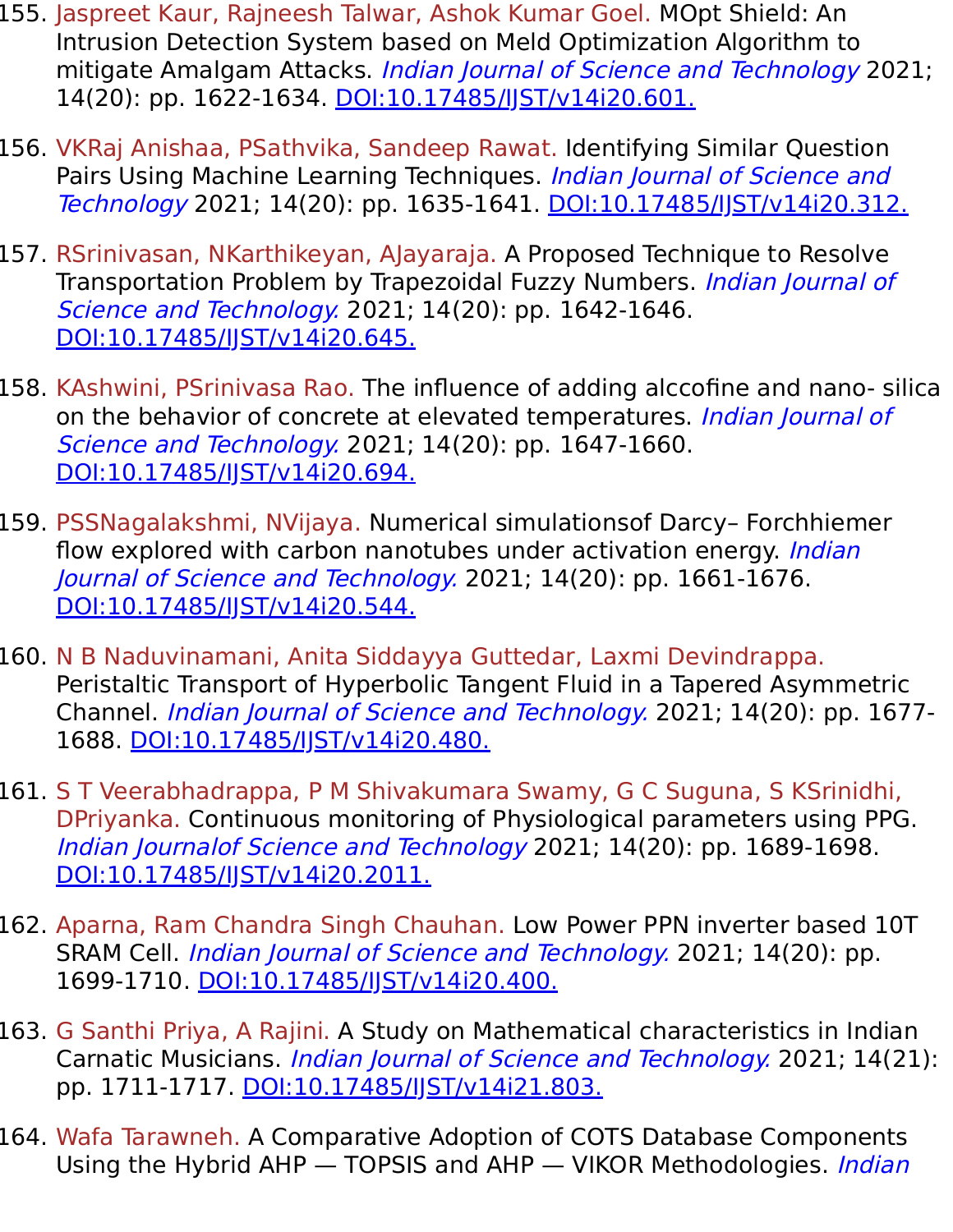Journal of Science and Technology. 2021;14(21): pp. 1718-1733. [DOI:10.17485/IJST/v14i21.4.](https://indjst.org/articles/a-comparative-adoption-of-cots-database-components-using-the-hybrid-ahp-topsis-and-ahp-vikor-methodologies)

- 165. Thamimul Ansari Peer Mohamed. Respiratory symptoms and other associated factors among the hotel chefs in Gondar town, Ethiopia. *Indian* Journal of Science and Technology. 2021;14(21): pp. 1734-1739. [DOI:10.17485/IJST/v14i21.58.](https://indjst.org/articles/respiratory-symptoms-and-other-associated-factors-among-the-hotel-chefs-in-gondar-town-ethiopia)
- 166. DHema, SKannan. Patch-SIFT: Enhanced featured escriptor to learn human facial emotions using an Ensemble approach. Indian Journal of Science and Technology 2021; 14(21): pp. 1740-1747. [DOI:10.17485/IJST/v14i21.2261.](https://indjst.org/articles/patch-sift-enhanced-feature-descriptor-to-learn-human-facial-emotions-using-an-ensemble-approach)
- 167. S R Fareed, M Memon, S M Bhatti, M I Keerio. Spatial Variability Portrayal of SoilFertility Indicatorsin AppleGrowing Areaof Ziarat Balochistan Using Geostatistical Analysis. Indian Journal of Science and Technology. 2021;14(21): pp. 1748-1757. DOI:10.17485/JJST/v14i21.490.
- 168. Rohit Navale, Amarsinh Kanase Patil, Jayesh Minase, Amar Pandhare. Development of a Novel three degree of freedom XYθ Z Micro-Motion Stage. Indian Journal of Science and Technology. 2021;14(21): pp. 1758- 1774. [DOI:10.17485/IJST/v14i21.541.](https://indjst.org/articles/development-of-a-novel-three-degree-of-freedom-xyz-micro-motion-stage)
- 169. K Palaniammal. Refining Search Performance through Semantic based CBR Model and QoSRanking Methodology. Indian Journalof Science and Technology 2021; 14(21): pp. 1775-1785. [DOI:10.17485/IJST/v14i21.696.](https://indjst.org/articles/refining-search-performance-through-semantic-based-cbr-model-and-qos-ranking-methodology)
- 170. T Sunitha, U Nagi Reddy, G Shobhalatha. A Note on Full k-Ideals in Ternary Semirings. Indian Journal of Science and Technology. 2021; 14(21): pp-1786-1790. [DOI:10.17485/IJST/v14i21.150.](https://indjst.org/articles/a-note-on-full-k-ideals-in-ternary-semirings)
- 171. Hidayatullah Kakar, Mehrunisa Memon, Inayatullah Rajpar, Qamaruddin Chachar. Slow Pyrolyzed Banana Leaf Waste Biochar Amended Calcareous Soil Properties and Maize Growth. Indian Journal of Science and Technology. 2021; 14(21): pp. 1791-1805. [DOI:10.17485/IJST/v14i21.2235.](https://indjst.org/articles/slow-pyrolyzed-banana-leaf-waste-biochar-amended-calcareous-soil-properties-and-maize-growth)
- 172. D S Somashekar, Shashikanth H Majagi, S G Dhananjaya. Harpic Induced Biochemical and Histological Changes in Fresh Water Fish Common Carp (Cyprinus Carpio L.). Indian Journal of Science and Technology 2021; 14(22): pp. 1806-1812. DOI:10.17485/JJST/v14i22.239.
- 173. G S Pavithra, N V Babu. An Optimal Energy Utilization of Cluster Routing Protocol for Wireless Sensor Network in Restricted Area. *Indian Journal of* Science and Technology. 2021;14(22): pp. 1813-1828. [DOI:10.17485/IJST/v14i22.671.](https://indjst.org/articles/an-optimal-energy-utilization-of-cluster-routing-protocol-for-wireless-sensor-network-in-restricted-area)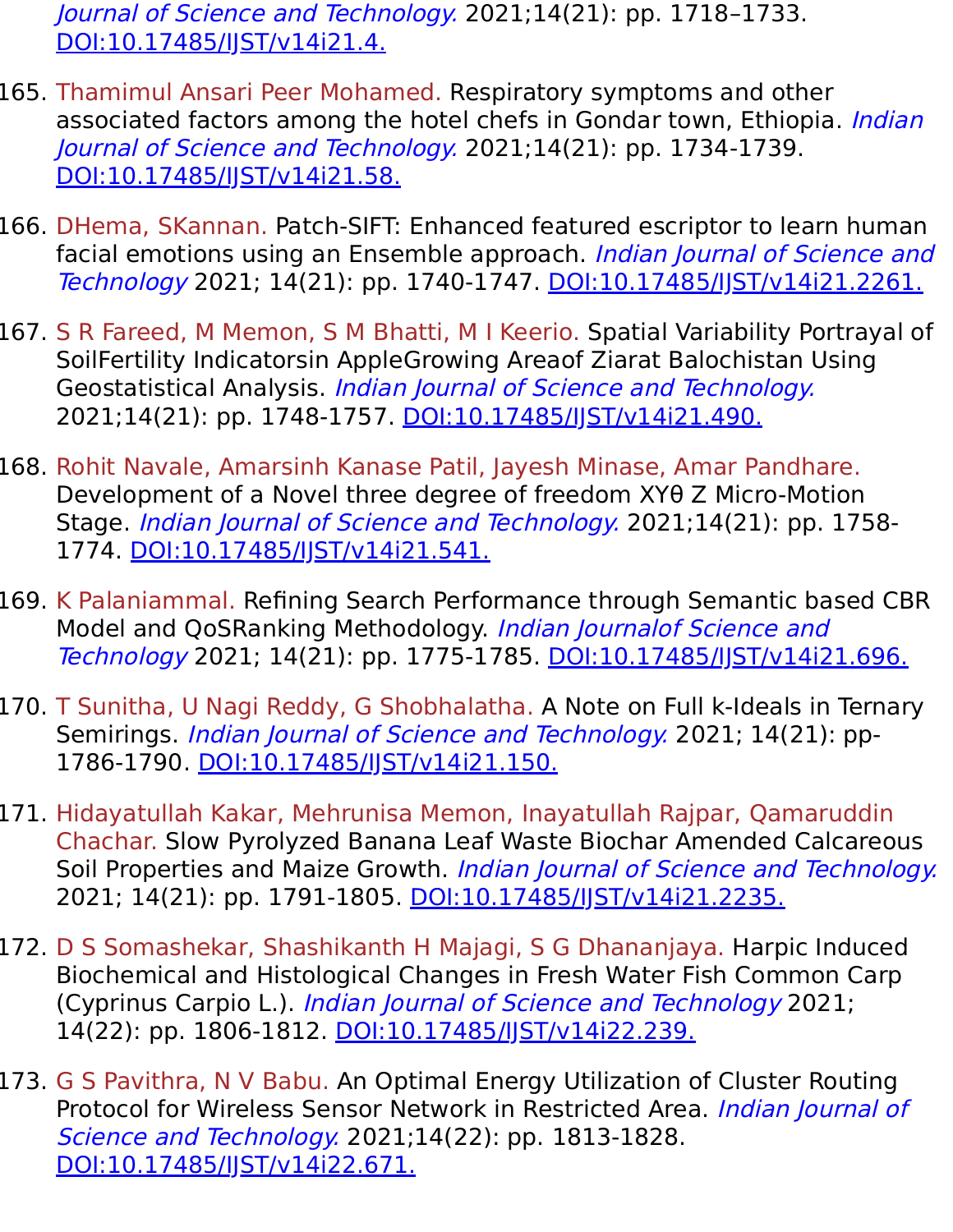- 174. Bibhuti Bhusan Pani, Nimay Chandra Giri , Smruti Ranjan Nayak, Siba Prasad Mishra. Fault Detection and Troubleshooting in a PV Grid-Tied Inverter, Indian Journal of Science and Technology. 2021; 14(22): pp. 1829- 1838. [DOI:10.17485/IJST/v14i22.661.](https://indjst.org/articles/fault-detection-and-troubleshooting-in-a-pv-grid-tied-inverter)
- 175. Tousifur Rahman, Partha Jyoti Hazarika, Manash Pratim Barman. One Inflated Binomial Distribution and its Real-Life Applications. Indian Journal of Science and Technology. 2021; 14(22): pp. 1839-1854. [DOI:10.17485/IJST/v14i22.404.](https://indjst.org/articles/one-inflated-binomial-distribution-and-its-real-life-applications)
- 176. H S Vasanth Kumar, U N Kempaiah, Madeva Nagaral, K Revanna. Investigations on Mechanical Behaviour of Micro B4C Particles Reinforced Al6061 Alloy Metal Composites. Indian Journal of Science and Technology. 2021; 14(22): pp. 1855-1863. [DOI:10.17485/IJST/v14i22.736.](https://indjst.org/articles/investigations-on-mechanical-behaviour-of-micro-bsub4subc-particles-reinforced-al6061-alloy-metal-composites)
- 177. AL-Wesabi Ibrahim, Zhijian Fang, Khaled Ameur, Ding Min, MBShafik, Galal Al-Muthanna. Comparative Study of Solar PV System Performance under Partial Shaded Condition Utilizing Different Control Approaches. *Indian* Journal of Science and Technology. 2021;14(22): pp. 1864-1893. [DOI:10.17485/IJST/v14i22.827.](https://indjst.org/articles/comparative-study-of-solar-pv-system-performance-under-partial-shaded-condition-utilizing-different-control-approaches)
- 178. M Lenin Sundar, S Muthukeerthana, G Ezhilarasan. Behaviour of Concrete Filled Double Skin (CFDS) Steel Tube by Partial Replacement of Coarse Aggregate with Brickbats. Indian Journalof Science and Technology 2021; 14(22): pp. 1894-1904. DOI:10.17485/JJST/v14i22.2087.
- 179. Madjid Belabbaci, Zakaria Imine, Tewfik Ghomari, Bachir Imine. Mechanical properties of an aluminium-carbon fiber composite for aircraft wing spar applications. *Indian Journal of Science and Technology.* 2021;14(22): pp. 1905-1913. [DOI:10.17485/IJST/v14i22.51.](https://indjst.org/articles/mechanical-properties-of-an-aluminium-carbon-fiber-composite-for-aircraft-wing-spar-applications)
- 180. An Thi Hoai Thu Anh, Nguyen VanQuyen. Energy Efficient Operation in Subway Systems: Tracking Optimal Speed Profile with on Board Supercapacitor Energy Storage System. Indian Journal of Science and Technology. 2021; 14(23): pp. 1914-1928. [DOI:10.17485/IJST/v14i23.602.](https://indjst.org/articles/energy-efficient-operation-in-subway-systems-tracking-optimal-speed-profile-with-on-board-supercapacitor-energy-storage-system)
- 181. Mugdha S Mujumdar, Sandeep G Prabhu. Study of Telecom Industry Ombudsman and its Regulatory Relevance for Customer Satisfaction. Indian Journal of Science and Technology. 2021; 14(23): pp. 1929-1943. [DOI:10.17485/IJST/v14i23.255.](https://indjst.org/articles/study-of-telecom-industry-ombudsman-and-its-regulatory-relevance-for-customer-satisfaction)
- 182. Indira PSudha, Jyoti Singh, GSSodhi. Digital Dermatoglyphicsas predictive biomarkers of genetic Criminal Tendency. Indian Journal of Science and Technology. 2021; 14(23): pp. 1944-1952. [DOI:10.17485/IJST/v14i23.578.](https://indjst.org/articles/digital-dermatoglyphics-as-predictive-biomarkers-of-genetic-criminal-tendency)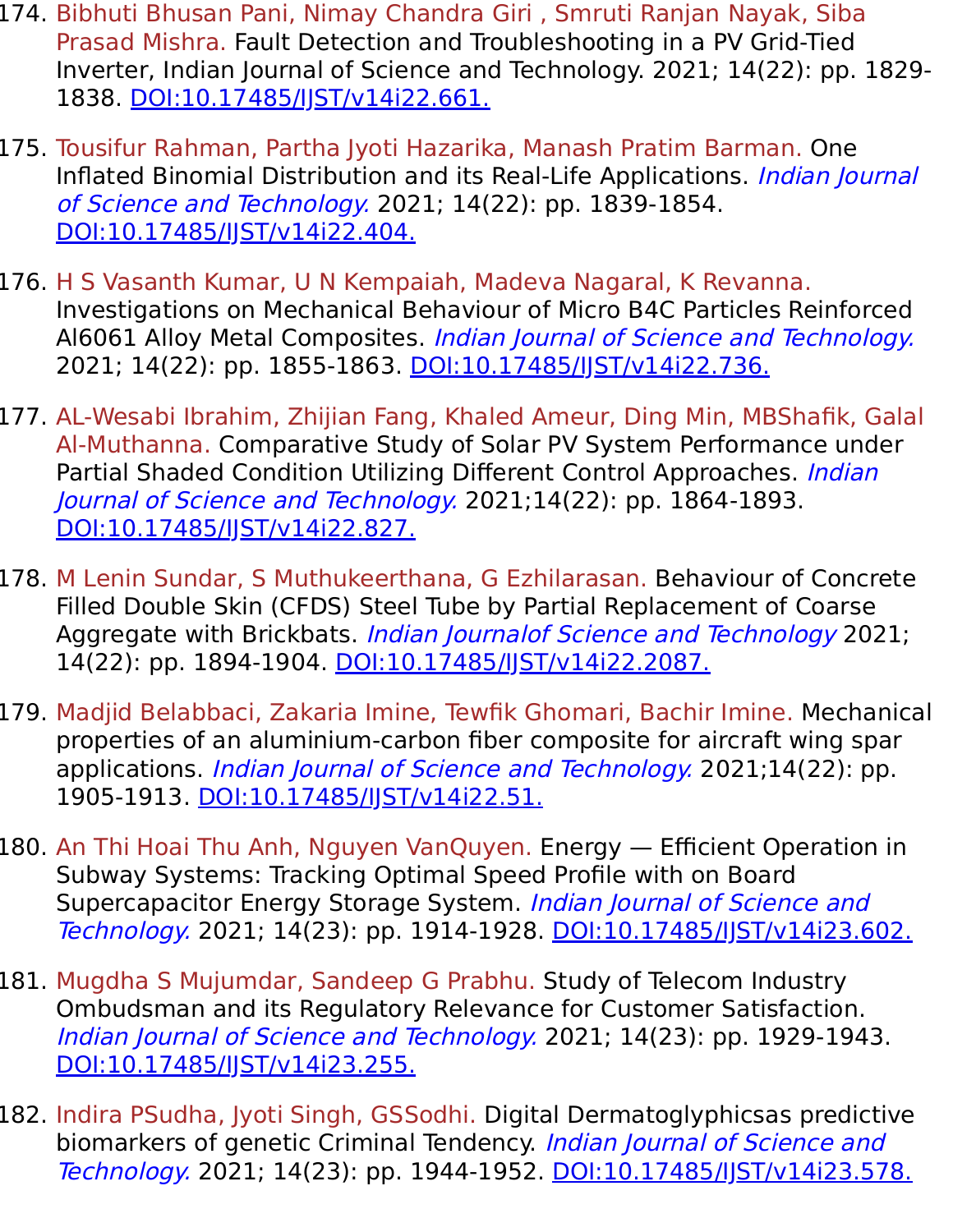- 183. R Shashidhar, V Sahana, Sudeshna Chakraborty, S B Puneeth, M Roopa. Recognition of Tabletusing Blister Stripfor Visually Impaired using SIFT Algorithm. *Indian Journal of Science and Technology* 2021; 14(23): pp. 1953-1960. [DOI:10.17485/IJST/v14i23.750.](https://indjst.org/articles/recognition-of-tablet-using-blister-strip-for-visually-impaired-using-sift-algorithm)
- 184. Dhananjay VKhankal, RLEdlabadkar, JLMinase, APPandhare. Design and Analysis of Buoy Geometries for Wave Energy Generator. Indian Journal of Science and Technology. [2021; 14\(23\): pp. 1961-1969. DOI:](https://indjst.org/articles/design-and-analysis-of-buoy-geometries-for-wave-energy-generator) 10.17485/IJST/v14i23.543.
- 185. Edgar Julius A. Lim. Math Class Gamified! Effects on the Mathematics Performance of COED Students of Eastern Samar State University, Philippines. *Indian Journal of Science and Technology*. 2021; 14(23): pp. 1970-1974. [DOI:10.17485/IJST/v14i23.902.](https://indjst.org/articles/math-class-gamified-effects-on-the-mathematics-performance-of-coed-students-of-eastern-samar-state-university-philippines)
- 186. RSrinivasan, MVivekanandan. On Packing Colouring of Transformation of Path, Cycle and Wheel Graphs. *Indian Journal of Science and Technology*. 2021; 14(23): pp. 1975-1981. [DOI:10.17485/IJST/v14i23.606.](https://indjst.org/articles/on-packing-colouring-of-transformation-of-path-cycle-and-wheel-graphs)
- 187. Sanoop Padinhattayil, K Sheshappa Rai. PVA/GO-ZnO hybrid nanocomposites: Synthesis, Analysis and Applications. Indian Journal of Science and Technology. 2021; 14(23): pp. 1982-1992. [DOI:10.17485/IJST/v14i23.236.](https://indjst.org/articles/pvago-zno-hybrid-nanocomposites-synthesis-analysis-and-applications)
- 188. Anant Joshi, PSShivakumar Gouda, ISridhar, Jyoti VVastrad, Abhilash Edacherian. An Assessment of Utilizing Natural Fibersfor the Development of High-Performance Fiber Hybrid Composites for Mechanical and Fracture Toughness Properties. Indian Journal of Science and Technology. 2021; 14(24): pp. 1993-2004. [DOI:10.17485/IJST/v14i24.762.](https://indjst.org/articles/an-assessment-of-utilizing-natural-fibers-for-the-development-of-high-performance-fiber-hybrid-composites-for-mechanical-and-fracture-toughness-properties)
- 189. S Z Hussain, Manoj Kumar. Secured Key Agreement Schemes in Wireless Body Area Network — A Review. Indian Journal of Science and Technology. 2021; 14(24): pp. 2005-2033. [DOI:10.17485/IJST/v14i24.1708.](https://indjst.org/articles/secured-key-agreement-schemes-in-wireless-body-area-network-a-review)
- 190. Vaishali T Phusate. Changes in Male Rat Thyroid Gland Exposed to Roundup® and Gramoxone®. Indian Journal of Science and Technology. 2021; 14(24): pp. 2034-2038. DOI:10.17485/JJST/v14i23.974.
- 191. ESujatha, RRadha. A Hybrid of Proposed Filtration and Feature Selections to Enhance the Model Performance,<sup>®</sup>. *Indian Journal of Science and* Technology. 2021; 14(24): pp. 2039-2050. DOI:10.17485/JJST/v14i24.2017.
- 192. S Pooja, S Mallikarjunaswamy, N Sharmila. Adaptive Sparsity through Hybrid Regularization for Effective Image Deblurring. *Indian Journal of*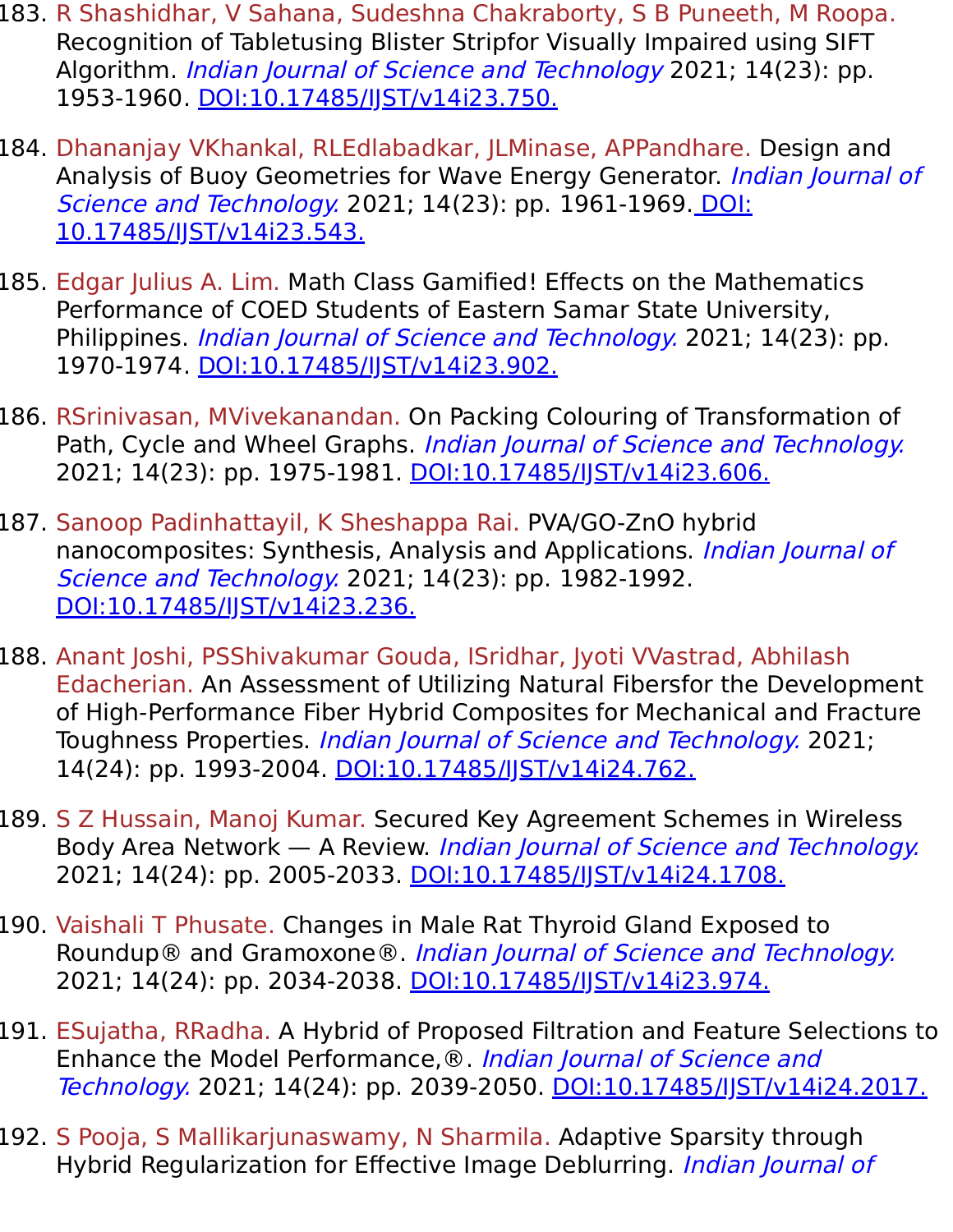Science and Technology. 2021; 14(24): pp. 2051-2068. [DOI:10.17485/IJST/v14i24.604.](https://indjst.org/articles/adaptive-sparsity-through-hybrid-regularization-for-effective-image-deblurring)

- 193. Anjali Rai, Dnyaneshwar GKumbhar, Kailasnath BSutar. Computational Investigation on Natural Convection Heat Transfer in Vertical Plate Fin Arrays. Indian Journal of Science and Technology. 2021; 14(24): pp. 2069- 2080. [DOI:10.17485/IJST/v14i24.863.](https://indjst.org/articles/computational-investigation-on-natural-convection-heat-transfer-in-vertical-plate-fin-arrays)
- 194. Mandeep Singh, Dilbag Singh, A S Shahi. Experimental studies on effect of post weld heat treatments on the pitting corrosion and impact toughness of GTA welded martensitic stainless steel joints. Indian Journal of Science and Technology. 2021; 14(24): pp. 2081-2087. [DOI:10.17485/IJST/v14i24.120.](https://indjst.org/articles/experimental-studies-on-effect-of-post-weld-heat-treatments-on-the-pitting-corrosion-and-impact-toughness-of-gta-welded-martensitic-stainless-steel-joints)
- 195. Owusu Nyarko-Boateng, Adebayo Felix Adekoya, Benjamin Asubam Weyori, Justice Ening, Isaac Kofi Nti. Policy Compliance Standards for Underground Fiber Cable Deployment and Post-Deployment Protection. *Indian Journalof* Science and Technology. 2021; 14(25): pp. 2088- 2094. [DOI:10.17485/IJST/v14i25.518.](https://indjst.org/articles/policy-compliance-standards-for-underground-fiber-cable-deployment-and-post-deployment-protection)
- 196. K V Murali, T L Remadevi. Photo-characterization of Organic Dye-Sensitized Tin Oxide Films. *Indian Journal of Science and Technology*. 2021; 14(25): pp. 2097-2105. [DOI:10.17485/IJST/v14i25.818.](https://indjst.org/articles/photo-characterization-of-organic-dye-sensitized-tin-oxide-films)
- 197. M. Meena, A. Vijayalakshmi. The Struggleof Indiain COVID-19 Combat. Indian Journal of Science and Technology. 2021; 14(25): pp. 2106- 2110. [DOI:10.17485/IJST/v14i25.833.](https://indjst.org/articles/the-struggle-of-india-in-covid-19-combat)
- 198. Banshanborbah Kharkamni. Physicochemical properties of Honey from Traditional Beekeepers of Sohra. Indian Journal of Science and Technology> 2021; 14(25): pp. 2111-2118. [DOI:10.17485/IJST/v14i25.1055.](https://indjst.org/articles/physicochemical-properties-of-honey-from-traditional-beekeepers-of-sohra)
- 199. Yogesh S. Kale, S V Rathkanthiwar, Bhagyashree Sharma, Janhavi Ghuguskar, Kireet Deshmukh, Rushikesh Kate, Pranay Thakre. Autonomous Terrain Vehicle*Indian Journal of Science and Technology* > 2021; 14(25): pp. 2119-2127. [DOI:10.17485/IJST/v14i25.872.](https://indjst.org/articles/autonomous-terrain-vehicle)
- 200. N Nanthini, N Puviarasan, P Aruna. An Efficient Velocity Estimation Approach for Face Liveness Detection using Sparse Optical Flow Technique. Indian Journal of Science and Technology > 2021; 14(25): pp. 2128-2136. [DOI:10.17485/IJST/v14i25.942.](https://indjst.org/articles/an-efficient-velocity-estimation-approach-for-face-liveness-detection-using-sparse-optical-flow-technique)
- 201. Marilyn Linas-Laguda. Doing Math and Other Things: A Peek at Multiple Intelligences and Numeracy Level. Indian Journal of Science and Technology. 2021; 14(25): pp. 2137-2144. [DOI:10.17485/IJST/v14i25.194.](https://indjst.org/articles/doing-math-and-other-things-a-peek-at-multiple-intelligences-and-numeracy-level)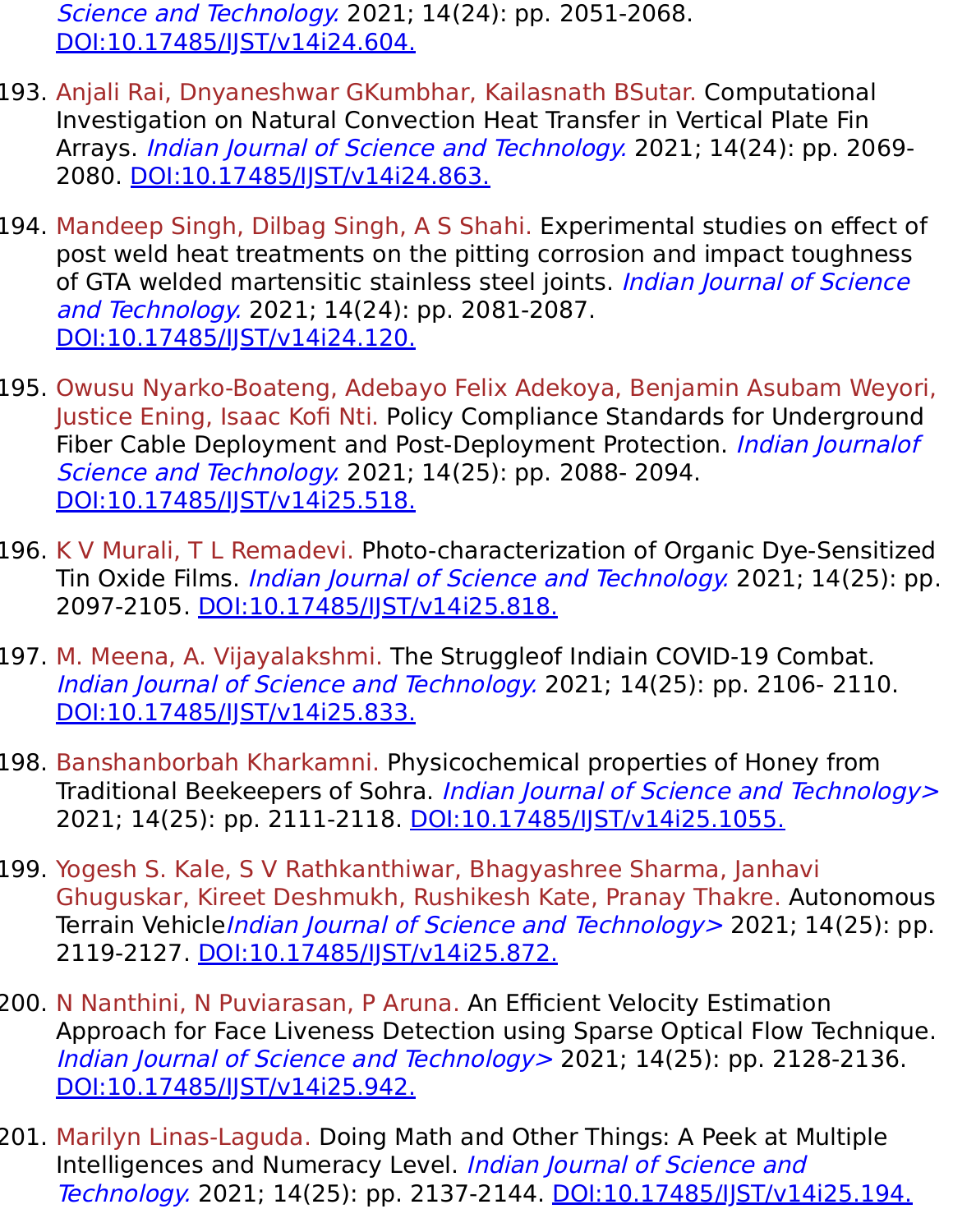- 202. A Thilagavathy, S Meenakshi, V Vijayabhaskar, M Dilli Babu, S Kumari, M A Gunavathie. An Efficient Health Monitoring Method Using Fuzzy Inference System via Cloud, Indian Journal of Science and Technology,2021, Vol.14(25): pp. 2145-2151. [DOI:10.17485/IJST/v14i25.1622.](https://indjst.org/articles/an-efficient-health-monitoring-method-using-fuzzy-inference-system-via-cloud)
- 203. Asim Ali Khan, Ajat Shatru Arora. Computer Aided Detection System using Entropy Based Segmentation as Decision Support for Detection of Neoplasms and Comparison of Feature Spaces for Classification. *Indian* Journal of Science and Technology. 2021; 14(26): pp. 2152-2163. DOI:10.17485/IST/v14i26.2291.
- 204. S Meena, D Sankaran, M Nivethithadevi. Modified Approach of NaFA based on its Step Size and its Performance in Bioreactor Processes. Indian Journal of Science and Technology. 2021; 14(26): pp. 2164-2174. [DOI:10.17485/IJST/v14i26.95.](https://indjst.org/articles/modified-approach-of-nafa-based-on-its-step-size-and-its-performance-in-bioreactor-processes)
- 205. IAnanthakeshava, NJSrikanth, KNagendra Prasad, VVinu. Reduction in Surface Tensionof Water Dueto Pranic Healing. *Indian Journal of Science* and Technology > 2021; 14(26): pp. 2175-2179. DOI:10.17485/IST/v14i26.488.
- 206. Brijesh PSingh, Shweta Dixit. Estimation of Risk of Child Deathand Average Children EverBorn. *Indian Journal of Science and Technology* > 2021; 14(26): pp. 2180-2188. [DOI:10.17485/IJST/v14i26.889.](https://indjst.org/articles/estimation-of-risk-of-child-death-and-average-children-ever-born)
- 207. Namrata Bist, Anirbid Sircar, Kriti Yadav. Thermal zone identification by gravity data modeling using Eulerde convolution and geochemical analysis of hot springs in Saurashtra and Cambay Basins. Indian Journal of Science and Technology. 2021; 14(26): pp. 2189-2205. [DOI:10.17485/IJST/v14i26.876.](https://indjst.org/articles/thermal-zone-identification-by-gravity-data-modeling-using-euler-deconvolution-and-geochemical-analysis-of-hot-springs-in-saurashtra-and-cambay-basins)
- 208. Ganesh S Ingle. Strength and Swelling Behavior of Black Cotton Soil Stabilized with Waste Rubber Tyre. Indian Journal of Science and Technology. 2021; 14(26): pp. 2206-2214. DOI:10.17485/IST/v14i26.792.
- 209. Sanket Devikar, Khalid Ansari, Charuta Waghmare. Solar based hybrid combination of electrocoagulation and filtration process in domestic greywater treatment. *Indian Journal of Science and Technology*. 2021; 14(26): pp. 2215-2222. [DOI:10.17485/IJST/v14i26.890.](https://indjst.org/articles/solar-based-hybrid-combination-of-electrocoagulation-and-filtration-process-in-domestic-greywater-treatment)
- 210. GSivagurunathan, R Kotteeswaran, MSuresh, A Kirthini Godweena. Design of centralized controller for multivariable process using MOPSO algorithm. Indian Journal of Science and Technology. 2021; 14(26): pp. 2223-2237. [DOI:10.17485/IJST/v14i26.539.](https://indjst.org/articles/design-of-centralized-controller-for-multivariable-process-using-mopso-algorithm)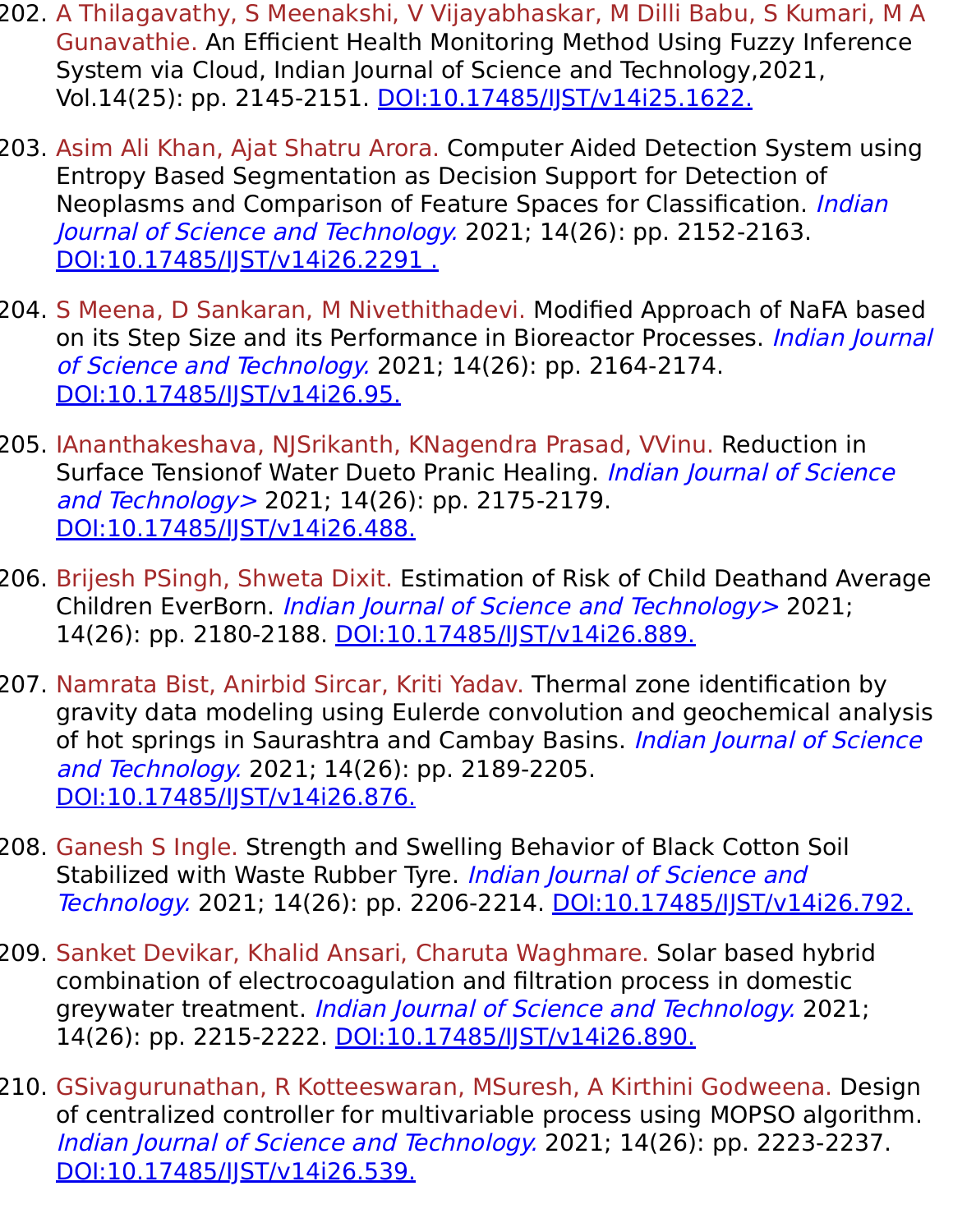- 211. Harsha D Neelgund, Girish G Kadadevaru. A Study on Seasonal Variation in Zooplankton Abundance in Kadasgatti Minor Irrigation Tank of Bail hongal Taluk, Belagavi District, Karnataka State, INDIA. Indian Journal of Science and Technology. 2021; 14(27): pp. 2238-2249. [DOI:10.17485/IJST/v14i27.323.](https://indjst.org/articles/a-study-on-seasonal-variation-in-zooplankton-abundance-in-kadasgatti-minor-irrigation-tank-of-bailhongal-taluk-belagavi-district-karnataka-state-india)
- 212. Manabendra Maiti, Kausik Bhattacharyya, Salil Kumar Biswas, Md Anoarul Islam1, Ayan Pradhan, Judhajit Sanyal. Determination of sky status by ground based radiometric data analysis. Indian Journal of Science and Technology > 2021; 14(27): pp. 2250-2256. [DOI:10.17485/IJST/v14i27.447.](https://indjst.org/articles/determination-of-sky-status-by-ground-based-radiometric-data-analysis)
- 213. Njimboh Henry Alombah, Achille Ecladore TchahouTchendjeu, Kengne Romanic, François Calvin Talla, Hillaire Bertrand Fotsin. FPGA Implementation of a Novel Two-internal-State Memristor and its Two Component Chaotic Circuit. Indian Journal of Science and Technology> 2021; 14(27): pp. 2257-2271. DOI:10.17485/IST/v14i27.532.
- 214. Jose Aaron BConfesor. An Experimental Study of Improvised Portable Manual Rebar Bender. *Indian Journal of Science and Technology*. 2021; 14(27): pp. 2272-2283. [DOI:10.17485/IJST/v14i27.627.](https://indjst.org/articles/an-experimental-study-of-improvised-portable-manual-rebar-bender)
- 215. T Bharathi, S Antony Vinoth, S Leo. Fuzzy Radio Reciprocal L-Labeling on Certain Chemical Graphs. Indian Journal of Science and Technology. 2021; 14(27): pp. 2284-2292. [DOI:10.17485/IJST/v14i27.664.](https://indjst.org/articles/fuzzy-radio-reciprocal-l-labeling-on-certain-chemical-graphs)
- 216. Akhilesh Mishra. Demystifying the Role of Language in representing students' understanding of Science concepts Indian Journal of Science and Technology. 2021; 14(27): pp. 2293-2299. DOI:10.17485/JJST/v14i27.820.
- 217. Alvin Ho, Ramesh Vatambeti, Sathish Kumar Ravichandran. Bitcoin Price Prediction Using Machine Learning and Artificial Neural Network Model Indian Journal of Science and Technology. 2021; 14(27): pp. 2300-2308. DOI:10.17485/IST/v14i27.878.
- 218. Ch Komali, N Murali, D Parajuli, A Ramakrishna, Y Ramakrishna, K Chandramouli. Effect of Cu2+ substitution on structure, morphology, and magnetic properties of Mg-Zn spinel ferrite *Indian Journal of Science and* Technology. 2021; 14(27): pp. 2309-2316. [DOI:10.17485/IJST/v14i27.527.](https://indjst.org/articles/effect-of-cu2-substitution-on-structure-morphology-and-magnetic-properties-of-mg-zn-spinel-ferrite)
- 219. Srishti Tripathi, Rashmi Pandey, Amardeep Singh, Sunita Mishra. Isolation and Characterisation of Value Added Product from Underutilised Part of Banana *Indian Journal of Science and Technology*. 2021; 14(28): pp. 2317-2326. [DOI:10.17485/IJST/v14i28.1284.](https://indjst.org/articles/isolation-and-characterisation-of-value-added-product-from-underutilised-part-of-banana)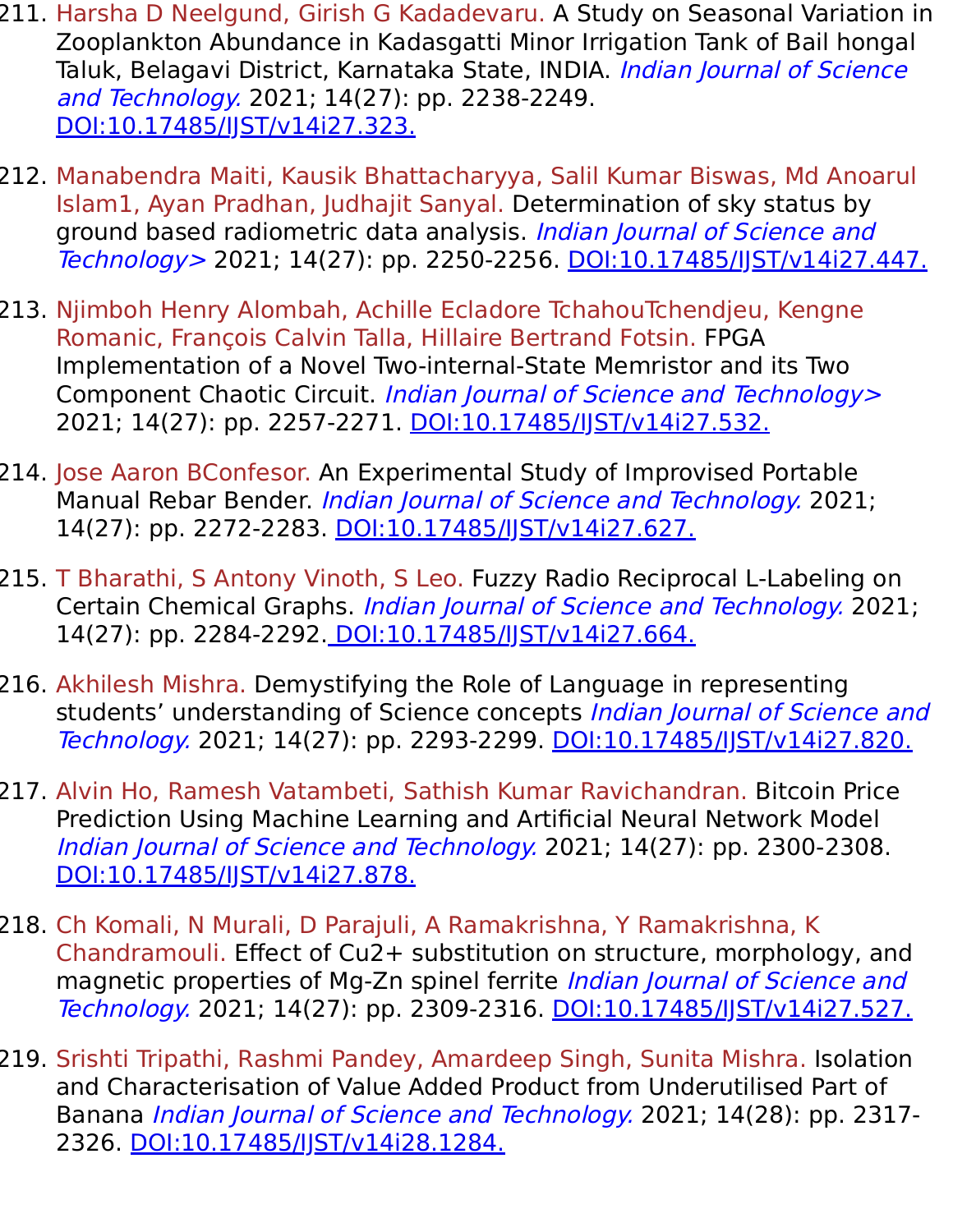- 220. Pratima Rani Sardar. Simultaneous removal of lead and cadmium ions by nickel oxide nanoparticles *Indian Journal of Science and Technology*. 2021; 14(28): pp. 2327-2336. [DOI:10.17485/IJST/v14i28.1407.](https://indjst.org/articles/simultaneous-removal-of-lead-and-cadmium-ions-by-nickel-oxide-nanoparticles)
- 221. Ketan Soni, Kavita Sharma. Eco-friendly Spectrophotometric analysis of Mefenamic acid (poorly water-soluble drug) using the mixed solvency concept Indian Journal of Science and Technology. 2021; 14(28): pp. 2337-2341. [DOI:10.17485/IJST/v14i28.476.](https://indjst.org/articles/eco-friendly-spectrophotometric-analysis-of-mefenamic-acid-poorly-water-soluble-drug-using-the-mixed-solvency-concept)
- 222. V A Anjan Babu, R Saravanan, M Raviprakash, Madeva Nagaral. Microstructure, Tensile and Flexural Strength of Boron Carbide Particles Reinforced Al2030 Alloy Composites *Indian Journal of Science and* Technology. 2021; 14(28): pp. 2342-2350. DOI:10.17485/JJST/v14i28.1341.
- 223. Piyush Pratap Singh. A Novel Chaotic System with Wide Spectrum, its Synchronization, Circuit Design and Application to Secure Communication. Indian Journal of Science and Technology. 2021; 14(28): pp. 2351-2367. [DOI:10.17485/IJST/v14i28.1035.](https://indjst.org/articles/a-novel-chaotic-system-with-wide-spectrum-its-synchronization-circuit-design-and-application-to-secure-communication)
- 224. M S Vinay, S Ranganatha, Madeva Nagaral. Influence of Change in the Apparent Contact Area, Temperature and Vacuum on Tribo Response of Al6061 and EN8 Pair. Indian Journal of Science and Technology. 2021; 14(28): pp. 2368-2379. [DOI:10.17485/IJST/v14i28.1046.](https://indjst.org/articles/influence-of-change-in-the-apparent-contact-area-temperature-and-vacuum-on-tribo-response-of-al6061-and-en8-pair)
- 225. Aswant Kumar Sharma, Dhanesh Kumar Sambariya. Mixed Method for Model Order Reduction Using Meta Heuristic Harris Hawk and Routh Hurwitz Array Technique *Indian Journal of Science and Technology*. 2021; 14(28): pp. 2380-2390. DOI:10.17485/JJST/v14i28.1054.
- 226. A Gnanavelu, T S Shanmuganathan, V Deepesh, S Suresh. Validation of a Modified Procedure for the determination of Chemical Oxygen Demand using standard dichromate method in industrial wastewater samples with high calcium chloride content *Indian Journal of Science and Technology*. 2021; 14(29): pp. 2391-2399. DOI:10.17485/IST/v14i29.1412.
- 227. Oliver U Ekwueme, Daniel N Obiora, Francisca N Okeke, johnson C Ibuot. Environmental assessment of gully erosion in parts of Enugu north, Southeastern Nigeria *Indian Journal of Science and Technology*. 2021; 14(29): pp. 2400-2409. [DOI:10.17485/IJST/v14i29.933.](https://indjst.org/articles/environmental-assessment-of-gully-erosion-in-parts-of-enugu-north-southeastern-nigeria)
- 228. B Iswarya, B Radha. Reliable path identifying protocol in VANET Indian Journal of Science and Technology. 2021; 14(29),pp 2410- 2419. [DOI:10.17485/IJST/v14i29.438.](https://indjst.org/articles/reliable-path-identifying-protocol-in-vanet)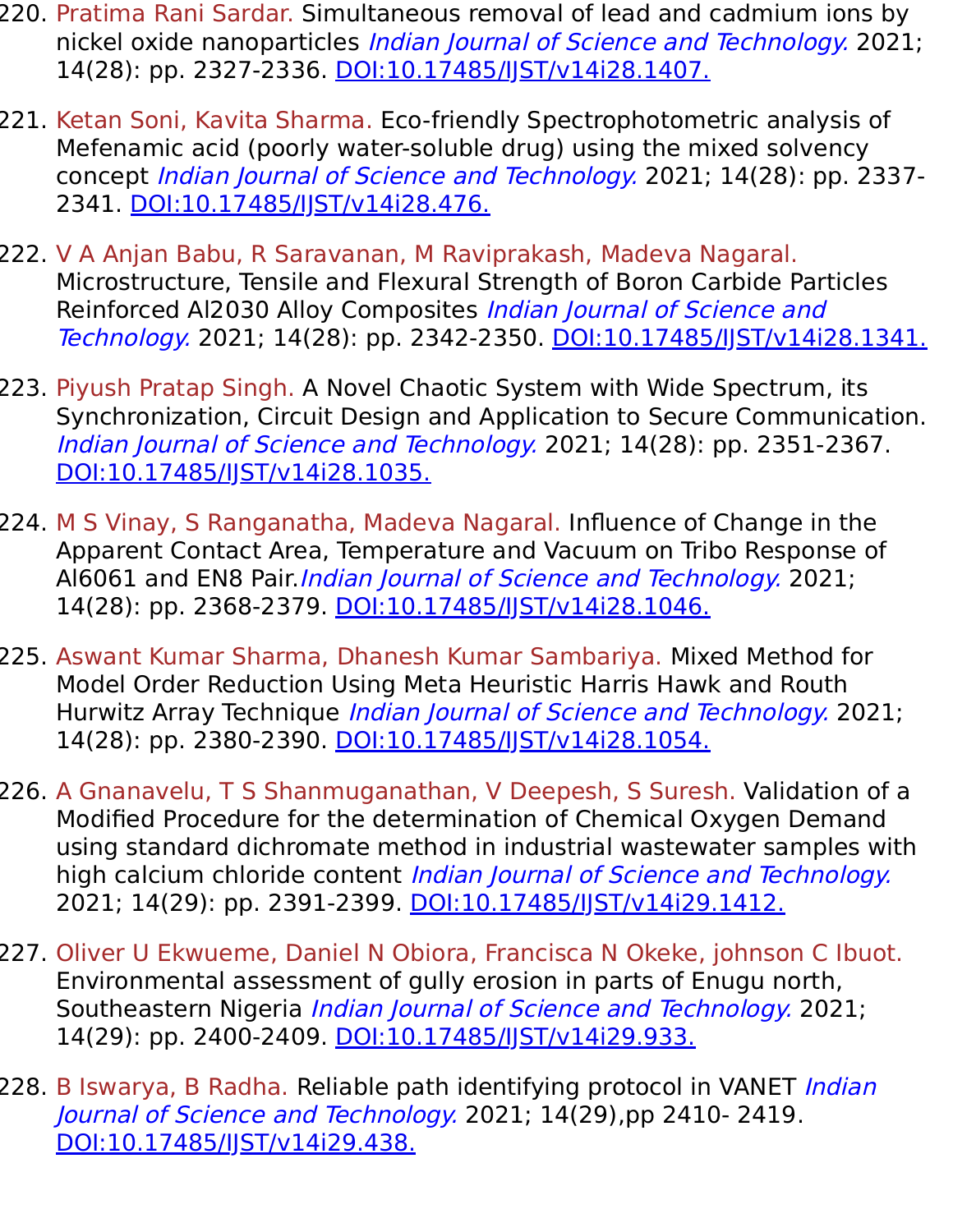- 229. K Packialakshmi, Liji Sara Varghese, K Thenesha. Reading Habits in Digital Era during Lockdown among Adolescent Indian Journal of Science and Technology. 2021; 14(29): pp. 2420-2426. [DOI:10.17485/IJST/v14i29.608.](https://indjst.org/articles/reading-habits-in-digital-era-during-lockdown-among-adolescent)
- 230. Minendra L Surve, Sanket S Unde, Kailasnath B Sutar, Priyanka Dhurpate, Dnyaneshwar G Kumbhar. Computational Studies on Airfoil for Micro-Capacity Horizontal Axis Wind Turbine Indian Journal of Science and Technology. 2021; 14(29): pp. 2427-2438. [DOI:10.17485/IJST/v14i29.824.](https://indjst.org/articles/computational-studies-on-airfoil-for-micro-capacity-horizontal-axis-wind-turbine)
- 231. Kamakshi Singh, Ramakar Jha. Critical appraisal of water quality model parameters for an urban city in lower Ganga basin during pre- and post-COVID19 Lockdown in India Indian Journal of Science and Technology. 2021; 14(29): pp. 2439-2447. [DOI:10.17485/IJST/v14i29.242.](https://indjst.org/articles/critical-appraisal-of-water-quality-model-parameters-for-an-urban-city-in-lower-ganga-basin-during-pre-and-post-covid19-lockdown-in-india)
- 232. Rahul Singh, Ram Chandra Singh Chauhan. Power Efficient Biquadratic Filter designing using OTA *Indian Journal of Science and Technology*. 2021; 14(29): pp. 2448-2459. [DOI:10.17485/IJST/v14i29.2293.](https://indjst.org/articles/power-efficient-biquadratic-filter-designing-using-ota)
- 233. Phan Bui Khoi, Nguyen Truong Giang, Hoang Van Tan. Control and Simulation of a 6-DOF Biped Robot based on Twin Delayed Deep Deterministic Policy Gradient Algorithm *Indian Journal of Science and* Technology. 2021; 14(30): pp. 2460-2471. [DOI:10.17485/IJST/v14i30.1030.](https://indjst.org/articles/control-and-simulation-of-a-6-dof-biped-robot-based-on-twin-delayed-deep-deterministic-policy-gradient-algorithm)
- 234. Ashutosh Shukla, Ajey Kumar Vishwakarma, Hiroko ONO, Mustafa Said Habibi. Using Quantum GIS for Real-Time Monitoring of Groundwater Quality: A Case Study of Gorakhpur City, India *Indian Journal of Science and* Technology. 2021; 14(30): pp. 2472-2482. [DOI:10.17485/IJST/v14i30.410.](https://indjst.org/articles/using-quantum-gis-for-real-time-monitoring-of-groundwater-quality-a-case-study-of-gorakhpur-city-india)
- 235. Rashmi Gupta, Jeetendra Kumar. Outlier based Human Fall Detection using One-Class Classification Indian Journal of Science and Technology. 2021; 14(30): pp. 2494-2503. DOI:10.17485/JJST/v14i30.821.
- 236. K Jagathy, K Lavanya. Comparative study on Synergistic effect of plant growth promoting microalgae and Panchagavya in reclaiming the wasteland and growth induction of Vigna radiata *Indian Journal of Science* and Technology. 2021; 14(30): pp. 2504-2510. [DOI:10.17485/IJST/v14i30.855.](https://indjst.org/articles/comparative-study-on-synergistic-effect-of-plant-growth-promoting-microalgae-and-panchagavya-in-reclaiming-the-wasteland-and-growth-induction-of-vigna-radiata)
- 237. S Vyas. A Systematic Review on Nutritional Vulnerability and Opportunity during the First 1000 Days of Life for Ensuring Better Human Capital *Indian* Journal of Science and Technology. 2021; 14(30): pp. 2511-2516. [DOI:10.17485/IJST/v14i30.1253.](https://indjst.org/articles/a-systematic-review-on-nutritional-vulnerability-and-opportunity-during-the-first-1000-days-of-life-for-ensuring-better-human-capital)
- 238. Dheeraj Kumar Dhaked, Dinesh Birla. Microgrid Designing for Electrical Two-Wheeler Charging Station Supported by Solar PV and Fuel Cell Indian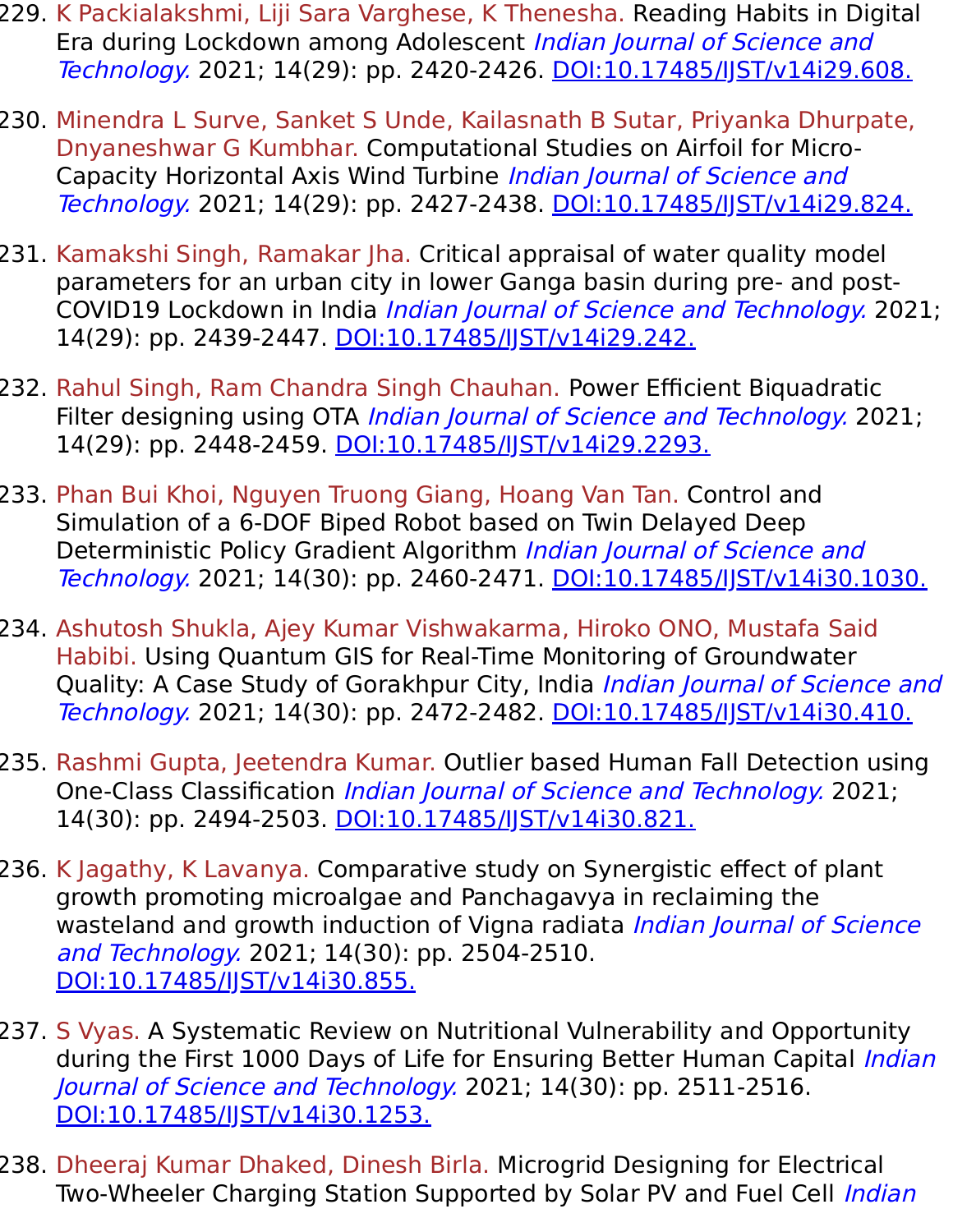Journal of Science and Technology. 2021; 14(30): pp. 2517- 2525. [DOI:10.17485/IJST/v14i30.224.](https://indjst.org/articles/microgrid-designing-for-electrical-two-wheeler-charging-station-supported-by-solar-pv-and-fuel-cell)

- 239. Pradtana Muangprakaew, Nucharin Luangsa-Ard, Juntira Komasatitaya. Study of Physical, Mechanical, and Barrier Properties in Linear Low-Density Polyethylene Mixed with Silver Zeolite Nanoparticles (Ag-zeolite) Film Indian Journal of Science and Technology. 2021; 14(31): pp. 2526-2534. [DOI:10.17485/IJST/v14i31.1.](https://indjst.org/articles/study-of-physical-mechanical-and-barrier-properties-in-linear-low-density-polyethylene-mixed-with-silver-zeolite-nanoparticles-ag-zeolite-film)
- 240. Logesh Kumar M, Baskar Prabu, Annadurai Shalini. Experimental studies on the utilization of kaolinite amalgamated in cement mortar Indian Journal of Science and Technology. 2021; 14(31): pp. 2535- 2541. [DOI:10.17485/IJST/v14i31.837.](https://indjst.org/articles/experimental-studies-on-the-utilization-of-kaolinite-amalgamated-in-cement-mortar)
- 241. Swarnangini Sinha, Kanak Saxena, Nisheeth Joshi. Detecting Multi- label emotions from code-mixed Facebook Status Updates Indian Journal of Science and Technology. 2021; 14(31): pp. 2542-2549. [DOI:10.17485/IJST/v14i31.1122.](https://indjst.org/articles/detecting-multi-label-emotions-from-code-mixed-facebook-status-updates)
- 242. Muthumani Mamudha, Anbu Jeba Sunilson. Extraction, identification and molecular docking studies evaluation of Momordica tuberosa (Roxb) against Anopheles *Indian Journal of Science and Technology*. 2021; 14(31): pp. 2550-2556. [DOI:10.17485/IJST/v14i31.913.](https://indjst.org/articles/extraction-identification-and-molecular-docking-studies-evaluation-of-momordica-tuberosa-roxb-against-anopheles)
- 243. Ganiyu A Busari, Nae W Kwak, Dong H Lim. An Application of AdaBoost-GRU Ensemble Model to Economic Time Series Prediction Indian Journal of Science and Technology. 2021; 14(31): pp. 2557- 2566. [DOI:10.17485/IJST/v14i31.1204.](https://indjst.org/articles/an-application-of-adaboost-gru-ensemble-model-to-economic-time-series-prediction)
- 244. Naol Bakala Defersha, Kula Kekeba Tune. Detection of Hate Speech Text in Afan Oromo Social Media using Machine Learning Approach Indian Journal of Science and Technology. 2021; 14(31): pp. 2567- 2578. [DOI:10.17485/IJST/v14i31.1019.](https://indjst.org/articles/detection-of-hate-speech-text-in-afan-oromo-social-media-using-machine-learning-approach)
- 245. T E Somesh, L R Shivakumar, M A Sangamesh, Siddaramaiah, T Demappa. Polymer nanocomposites comprising PVA matrix and AgGaO2 nanofillers: Probing the effect of intercalation on optical and dielectric response for optoelectronic applications Indian Journal of Science and Technology. 2021; 14(31): pp. 2579-2589. DOI:10.17485/JST/v14i31.1614.
- 246. R Parimala, K Gomathi. TOPNMF: Topic based Document Clustering using Non-negative Matrix Factorization Indian Journal of Science and Technology. 2021; 14(31): pp. 2590-2595. DOI:10.17485/JJST/v14i31.1293.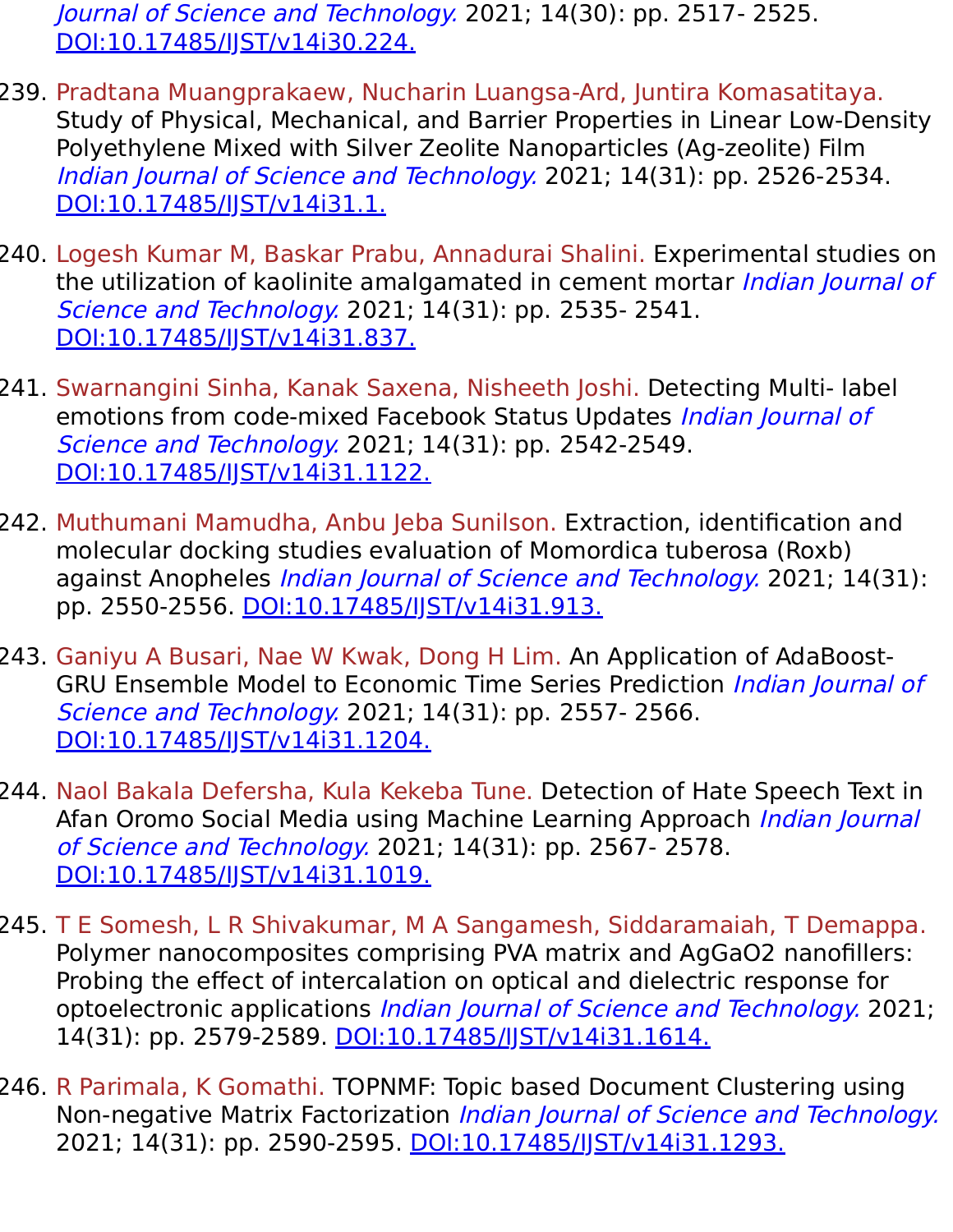- 247. Deepa N Reddy, Yerram Ravinder. Spectrum Sensing in Non- Gaussian Noise Indian Journal of Science and Technology. 2021; 14(32): pp. 2596- 2606. [DOI:10.17485/IJST/v14i32.1034.](https://indjst.org/articles/spectrum-sensing-in-non-gaussian-noise)
- 248. Karen Charly Veigas, Durga Srilekha Regulagadda, Sujatha Arun Kokatnoor. Optimized Stacking Ensemble (OSE) for Credit Card Fraud Detection using Synthetic Minority Oversampling Model Indian Journal of Science and Technology. 2021; 14(32): pp. 2607-2615. [DOI:10.17485/IJST/v14i32.807.](https://indjst.org/articles/optimized-stacking-ensemble-ose-for-credit-card-fraud-detection-using-synthetic-minority-oversampling-model)
- 249. S Ieswaria, R Bhavani, R Priya. Bin Code: Encoding and Decoding of Picture Embedded Barcodes by Novel Intensity Bin Indian Journal of Science and Technology. 2021; 14(32): pp. 2616-2625. DOI:10.17485/IST/v14i32.891.
- 250. Heba Haddad, Hiroko Ono , Fakhrullah Sarwari. The applicability of a nonmotorized transportation system in the downtown of Baniyas city, Syria Indian Journal of Science and Technology. 2021; 14(32): pp. 2626-2639. [DOI:10.17485/IJST/v14i32.1229.](https://indjst.org/articles/the-applicability-of-a-non-motorized-transportation-system-in-the-downtown-of-baniyas-city-syria)
- 251. Wadhwa Medha, Kalyan Pulkit, Sharma Rahul, Thakkar Mital, Chatterjee Subhasish, Darji Prachi, Kumari Uma, Pithadia Devanshi, Vahora Sifa, Christian Sibya, Patil Yash. A study to assess the knowledge towards evidence- based healthcare among the healthcare professionals of Vadodara: A Cross-Sectional Study Indian Journal of Science and Technology. 2021; 14(32): pp. 2640-2645. [DOI:10.17485/IJST/v14i32.1323](https://indjst.org/articles/a-study-to-assess-the-knowledge-towards-evidence-based-healthcare-among-the-healthcare-professionals-of-vadodara-a-cross-sectional-study)
- 252. S Sivamani, D R Manimaran, A Banupriya, N Prathap, G Vasu, P Kanakasabai. A Comprehensive Review on Liquid-Liquid Extraction Based Systems in Treatment of Textile Wastewater. Indian Journal of Science and Technology. 2021; 14(33): pp. 2646-2662. [DOI: 10.17485/IJST/v14i33.1076.](https://indjst.org/articles/a-comprehensive-review-on-liquid-liquid-extraction-based-systems-in-treatment-of-textile-wastewater)
- 253. Jagadeesh Chandra Prasad Matta, P Siddiah. A Modified OMP Algorithm with Reduced Feedback Overhead for Massive MIMO System. *Indian Journal* of Science and Technology. [2021; 14\(33\): pp. 2663-2670. DOI:](https://indjst.org/articles/a-modified-omp-algorithm-with-reduced-feedback-overhead-for-massive-mimo-system) 10.17485/IJST/v14i33.1442.
- 254. Seyed E Esmaeili, Abeer Imdoukh. Decreasing the Power-Clock Resonant Signal Central Voltage as a Mean for Power Reduction in Integrated Power and Clock Distribution Networks. Indian Journal of Science and Technology. 2021; 14(33): pp. 2671-2683. DOI: 10.17485/JST/v14i33.1820.
- 255. G Vaidyanathan. Electricity Generation Options for India-A Critical Evaluation. Indian Journal of Science and Technology. 2021; 14(33): pp. 2684-2710. [DOI: 10.17485/IJST/v14i33.gv.](https://indjst.org/articles/electricity-generation-options-for-india-a-critical-evaluation)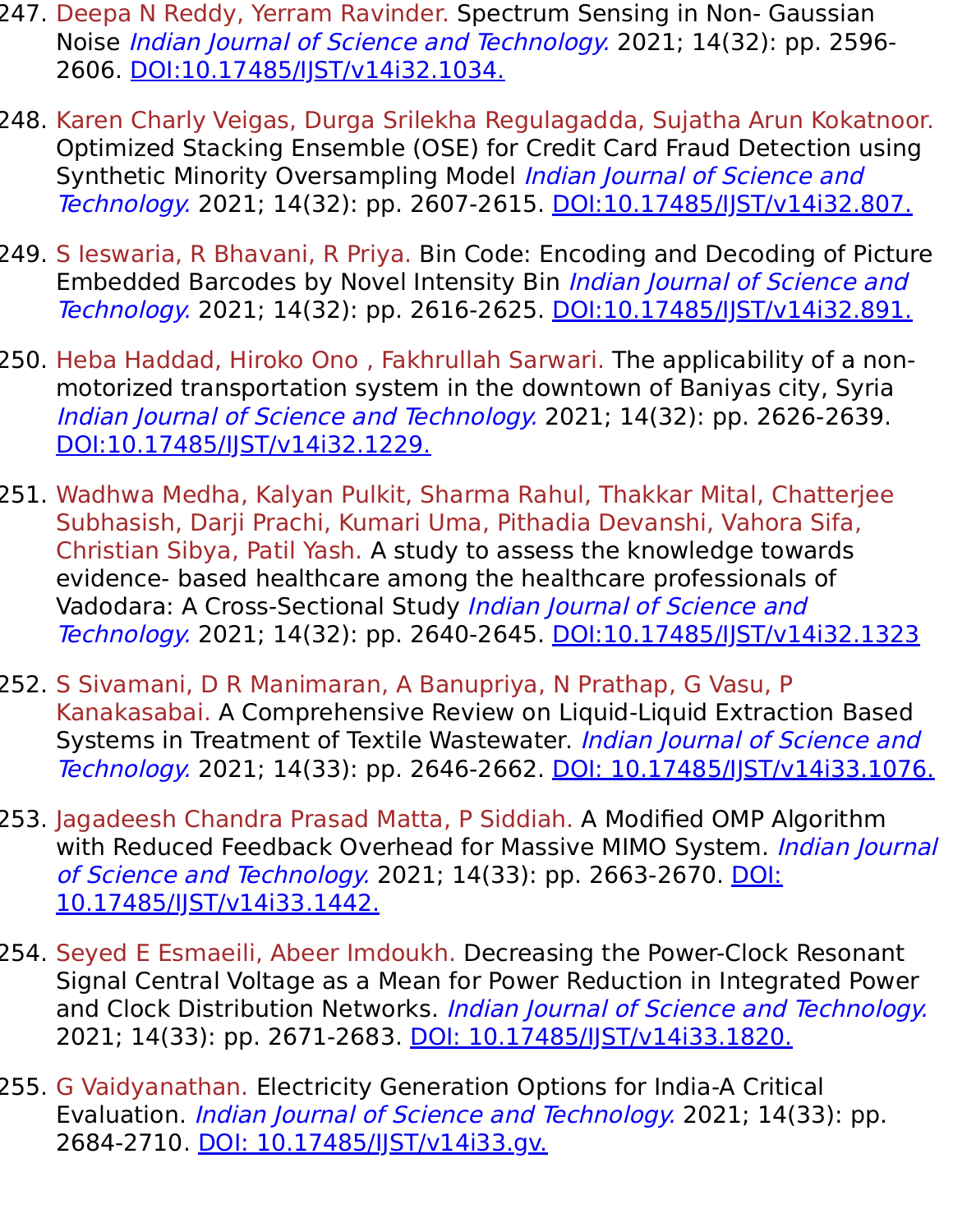- 256. P Thirupathi, B R Venkatraman. Corrosion inhibition and thermodynamic studies on carbon steel in well water by ethanolic extract of Alpinia officinarum leaves (Lesser galangal)-Zn2+. Indian Journal of Science and Technology. 2021; 14(33): pp. 2711-2730. DOI: 10.17485/IST/v14i33.1489.
- 257. Valarmathy Govindaraj, Subbalakshmi Ramanathan, Nithya Rajendran, Nandhini Ragu , Sabarika Balachandaran, Aarthy Elanchleiyan. Synthesis, Spectral Characterisation and Cytotoxic Evaluation of Substituted Sulfonamide Schiff Bases. *Indian Journal of Science and Technology*. 2021; 14(34): pp. 2731- 2741. DOI: 10.17485/JJST/v14i34.888.
- 258. Hima Bindu Katikala, G Ramana Murthy, Yatavakilla Amarendra Nath. Design and Implementation of High Performance PPSK demodulator in Biomedical Implant. Indian Journal of Science and Technology. 2021; 14(34): pp. 2742-2750. DOI: 10.17485/JJST/v14i34.1071.
- 259. A R Hairul Asri, Awal Prasetyo, Udadi Sadhana, Arlita Leniseptaria Antari, Hehera Rahajeng. Trend Analysis of Superoxide Dismutase 3 (SOD3) and Reactive Oxygen Species (ROS) levels on BioSmart and Safe Bus Passengers. *Indian Journal of Science and Technology*. 2021; 14(34): pp. 2751-2760. [DOI: 10.17485/IJST/v14i34.769.](https://indjst.org/articles/trend-analysis-of-superoxide-dismutase-3-sod3-and-reactive-oxygen-species-ros-levels-on-biosmart-and-safe-bus-passengers)
- 260. Mital Thakkar, Medha Wadhwa , Bhargavi Desai , Apeksha Singh , Jenish Panchal, Ayush Shrivastava , Meenakshi Meena , Minesh Patel. A Study on Radiation Safety Awareness amongst the Healthcare Professionals of Private Hospital in Vadodara. *Indian Journal of Science and Technology*. 2021; 14(34): pp. 2761- 2765. DOI: 10.17485/IST/v14i34.1312.
- 261. P Naresh Kumar Reddy, Dadamiah P M D Shaik , D Nagamalleswari , K Thyagarajan , P Vishnu Prasanth. Electrochemical Activity of TiO2 Nanoparticles in NaOH Electrolyte via Green Synthesis Using Calotropis gigantea Plant Leaf Extract. Indian Journal of Science and Technology. 2021; 14(34): pp. 2766- 2772. [DOI: 10.17485/IJST/v14i34.1424.](https://indjst.org/articles/electrochemical-activity-of-tio2-nanoparticles-in-naoh-electrolyte-via-green-synthesis-using-calotropis-gigantea-plant-leaf-extract)
- 262. Mohit Soni, Rajesh Kumar Sharma, Shivram Sharma. The basic reproduction number and herd immunity for COVID-19 in India. Indian Journal of Science and Technology. [2021; 14\(35\): pp. 2773-2777. DOI:](https://indjst.org/articles/the-basic-reproduction-number-and-herd-immunity-for-covid-19-in-india) 10.17485/IJST/v14i35.797.
- 263. G Vembarasi, R Gowri. Super Root Cube of Cube Difference Labeling of Some Special Graphs. *Indian Journal of Science and Technology*. 2021; 14(35): pp. 2778-2783. DOI: 10.17485/JST/v14i35.1336.
- 264. Zorayda C Gavino, Vida V Gunnawa, Jeanny R Cammagay, Mathew Jun P Mariani. Sensory Evaluation of Blended Taro (Colocasia Esculenta) and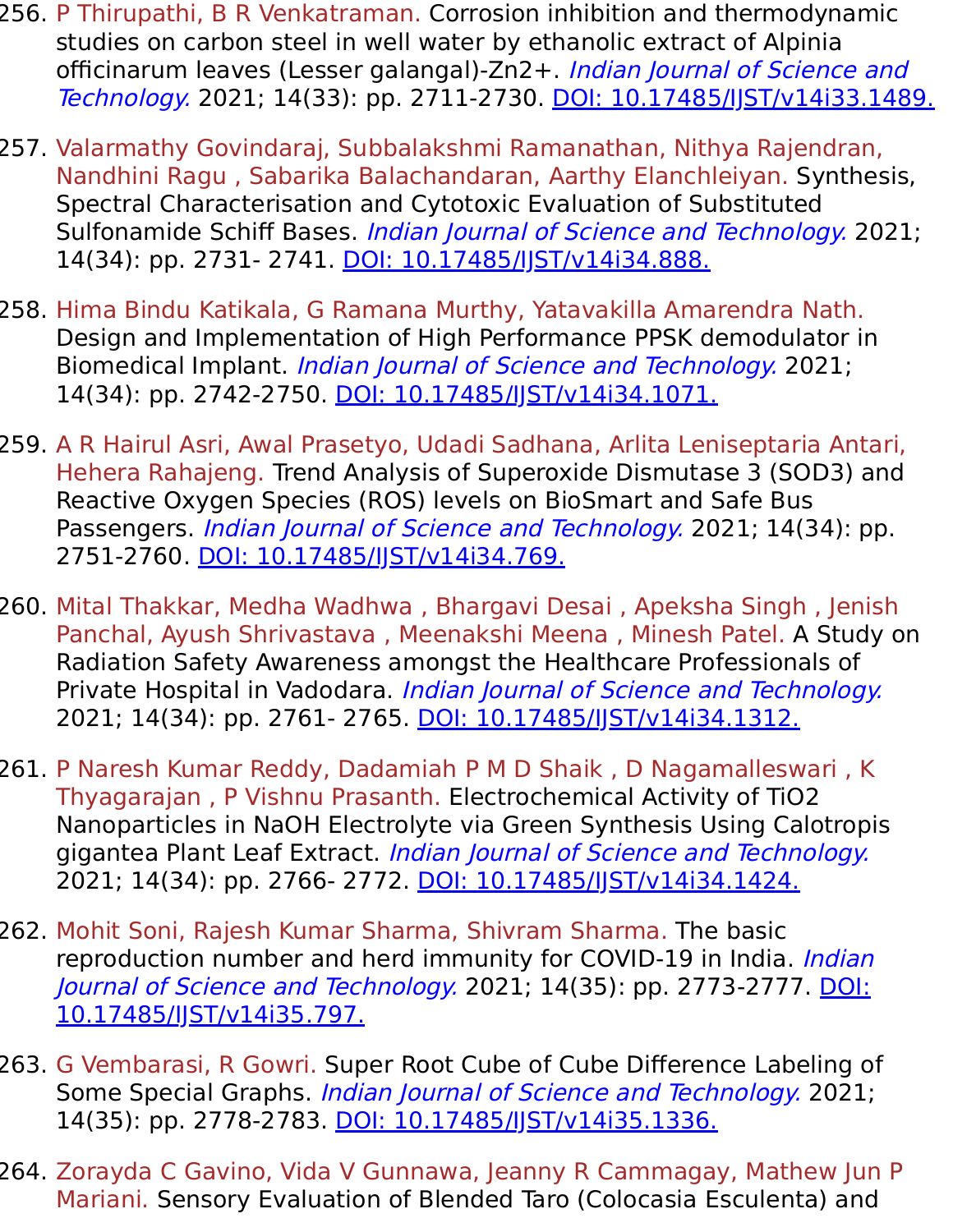Sweet Potato (Ipomoea Batatas) Polvoron. Indian Journal of Science and Technology. 2021; 14(35): pp. 2784-2788. [DOI: 10.17485/IJST/v14i35.766.](https://indjst.org/articles/sensory-evaluation-of-blended-taro-colocasia-esculenta-and-sweet-potato-ipomoea-batatas-polvoron)

- 265. S Sushma, T K Chandrashekar. An Experimental Investigation on Performance of Heat Transfer Using Heat Sink of Different Shape for Electronic Applications. Indian Journal of Science and Technology. 2021; 14(35): pp. 2789-2801. DOI: 10.17485/JJST/v14i35.1179.
- 266. J Kavitha, R Gowdi. Direct Product of GK Algebra. *Indian Journal of Science* and Technology. [2021; 14\(35\): pp. 2802-2805. DOI:](https://indjst.org/articles/direct-product-of-gk-algebra) 10.17485/IJST/v14i35.1308.
- 267. Shazia Irfan, Shajahan Shabbir Ahmed Rana, Imran Ali Sani, Liu Haun, Mu Weixue, Ruksana Jabeen, Nazeer Ahmed. Characterization of the Complete Chloroplast Genome Sequence of Juniperus polycarpos K. Koch (Cupressaceae), from Ziarat, Pakistan. Indian Journal of Science and Technology. 2021; 14(36): pp. 2806-2814. [DOI: 10.17485/IJST/v14i36.151.](https://indjst.org/articles/characterization-of-the-complete-chloroplast-genome-sequence-of-juniperus-polycarpos-k-koch-cupressaceae-from-ziarat-pakistan)
- 268. Gangadharan Malathi, Jayavelu Vadivelu, Shanmugam Rajeshkumar. Antioxidant Revival of Cucumis melo l. Modulates the Oxidant-antioxidant Status on Chromium VI Toxicity Induced Male Albino Rats. *Indian Journal of* Science and Technology. [2021; 14\(36\): pp. 2815-2825. DOI:](https://indjst.org/articles/antioxidant-revival-of-cucumis-melo-l-modulates-the-oxidant-antioxidant-status-on-chromium-vi-toxicity-induced-male-albino-rats) 10.17485/IJST/v14i36.1688.
- 269. Prasenjit Debnath, Ngangbam Ishwarchandra. The Study of the Energy Conditions of the Universe and Unique Solutions of the Einstein's Field Equations in the Lights of the Theory of General Relativity. Indian Journal of Science and Technology. [2021; 14\(36\): pp. 2826-2831. DOI:](https://indjst.org/articles/the-study-of-the-energy-conditions-of-the-universe-and-unique-solutions-of-the-einsteins-field-equations-in-the-lights-of-the-theory-of-general-relativity) 10.17485/IJST/v14i36.873.
- 270. E Karthikeyan, S Sathishkumar, Srinivas Yasala, K Emperumal, C Ranjith Dev Inbaseelan. An Investigation of Response of the Tropical Cyclone Ockhi in the Equatorial Ionosphere over the Indian region. *Indian Journal of* Science and Technology. [2021; 14\(36\): pp. 2832-2841. DOI:](https://indjst.org/articles/an-investigation-of-response-of-the-tropical-cyclone-ockhi-in-the-equatorial-ionosphere-over-the-indian-region) 10.17485/IJST/v14i36.1459.
- 271. Nargiz Kamal Bayramova , Nargiz Fakhraddin Sultanova , Durna Rafail Aliyeva , Irada Mammad Huseynova. Lipid Peroxidation Level and Peroxidase Activity in (Vitis vinifera L.) Leaves Infected with Grapevine Leafroll-Associated Virus 3. Indian Journal of Science and Technology. 2021; 14(36): pp. 2842-2849. [DOI: 10.17485/IJST/v14i36.1612.](https://indjst.org/articles/lipid-peroxidation-level-and-peroxidase-activity-in-vitis-vinifera-l-leaves-infected-with-grapevine-leafroll-associated-virus-3)
- 272. Mohamed Sayed Alashhab, Ehab A Mlybari. Developing a multi-item, multiproduct, and multi-period supply chain planning optimization model. *Indian*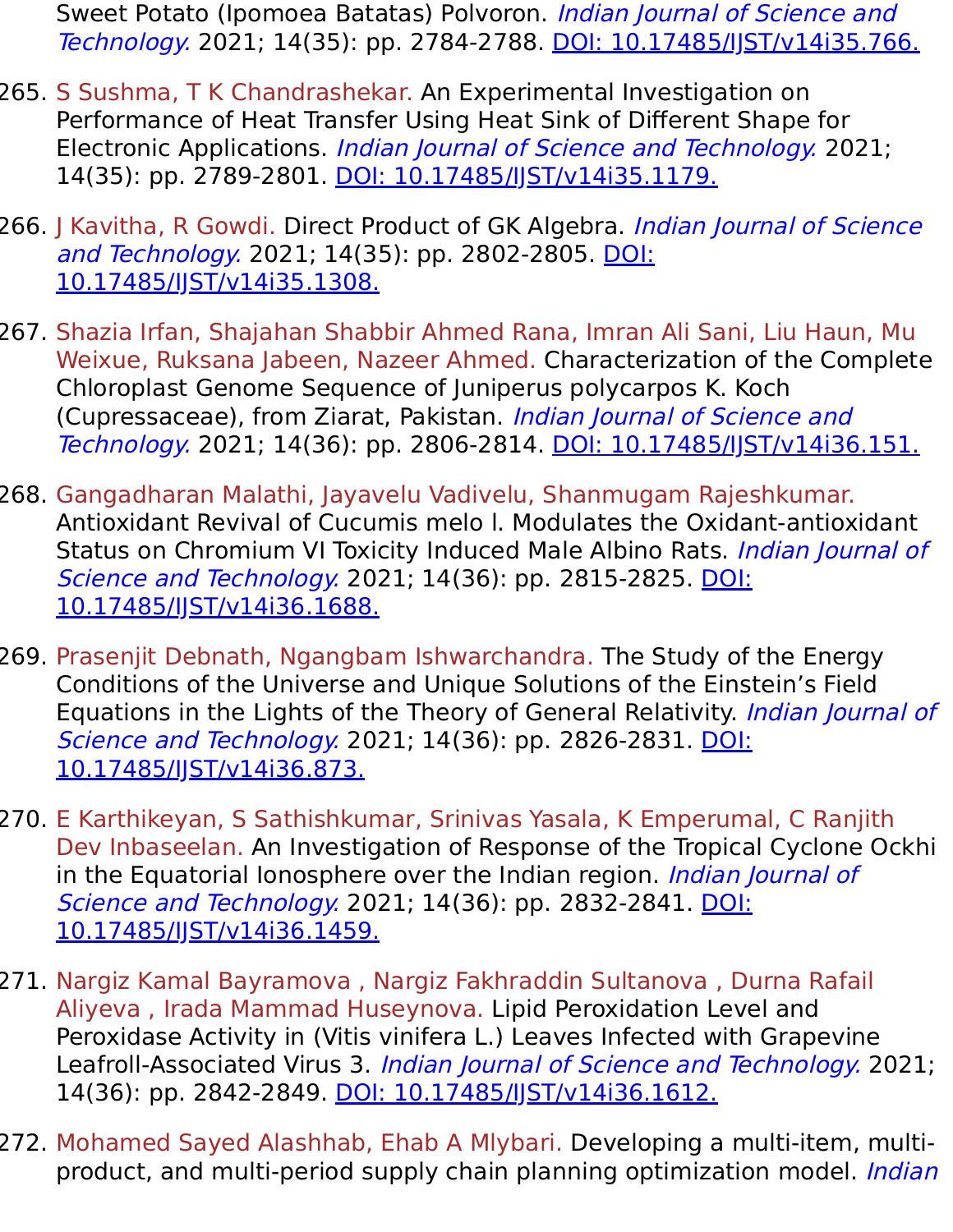Journal of Science and Technology. [2021; 14\(37\): pp. 2850-2859. DOI:](https://indjst.org/articles/developing-a-multi-item-multi-product-and-multi-period-supply-chain-planning-optimization-model) 10.17485/IJST/v14i37.867.

- 273. Anuj Kumar Garg. Quantitative Analysis of Caffeine in the Green Tea, Black Tea and Soft Drink Using UV-Visible Spectrophotometer. Indian Journal of Science and Technology. [2021; 14\(37\): pp. 2860-2864. DOI:](https://indjst.org/articles/quantitative-analysis-of-caffeine-in-the-green-tea-black-tea-and-soft-drink-using-uv-visible-spectrophotometer) 10.17485/IJST/v14i37.2241.
- 274. Niel Francis B Casillano, Arceli A Azura, Erlick B Abenis, Jovito B Madeja. Comparative Historical Trends of Faculty Performance in Instruction, Research and Extension in a Philippine State University. Indian Journal of Science and Technology. [2021; 14\(37\): pp. 2865-2870. DOI:](https://indjst.org/articles/comparative-historical-trends-of-faculty-performance-in-instruction-research-and-extension-in-a-philippine-state-university) 10.17485/IJST/v14i37.946.
- 275. A A Abd El-Aziz, Khalaf Okab Alsalem, Mahmood A Mahmood. An Intelligent Groundwater Management Recommender System. Indian Journal of Science and Technology. [2021; 14\(37\): pp. 2871-2879. DOI:](https://indjst.org/articles/an-intelligent-groundwater-management-recommender-system) 10.17485/IJST/v14i37.1332.
- 276. Yvette D Medrano, Gerald M Duza, Ricardo B Casauay, Andrea F Dawan, Lyle Gavien L Alcomendras. Efficacy of Rice Hull Ash against Bacterial Leaf Blight, Xanthomonas oryzae pv. Oryzae. Indian Journal of Science and Technology. 2021; 14(37): pp. 2880-2887. [DOI: 10.17485/IJST/v14i37.570.](https://indjst.org/articles/efficacy-of-rice-hull-ash-against-bacterial-leaf-blight-xanthomonas-oryzae-pv-oryzae)
- 277. S Chaitanya Kumari , V Selvakumar , P Naga Padma1, K Anuradha. Optimization Studies on Green Synthesis of Silver Nanoparticles from different Plant Extracts Using Taguchi Design. Indian Journal of Science and Technology. 2021; 14(38): pp. 2888-2898. [DOI: 10.17485/IJST/v14i38.1065.](https://indjst.org/articles/optimization-studies-on-green-synthesis-of-silver-nanoparticles-from-different-plant-extracts-using-taguchi-design)
- 278. Premanand Ghadekar, Gurdeep Singh , Joydeep Datta , Aryan Kumar Gupta , Divsehaj Singh Anand , Shreyas Khare , Preeti Oswal, Dheeraj Sharma. COVID-19 Face Mask Detection using Deep Convolutional Neural Networks & Computer Vision. Indian Journal of Science and Technology. 2021; 14(38): pp. 2899- 2915. [DOI: 10.17485/IJST/v14i38.996.](https://indjst.org/articles/covid-19-face-mask-detection-using-deep-convolutional-neural-networks-computer-vision)
- 279. Sarvesh S Phatak, Yogesh B Mandake, D S Banka. Development and performance analysis of switched reluctance motor for E-rickshaw. Indian Journal of Science and Technology. [2021; 14\(38\): pp. 2916-2933. DOI:](https://indjst.org/articles/development-and-performance-analysis-of-switched-reluctance-motor-for-e-rickshaw) 10.17485/IJST/v14i38.1713.
- 280. Rajan Aswanandini, Chandran Deepa. Hyper-Heuristic Firefly Algorithm Based Convolutional Neural Networks for Big Data Cyber Security. *Indian* Journal of Science and Technology. [2021; 14\(38\): pp. 2934-2945. DOI:](https://indjst.org/articles/hyper-heuristic-firefly-algorithm-based-convolutional-neural-networks-for-big-data-cyber-security) 10.17485/IJST/v14i38.1401.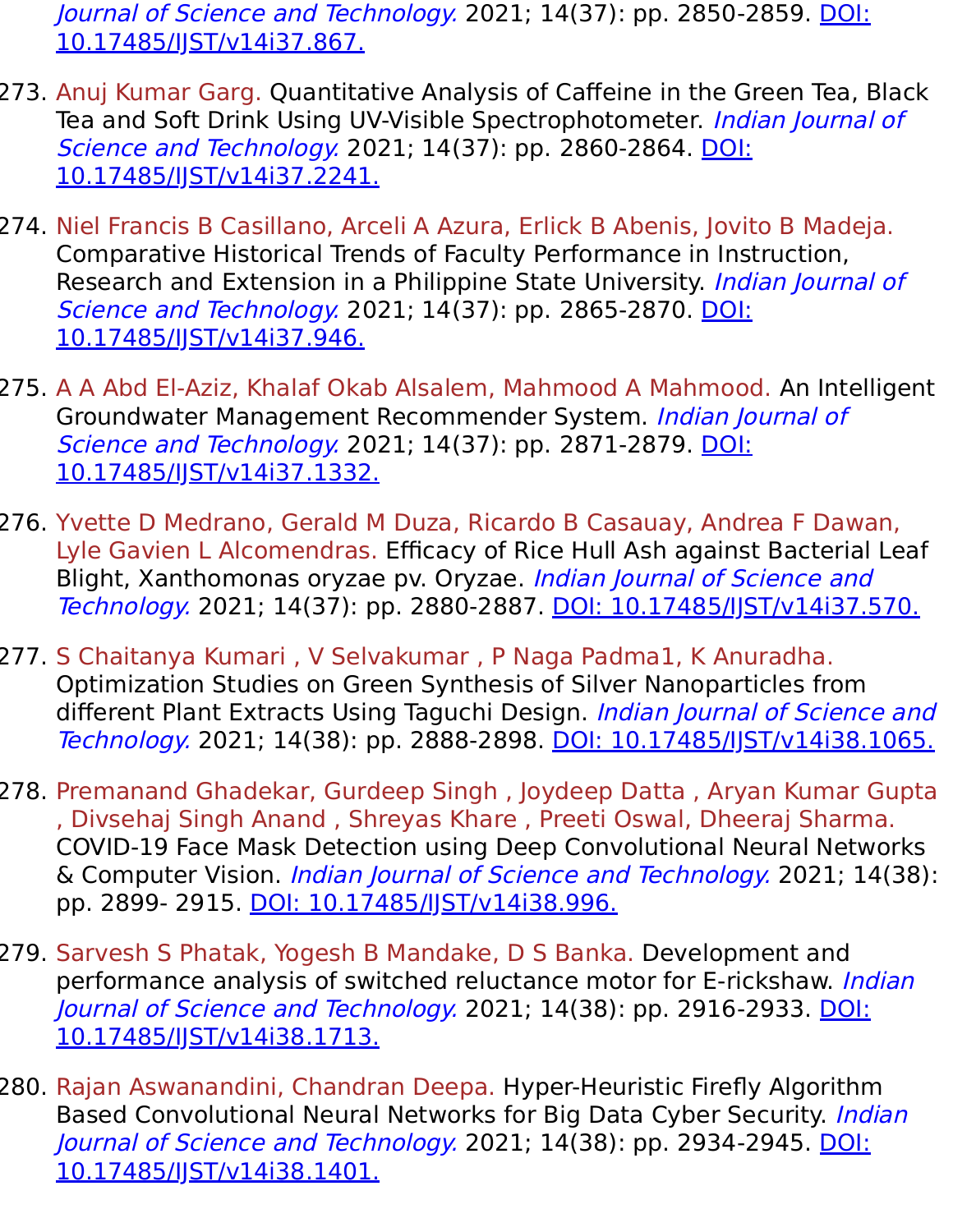- 281. Jemal Abate Jilo, Ashenafi Tulu Alemu, Fikirte Zemene Abera, Faizur Rashid. An Integrated Development of a Query-Based Document Summarization for Afaan Oromo Using Morphological Analysis. Indian Journal of Science and Technology. 2021; 14(38): pp. 2946-2952. [DOI: 10.17485/IJST/v14i38.1182.](https://indjst.org/articles/an-integrated-development-of-a-query-based-document-summarization-for-afaan-oromo-using-morphological-analysis)
- 282. Alpha Edward, Ernest R Mbega , Shubi F Kaijage. Potential of Mobile-Based Apps Online Platforms in Fast-Tracking Access of Agriculture Information. Indian Journal of Science and Technology. 2021; 14(39): pp. 2953-2960. DOI: 10.17485/IST/v14i39.729.
- 283. Panchaxri, Basavaraj N Jagadale , B S Priya , Mukund N Nargund. Image Denoising using Adaptive NL Means Filtering with Method Noise Thresholding. *Indian Journal of Science and Technology*. 2021; 14(39): pp. 2961-2970. [DOI: 10.17485/IJST/v14i39.1532.](https://indjst.org/articles/image-denoising-using-adaptive-nl-means-filtering-with-method-noise-thresholding)
- 284. G V S S N Srirama Sarma, B Ravindranath Reddy, Pradeep M Nirgude , P Vasudeva Naidu. Analysis of 11kV/ 430 V 500 kVA Transformer Dissolved Gas using Pre-processing Techniques through Duval's Triangle. *Indian* Journal of Science and Technology. [2021; 14\(39\): pp. 2971-2981. DOI:](https://indjst.org/articles/analysis-of-11kv-430-v-500-kva-transformer-dissolved-gas-using-pre-processing-techniques-through-duvals-triangle) 10.17485/IJST/v14i39.1923.
- 285. Mary Ann A Aguilar , Jeroll C Braganza , Gemalyn D Guiwanas , Eugene C Magpayo , Frederick F Patacsil. Design and Implementation of i-lnhs: A Learning Management System for Lananpin National High School. Indian Journal of Science and Technology. [2021; 14\(39\): pp. 2982-2997. DOI:](https://indjst.org/articles/design-and-implementation-of-i-lnhs-a-learning-management-system-for-lananpin-national-high-school) 10.17485/IJST/v14i39.1142.
- 286. Birhanu Gardie, Smegnew Asemie, Kassahun Azezew. Anyuak Language Named Entity Recognition Using Deep Learning Approach. *Indian Journal of* Science and Technology. [2021; 14\(39\): pp. 2998-3006. DOI:](https://indjst.org/articles/anyuak-language-named-entity-recognition-using-deep-learning-approach) 10.17485/IJST/v14i39.1163.
- 287. Bandita Panda , Sandip K Dash. Electrochemical Fabrication and Characterization of a Gold-Polyaniline /Multi-walled Carbon Nanotubes/Manganese Dioxide Composite Electrode. *Indian Journal of* Science and Technology. [2021; 14\(40\): pp. 3007-3013. DOI:](https://indjst.org/articles/electrochemical-fabrication-and-characterization-of-a-gold-polyaniline-multi-walled-carbon-nanotubesmanganese-dioxide-composite-electrode) 10.17485/IJST/v14i40.1420.
- 288. Djarot Sulistio Wisnubroto, Ruslan Ruslan , Dimas Irawan , Theresia Erni Wijayanti. Is West Lalimantan More Suitable for Constructing the First Nuclear Power Plant in Indonesia Compared with Bangka Belitung? Analysis of Public Surveys in those Two Provinces. Indian Journal of Science and Technology. 2021; 14(40): pp. 3014-3025. DOI: 10.17485/IST/v14i40.1111.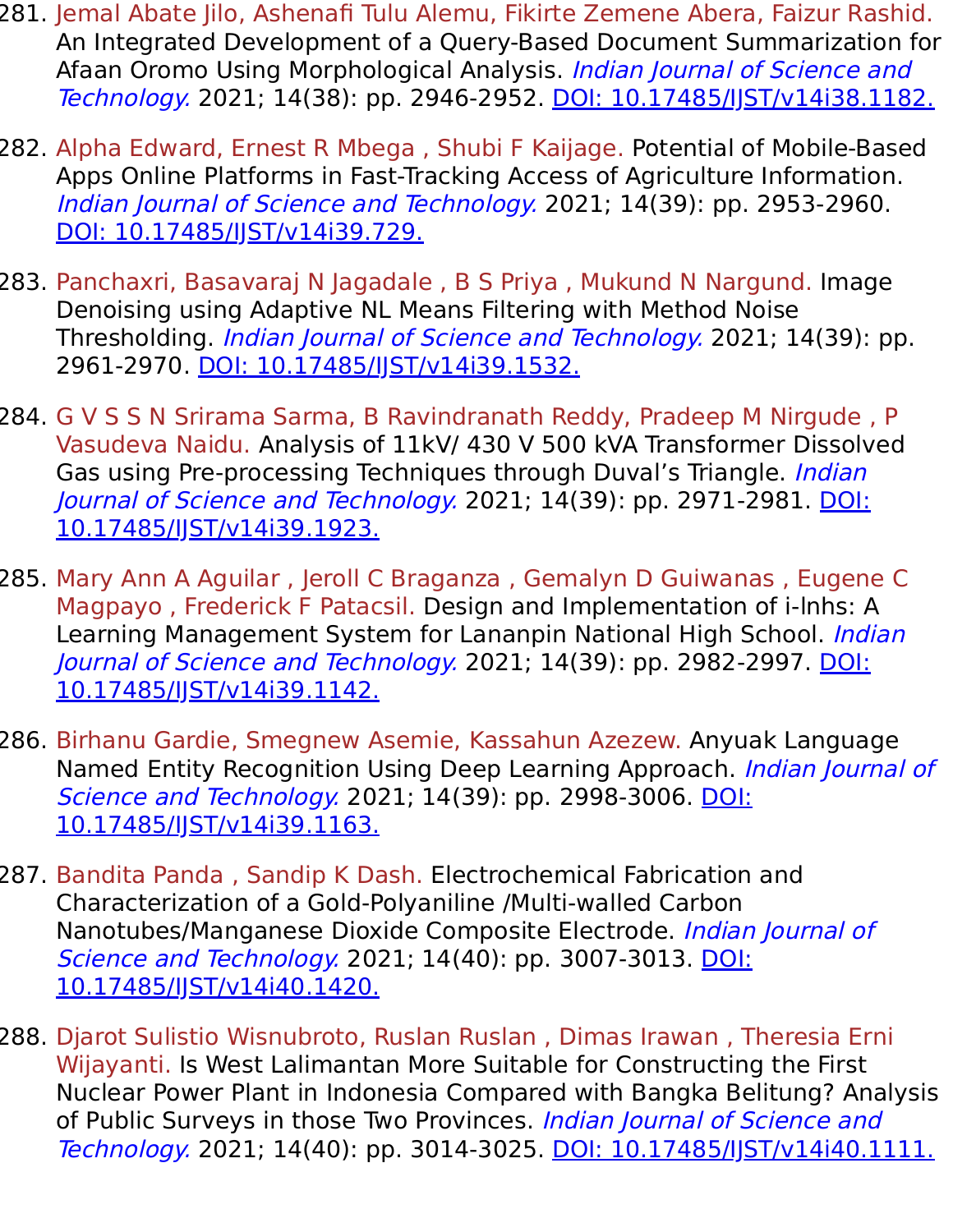- 289. Ankita Chadha, Azween Abdullah , Lorita Angeline, Sivakumar Sivanesan. A review on state-of-the-art Automatic Speaker verification system from spoofing and anti-spoofing perspective. Indian Journal of Science and Technology. 2021; 14(40): pp. 3026-3050. [DOI: 10.17485/IJST/v14i40.1279.](https://indjst.org/articles/a-review-on-state-of-the-art-automatic-speaker-verification-system-from-spoofing-and-anti-spoofing-perspective)
- 290. T Bharathi, S Leo. A Study on Plithogenic Product Fuzzy Graphs with Application in Social network. Indian Journal of Science and Technology. 2021; 14(40): pp. 3051-3063. [DOI: 10.17485/IJST/v14i40.1298.](https://indjst.org/articles/a-study-on-plithogenic-product-fuzzy-graphs-with-application-in-social-network)
- 291. Keerthana Chigateri, Rekha Bhandarkar. Necessity and Preference Mining from Text Reviews: A Non-bipolar assessment of Text Reviews. *Indian* Journal of Science and Technology. [2021; 14\(40\): pp. 3064-3073. DOI:](https://indjst.org/articles/necessity-and-preference-mining-from-text-reviews-a-non-bipolar-assessment-of-text-reviews) 10.17485/IJST/v14i40.701.
- 292. Susheela Hooda, Vikas Lamba, Amandeep Kaur. Performance Evaluation of "Ga- Fc" Technique for Aspect-Oriented Software System. Indian Journal of Science and Technology. [2021; 14\(41\): pp. 3074-3081. DOI:](https://indjst.org/articles/performance-evaluation-of-ga-fc-technique-for-aspect-oriented-software-system) 10.17485/IJST/v14i41.1141.
- 293. P S Subhashini Pedalanka, M SatyaSai Ram, Duggirala Sreenivasa Rao. Mel Frequency Cepstral Coefficients based Bacterial Foraging Optimization with DNN-RBF for Speaker Recognition. Indian Journal of Science and Technology. 2021; 14(41): pp. 3082-3092. [DOI: 10.17485/IJST/v14i41.1858.](https://indjst.org/articles/mel-frequency-cepstral-coefficients-based-bacterial-foraging-optimization-with-dnn-rbf-for-speaker-recognition)
- 294. Kumaresh Sheelavant, R Sumathi. Dynamic Compilation of Pattern based clustering and Volumetric Probabilistic Mining for Network Routing in Cognitive Radio Sensor Networks. Indian Journal of Science and Technology. 2021; 14(41): pp. 3093-3106. DOI: 10.17485/JJST/v14i41.1838.
- 295. G Amudha. Ensuring Secure Routing in Wireless Sensor Network Using Active Trust. *Indian Journal of Science and Technology*. 2021; 14(41): pp. 3107-3113. [DOI: 10.17485/IJST/v14i41.424.](https://indjst.org/articles/ensuring-secure-routing-in-wireless-sensor-network-using-active-trust)
- 296. Hema Tekwani, Krishna Raj. Role Of Pattern Characteristics In Cross Correlation Based Motion Estimation. Indian Journal of Science and Technology. 2021; 14(41): pp. 3114-3125. [DOI: 10.17485/IJST/v14i41.1137.](https://indjst.org/articles/role-of-pattern-characteristics-in-cross-correlation-based-motion-estimation)
- 297. Birhanu Gardie, Kassahun Azezew, Smegnew Asemie. Image-based Tomato Disease Identification Using Convolutional Neural Network. *Indian Journal of* Science and Technology. [2021; 14\(42\): pp. 3126-3132. DOI:](https://indjst.org/articles/image-based-tomato-disease-identification-using-convolutional-neural-network) 10.17485/IJST/v14i42.1164.
- 298. Anis Mhalla, Mohanned Gaied, Dimitri Lefebre. Robust control strategies facing disturbances in Railway Transport Networks. *Indian Journal of*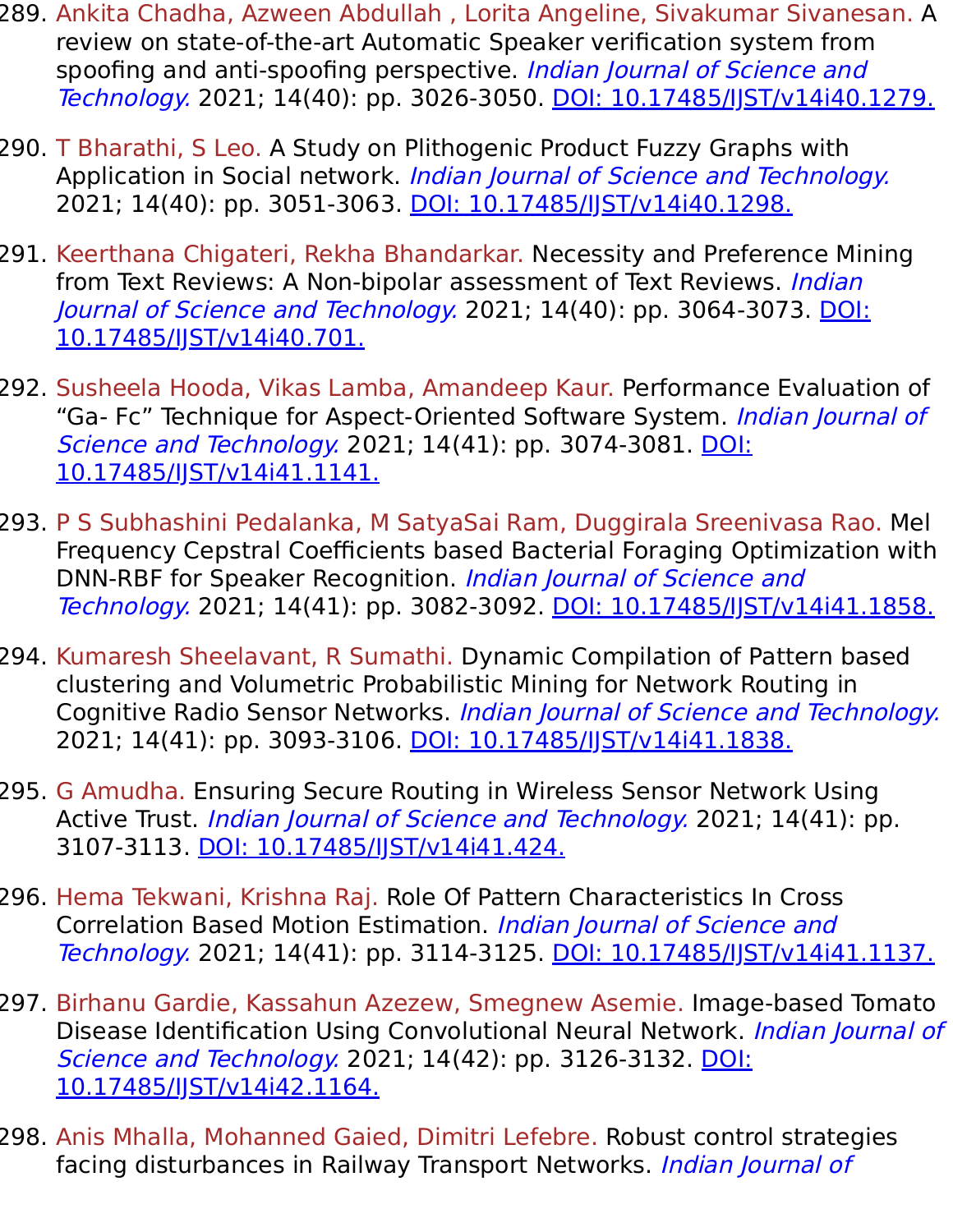Science and Technology. [2021; 14\(42\): pp. 3133-3143. DOI:](https://indjst.org/articles/robust-control-strategies-facing-disturbances-in-railway-transport-networks) 10.17485/IJST/v14i42.1181.

- 299. H C Shanthakumar, G S Nagaraja, Mustafa Basthikodi. System for Fusion of Face and Speech Modalities Using DTCWT+QFT and MFCC+RASTA Techniques. *Indian Journal of Science and Technology*. 2021; 14(42): pp. 3144-3156. [DOI: 10.17485/IJST/v14i42.1316](https://indjst.org/articles/system-for-fusion-of-face-and-speech-modalities-using-dtcwtqft-and-mfccrasta-techniques)
- 300. Mohit Soni, Rajesh Kumar Sharma, Shivram Sharma. Uncertainty in the Spread of COVID-19: An Analysis in the Context of India. Indian Journal of Science and Technology. [2021; 14\(42\): pp. 3157-3176. DOI:](https://indjst.org/articles/uncertainty-in-the-spread-of-covid-19-an-analysis-in-the-context-of-india) 10.17485/IJST/v14i42.1004.
- 301. N J Harish, H S Manjunatha Reddy. Robustness Performance Analysis of OEERS Clustering Technique for Heterogeneous Network Models. *Indian* Journal of Science and Technology. [2021; 14\(42\), pp. 3177-3189. DOI:](https://indjst.org/articles/robustness-performance-analysis-of-oeers-clustering-technique-for-heterogeneous-network-models) 10.17485/IJST/v14i42.714.
- 302. Ammilal Rao, Ganesh Kumar, Neha Singh. EDAS and TOPSIS based Estimation of Oxidation of Methionine by Cr(VI) Reagents. *Indian Journal of* Science and Technology. [2021; 14\(43\): pp. 3190-3198. DOI:](https://indjst.org/articles/edas-and-topsis-based-estimation-of-oxidation-of-methionine-by-crvi-reagents) 10.17485/IJST/v14i43.1508.
- 303. Rajesh Kannan Moorthy, Chandhru Srinivasan, Sridharan Jayamohan, Mahesh Kumar Kannan, Siva Sankari Thirugnanam, Janaki Sankar Ganesh, Antony Joseph Velanganni Arockiam. Knockdown of microRNA-375 suppresses cell proliferation and promotes apoptosis in human breast cancer cells. *Indian Journal of Science and Technology*. 2021; 14(43): pp. 3199-3209. [DOI: 10.17485/IJST/v14i43.1719](https://indjst.org/articles/knockdown-of-microrna-375-suppresses-cell-proliferation-and-promotes-apoptosis-in-human-breast-cancer-cells)
- 304. Natraj Mishra, S P Singh. Dynamic modelling and control of flexible link manipulators: methods and scope- Part-1. Indian Journal of Science and Technology. [2021; 14\(43\): pp. 3210-3226. DOI: 10.17485/IJST/v14i43.1418-](https://indjst.org/articles/dynamic-modelling-and-control-of-flexible-link-manipulators-methods-and-scope-part-1) I.
- 305. Anagha D Ananth, Sujatha Arun Kokatnoor. An Enhanced Ensemble of Long Short-Term Memory and Vector AutoRegression for Energy Consumption Forecasting. *Indian Journal of Science and Technology*. 2021; 14(43): pp. 3227-3236. [DOI:10.17485/IJST/v14i43.655.](https://indjst.org/articles/an-enhanced-ensemble-of-long-short-term-memory-and-vector-autoregression-for-energy-consumption-forecasting)
- 306. Ulduza A Gurbanova, Shahniyar M Bayramov, Novruz M Guliev, Irada M Huseynova. Changes in Some Carbon and Nitrogen Metabolism Enzymes in Field-Grown Wheat.Indian Journal of Science and Technology. 2021; 14(43): pp. 3237-3245[. DOI:10.17485/IJST/v14i43.1128.](https://indjst.org/articles/changes-in-some-carbon-and-nitrogen-metabolism-enzymes-in-field-grown-wheat)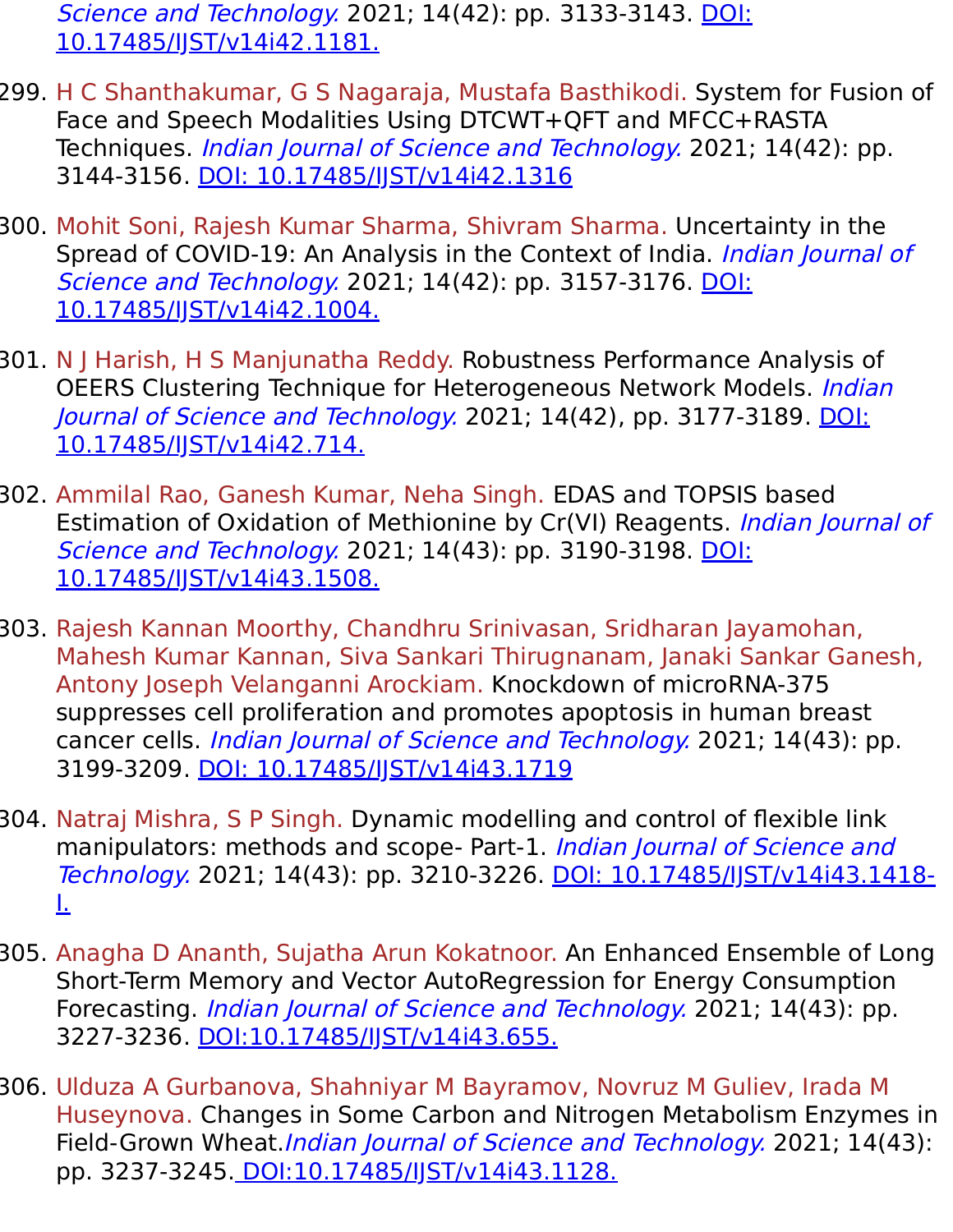- 307. S Sathiya Priya, J G R Sathiaseelan. Enhanced Retina Blood Vessel Segmentation by Super Resolution Generative Adversarial Networks based U-Net. Indian Journal of Science and Technology. 2021; 14(43): pp. 3246- 3253. [DOI:10.17485/IJST/v14i43.1502.](https://indjst.org/articles/enhanced-retina-blood-vessel-segmentation-by-super-resolution-generative-adversarial-networks-based-u-net)
- 308. Smegnew Asemie, Kassahun Azezew, Birhanu Gardie. Design and Develop Amharic Language Interface to Database. Indian Journal of Science and Technology. 2021; 14(44): pp. 3254-3263. [DOI: 10.17485/IJST/v14i44.1178](https://indjst.org/articles/design-and-develop-amharic-language-interface-to-database)
- 309. Siham Abdulmalik Mohammed Almasani, Wadeea Ahmed Abdo Qaid Jamil Abdulhamid Mohammed Saif, Ibrahim A A Alqubati. Fuzzy rule based sentiment analysis for finding University Student Satisfaction in Yemen. Indian Journal of Science and Technology. 2021; 14(44): pp. 3264-3269. [DOI: 10.17485/IJST/v14i44.1283.](https://indjst.org/articles/fuzzy-rule-based-sentiment-analysis-for-finding-university-student-satisfaction-in-yemen)
- 310. S Rekha, K R Nataraj, K R Rekha, S Mallikarjunaswamy. Comprehensive Review of Optimal Utilization of Clock and Power Resources in Multi Bit Flip Flop Techniques. Indian Journal of Science and Technology. 2021; 14(44): pp. 3270-3279[. DOI: 10.17485/IJST/v14i44.1790.](https://indjst.org/articles/comprehensive-review-of-optimal-utilization-of-clock-and-power-resources-in-multi-bit-flip-flop-techniques)
- 311. Yonnas Addis, Seid Sani. Impact of Adoption of Improved Agricultural Production Technologies on Cereal Crops Productivity and Farmers' Welfare in Central Ethiopia. *Indian Journal of Science and Technology*. 2021; 14(44): pp. 3280-3287. DOI: 10.17485/JJST/v14i44.1306.
- 312. Harish Kumar, Abhinav Gupta, Siddharth Savyasachi Malu, Shashikant Gupta. Slow Accretion of Helium Rich Matter onto C-O White Dwarf: Does Composition of WD Matter?. Indian Journal of Science and Technology. 2021; 14(44): pp. 3288-3294. [DOI: 10.17485/IJST/v14i44.1681.](https://indjst.org/articles/slow-accretion-of-helium-rich-matter-onto-c-o-white-dwarf-does-composition-of-wd-matter)
- 313. Melanie Santos Manuel, Bernadette Colangan Aggabao, Cherry Ann Doctor Bona. Knowledge, Attitude, and Practices about Chemical Laboratory Safety of the Faculty, Staff and Students of Kalinga State University. *Indian* Journal of Science and Technology. [2021; 14\(45\): pp. 3295-3303. DOI:](https://indjst.org/articles/knowledge-attitude-and-practices-about-chemical-laboratory-safety-of-the-faculty-staff-and-students-of-kalinga-state-university) 10.17485/IJST/v14i45.822.
- 314. Rhoda A Namoco, Aristeo L Abecia, Raymond O Pailagao. A Decision Support System for Optimizing Nutrient in Daily Lunch Intake among College Students in Cagayan de Oro City, Philippines using Linear Programming. *Indian Journal of Science and Technology.* 2021; 14(45): pp. 3304-3317. [DOI: 10.17485/IJST/v14i45.1457.](https://indjst.org/articles/a-decision-support-system-for-optimizing-nutrient-in-daily-lunch-intake-among-college-students-in-cagayan-de-oro-city-philippines-using-linear-programming)
- 315. Deepali M Bongulwar, S N Talbar. Robust Convolutional Neural Network Model For Recognition of Fruits. Indian Journal of Science and Technology. 2021; 14(45): pp. 3318-3334. DOI: 10.17485/JST/v14i45.1493.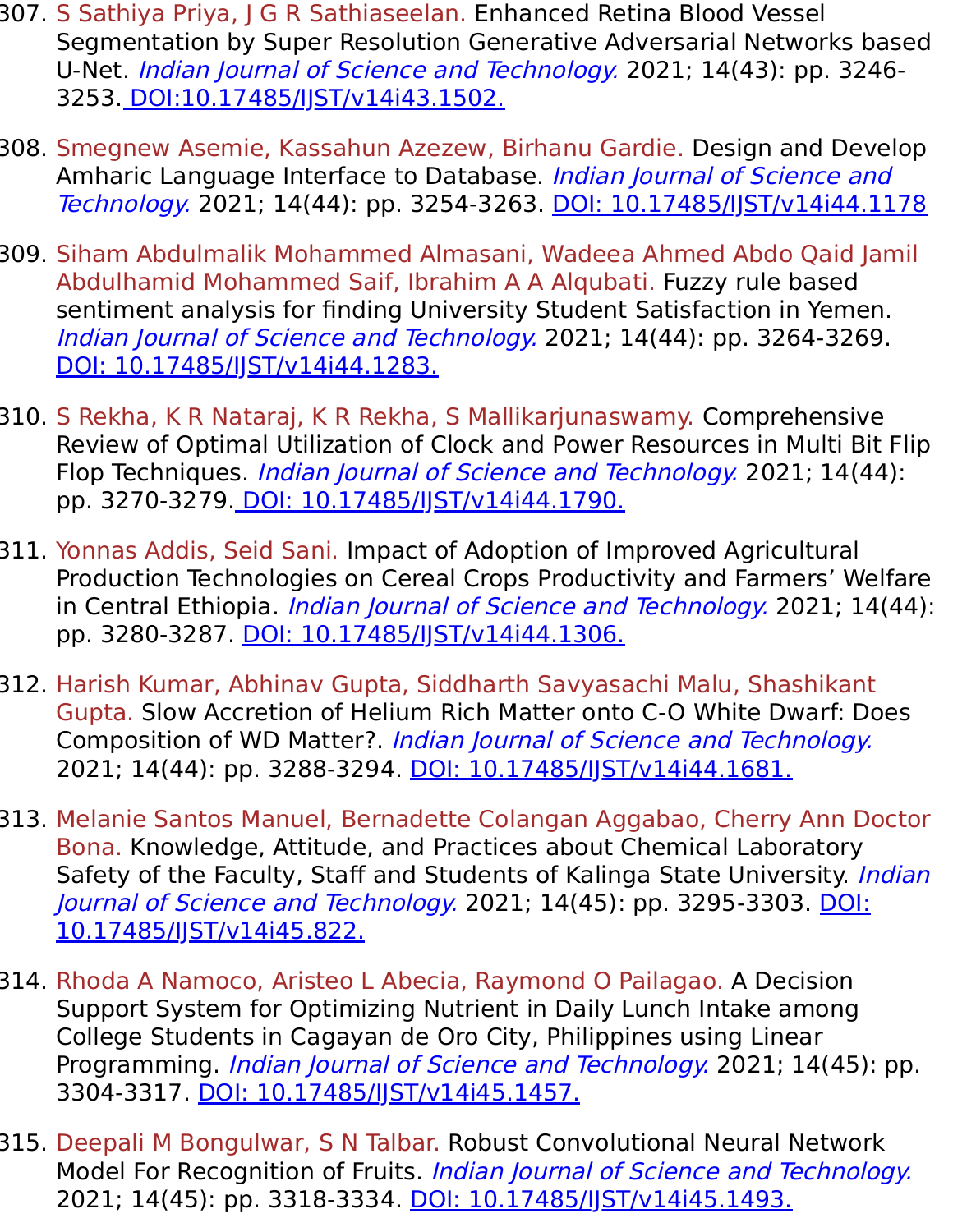- 316. Al-Monte Vince M. Calo, Jocelyn B Barbosa, Jomar C Llevado. In-Classroom Faculty Attendance Monitoring System based on Ultra High Frequency (UHF) Radio Frequency Identification (RFID) with Captured Image Crossverification Mechanism. Indian Journal of Science and Technology. 2021; 14(45): pp. 3335-3343. DOI: 10.17485/IST/v14i45.1782.
- 317. Manjunath Prasad, U N Kempaiah, R Murali Mohan, Madeva Nagaral. Microstructure, Tensile and Compression Behaviour of AlSi10Mg Alloy Developed by Direct Metal Laser Sintering. Indian Journal of Science and Technology. 2021; 14(45): pp. 3346-3353. [DOI: 10.17485/IJST/v14i45.1705.](https://indjst.org/articles/microstructure-tensile-and-compression-behaviour-of-alsi10mg-alloy-developed-by-direct-metal-laser-sintering)
- 318. Iroriterayeadjekpovu Janice Imizuokena. Integration of Cloud Computing in Teaching-Learning Process: The Nigerian Principal's Perspective. *Indian* Journal of Science and Technology. [2021; 14\(45\): pp.3354-3359. DOI:](https://indjst.org/articles/integration-of-cloud-computing-in-teaching-learning-process-the-nigerian-principals-perspective) 10.17485/IJST/v14i45.1087.
- 319. K R Arjun, T P Surekha. Over-the-Air Modulation Classification using Deep Learning in Fading Channels for Cognitive Radio. Indian Journal of Science and Technology. [2021; 14\(46\): pp. 3360-3369. DOI:](https://indjst.org/articles/over-the-air-modulation-classification-using-deep-learning-in-fading-channels-for-cognitive-radio) 10.17485/IJST/v14i46.2073
- 320. H M D Nisansala, G K M Rajapaksha, D G N V Dikella, M J Dheerasinghe, N M S Sirimuthu, C N K Patabendige. Zinc Oxide Nanostructures in the Textile Industry. Indian Journal of Science and Technology. 2021; 14(46): pp. 3370- 3395. [DOI: 10.17485/IJST/v14i46.1052.](https://indjst.org/articles/zinc-oxide-nanostructures-in-the-textile-industry)
- 321. Gloria Boakye, Yu Li, Esther Asare. Determination of the Efficiency of Port Performance and Productivity Based on Data Envelopment Analysis in the West Africa Sub-region. Indian Journal of Science and Technology. 2021; 14(46): pp. 3396-3406. DOI: 10.17485/IST/v14i46.1755.
- 322. Raj Kumar D Bhure1\*, K Manjunathachari. Design Of Digital Code Using Trellis Code to Improve Multiple Moving Target Detection in Doppler Radar. Indian Journal of Science and Technology. 2021; 14(46): pp. 3407-3415. DOI: 10.17485/IST/v14i46.1771.
- 323. Dawalappa B Husenkhan, T Sankarappa, Amarkumar Malge. DC Conductivity of Lithium-Zinc-Boro- Phosphate Glasses. Indian Journal of Science and Technology. [2021; 14\(46\): pp. 3416-3424. DOI:](https://indjst.org/articles/dc-conductivity-of-lithium-zinc-boro-phosphate-glasses) 10.17485/IJST/v14i46.1890
- 324. F Sadi, N Zaouadi, F Hallouz, A Dilmi Bouras, S Bensehaila, W Mosbahi, H Ouadjene. Elaboration of a Semi-Hard Cheese, "Gouda" Type, with Autochthonous Strains and Analysis of its Physicochemical and Sensory